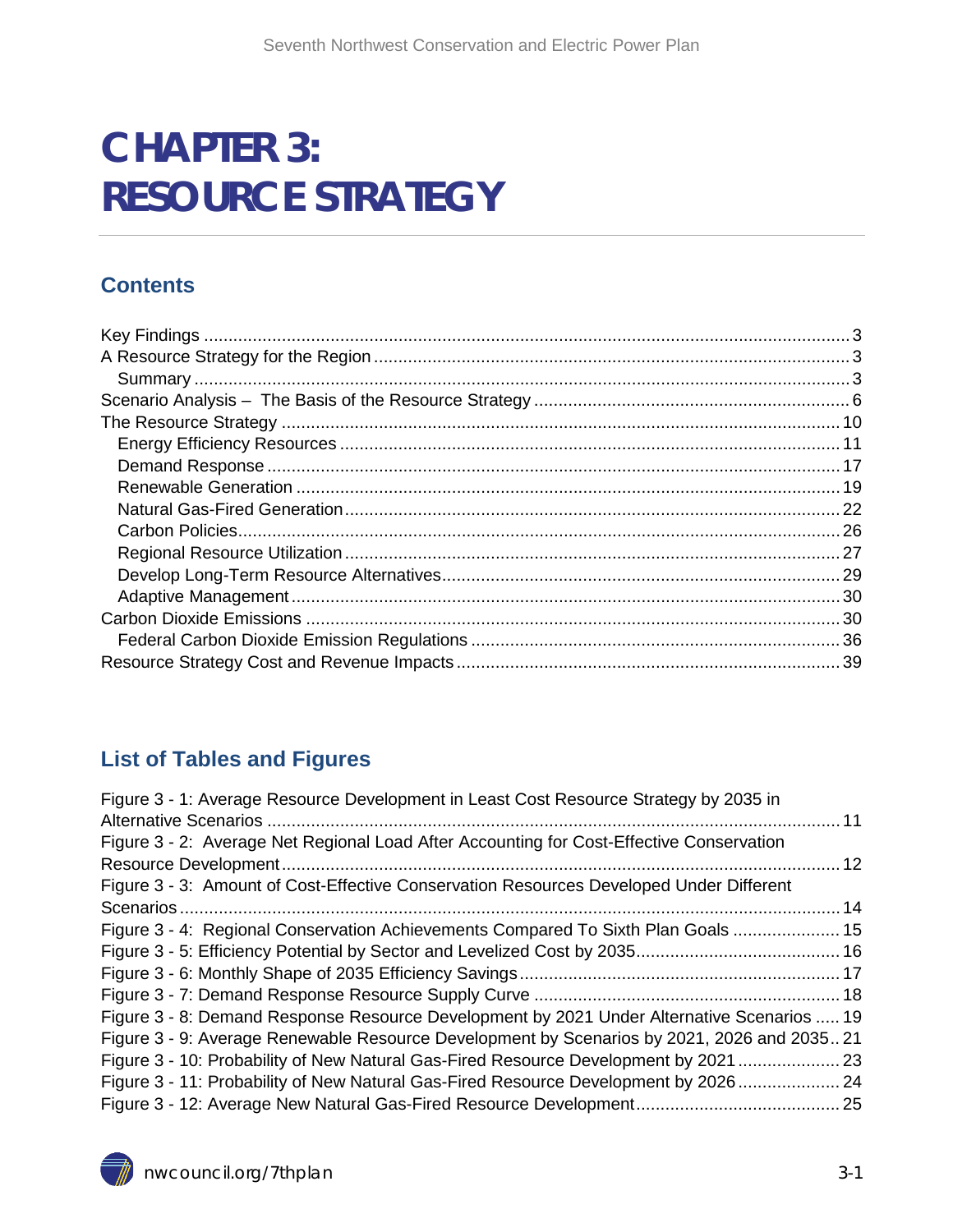| Figure 3 - 13: Average Annual Dispatch of Existing Natural Gas-Fired Resources<br>Figure 3 - 14: Average Annual Net Regional Exports for Least Cost Resource Strategies 29<br>Figure 3 - 15: Carbon Dioxide Regulatory Cost or Price and Societal Cost of Carbon Tested in                                                                                                   | 26 |
|------------------------------------------------------------------------------------------------------------------------------------------------------------------------------------------------------------------------------------------------------------------------------------------------------------------------------------------------------------------------------|----|
| Scenario Analysis.                                                                                                                                                                                                                                                                                                                                                           | 31 |
| Table 3 - 1: Average System Costs and PNW Power System Carbon Dioxide Emissions by Scenario                                                                                                                                                                                                                                                                                  | 33 |
| Figure 3 - 16: Average Annual Carbon Dioxide Emissions by Carbon Reduction Policy Scenario 34<br>Table 3 - 2: Average Cumulative Emissions Reductions and Present Value Cost of Alternative                                                                                                                                                                                  |    |
| Carbon Dioxide Emissions Reduction Policies Compared to Existing Policies - Scenario 35<br>Table 3 - 3: Pacific Northwest States Clean Power Plan Final Rule Carbon Dioxide Emissions Limits                                                                                                                                                                                 |    |
| Figure 3 - 17: Average Annual Carbon Dioxide Emissions for Least Cost Resource Strategies by<br>Scenario for Generation Covered by EPA Carbon Emissions Regulations Located Within Northwest<br>States                                                                                                                                                                       | 39 |
| Figure 3 - 18: Average Net Present Value System Cost for the Least Cost Resource Strategy by                                                                                                                                                                                                                                                                                 |    |
| Table 3 - 4: Average Net Present Value System Cost without Carbon Dioxide Revenues and<br>Figure 3 - 19: Annual Forward-Going Power System Costs, Excluding Carbon Dioxide Revenues 42<br>Figure 3 - 20: System Costs, Rates, and Monthly Bills, Excluding Carbon Dioxide Revenues 43<br>Figure 3 - 21: Residential Electricity Bills With and Without Lower Conservation 44 |    |
|                                                                                                                                                                                                                                                                                                                                                                              |    |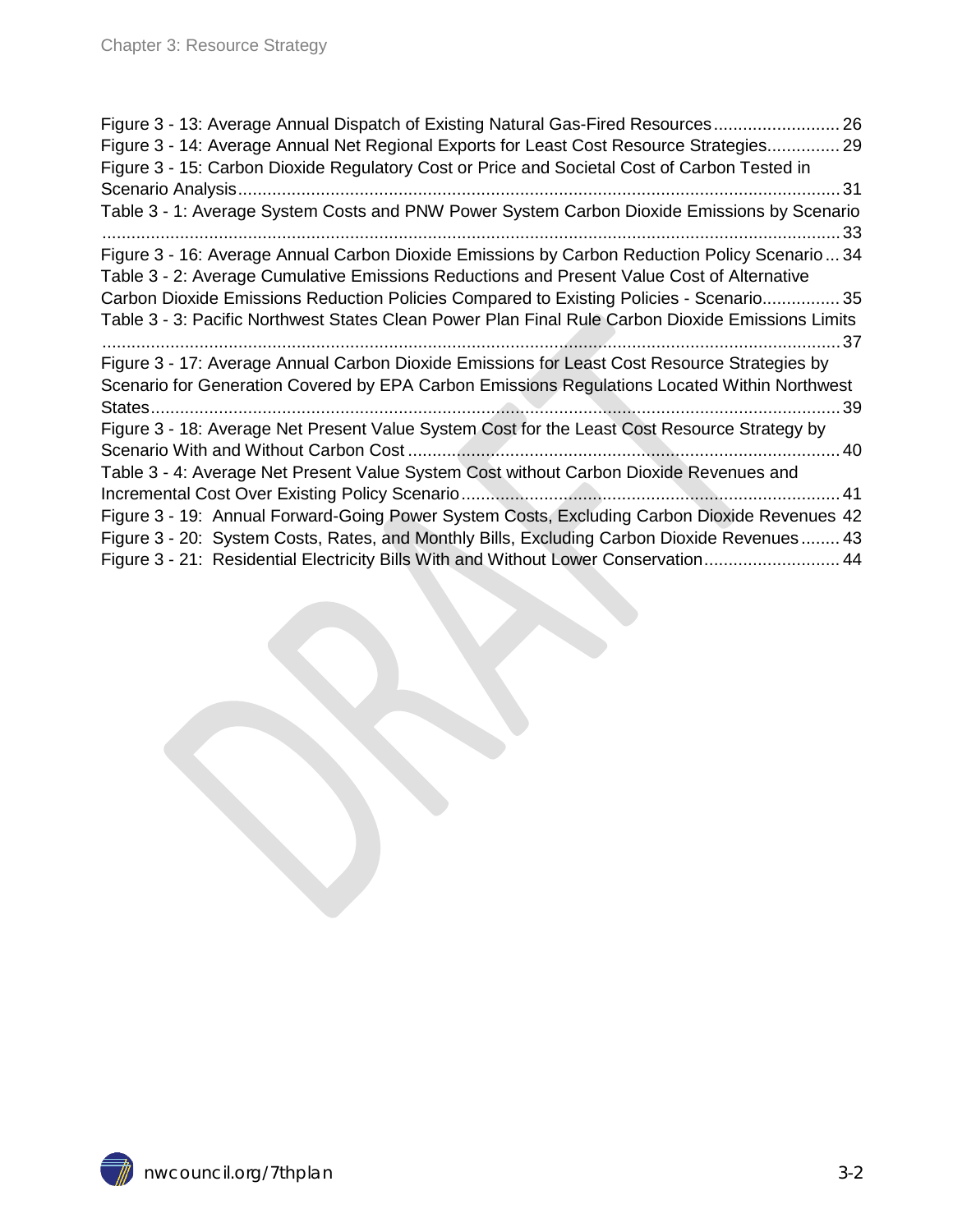## <span id="page-2-0"></span>KEY FINDINGS

The resource strategy for the Seventh Power Plan relies on conservation, demand response, and natural gas-fired generation to meet the region's needs for energy and winter peaking capacity. In addition, the region needs to better utilize, expand, and preserve its existing electric infrastructure and research and develop technologies for the long-term improvement of the region's electricity supply. This resource strategy, with its heavy emphasis on low-cost energy efficiency and demand response, provides a least-cost mix of resources that assures the region an adequate and reliable power supply that is highly adaptable and reduces risks to the power system.

The resource strategy for the Seventh Power Plan consists of eight primary actions: 1) achieve the conservation goals in the Council's plan, 2) meet short-term needs for winter peaking capacity through the use of demand response except where expanded reliance on extra-regional markets can be assured, 3) satisfy existing renewable-energy portfolio standards, 4) increase the near term use of existing natural gas fired generation, 5) increase the utilization of regional resources to serve regional energy and capacity needs, 6) ensure that future carbon policies are cost effective and maintain regional power system adequacy, 7) support the research and development of emerging energy efficiency and clean energy resources and 8) adaptively manage future resource development to match actual future conditions.

## <span id="page-2-1"></span>A RESOURCE STRATEGY FOR THE REGION

The Council's resource strategy for the Seventh Power Plan provides guidance for Bonneville and the region's utilities on choices of resources that will supply the region's growing electricity needs while reducing the economic risk associated with uncertain future conditions, especially those related to state and federal carbon emission reduction policies and regulations. The resource strategy minimizes the costs and economic risks of the future power system for the region as a whole. The timing of specific resource acquisitions is not the essence of the strategy. The timing of resource needs will vary for every utility. Some utilities now find themselves with power supply resources that exceed their retail customers' demands. For these utilities, low spot market prices for wholesale power reduce the revenues they generate from sales of surplus power, putting pressure on utility budgets. In contrast, the region has been a hotbed for new data center loads as companies like Google, Microsoft, and Facebook take advantage of the mild climate and low electricity prices to develop facilities in the Northwest. The addition of loads from these new data centers to service territory can dramatically change the utilities resource needs. The important message of the resource strategy is the nature and priority order of resource development.

#### <span id="page-2-2"></span>**Summary**

The resource strategy is summarized below in eight elements. The first two are high-priority actions that should be pursued immediately and aggressively. The next five are longer-term actions that must be more responsive to changing conditions in order to provide an array of solutions to meet the long-term needs of the regional power system. The final element recognizes the adaptive nature of the power plan and commits the Council to regular monitoring of the regional power system to identify and adjust to changing conditions.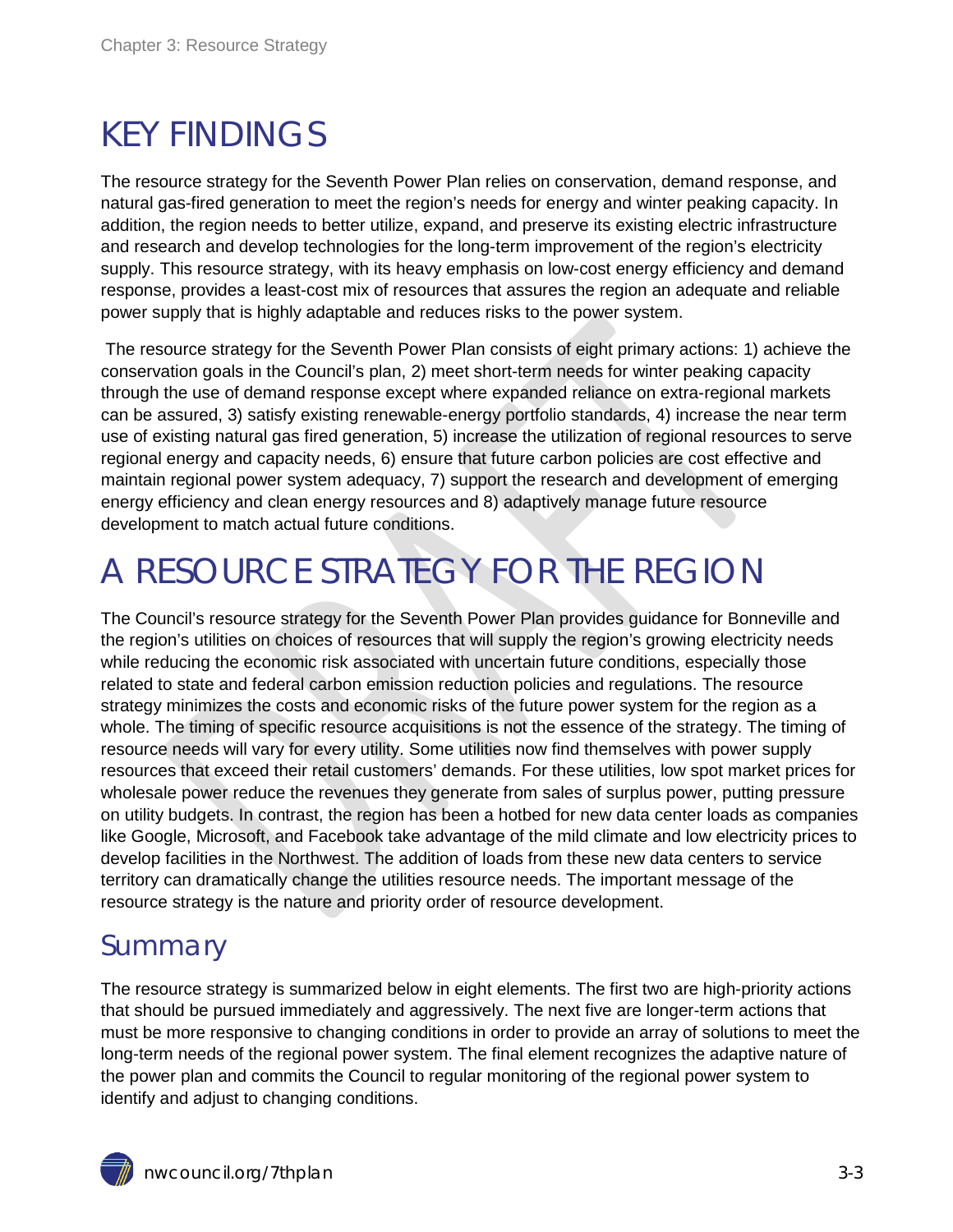**Energy Efficiency:** The Council's found that development of between 1350 and 1450 average megawatts of energy efficiency by 2021 was cost-effective across a wide range of scenarios and future conditions. The Seventh Power Plan's resource strategy calls upon the region to aggressively develop conservation with a goal of acquiring 1,400 average megawatts by 2021, 3100 average megawatts by 2026 and 4,500 average megawatts by 2035. Conservation is by far the leastexpensive resource available to the region and it avoids risks of volatile fuel prices, financial risks associated with large-scale resources, and it mitigates the risk of potential carbon emission reduction policies to address climate-change concerns. In addition, conservation resources not only provide annual energy savings, but contribute significantly to meeting the region's future needs for capacity by reducing both winter and summer peak demands.

**Demand Response:** The Northwest's power system has historically relied on its large hydroelectric generators to provide peaking capacity. While the hydrosystem can typically meet the region's winter peak demands, that likelihood decreases under critical water and weather conditions, which increases the probability of not meeting the Council's resource adequacy standard without development of additional winter peaking resources.

In order to satisfy regional resource adequacy standards the region should be prepared to develop a significant quantity of demand response resources by 2021 to meet its need for additional winter peaking capacity. The least-cost solution for providing new peaking capacity is to develop costeffective demand-response resources – voluntary and temporary reductions in consumers' use of electricity when the power system is stressed. However, the Council's analysis also found that the need for demand response resources was highly sensitive to assumptions regarding the availability and prices of importing power from outside the region to meet winter peak demands under lower water and extreme temperature conditions. Therefore, the Seventh Power Plan recommends that the annual assessment of regional resource adequacy consider the comparative cost and economic risk of increased reliance on external market purchases versus development of demand response resources to meet winter capacity needs within the region.

**Natural Gas:** It is clear that after efficiency and demand response, new natural gas-fired generation is the most cost-effective resource option for the region in the near-term. Moreover, after energy efficiency, the increased use of existing natural gas generation offers the lowest cost option for reducing regional carbon emissions. At the regional level, the probability that new natural gas-fired generation will be needed to supply winter peaking capacity prior to 2021 is quite low. If the region does not deploy the demand response resources and develop the level of energy efficiency resources called for in this plan, the need for more costly new gas-fired generation increases. In the mid-term (by 2026) there appears to be a modest probability that new gas fired generation could be needed to replace retiring coal generation or potentially to displace additional coal use to meet federal carbon-reduction goals. Nevertheless, even if the region has adequate resources, individual utilities or areas may need additional supply for capacity or wind integration when transmission and power market access is limited. In these instances, the Seventh Power Plan's resource strategy relies on new natural gas-fired generation to provide energy, capacity, and ancillary services.

**Renewable Resources:** The Seventh Power Plan's resource strategy assumes that only modest development of renewable generation, approximately 300 average megawatts of energy, or around 900 megawatts of installed capacity, is necessary to fulfill existing renewable portfolio standards. While the majority of historical renewable development in the region has been wind resources,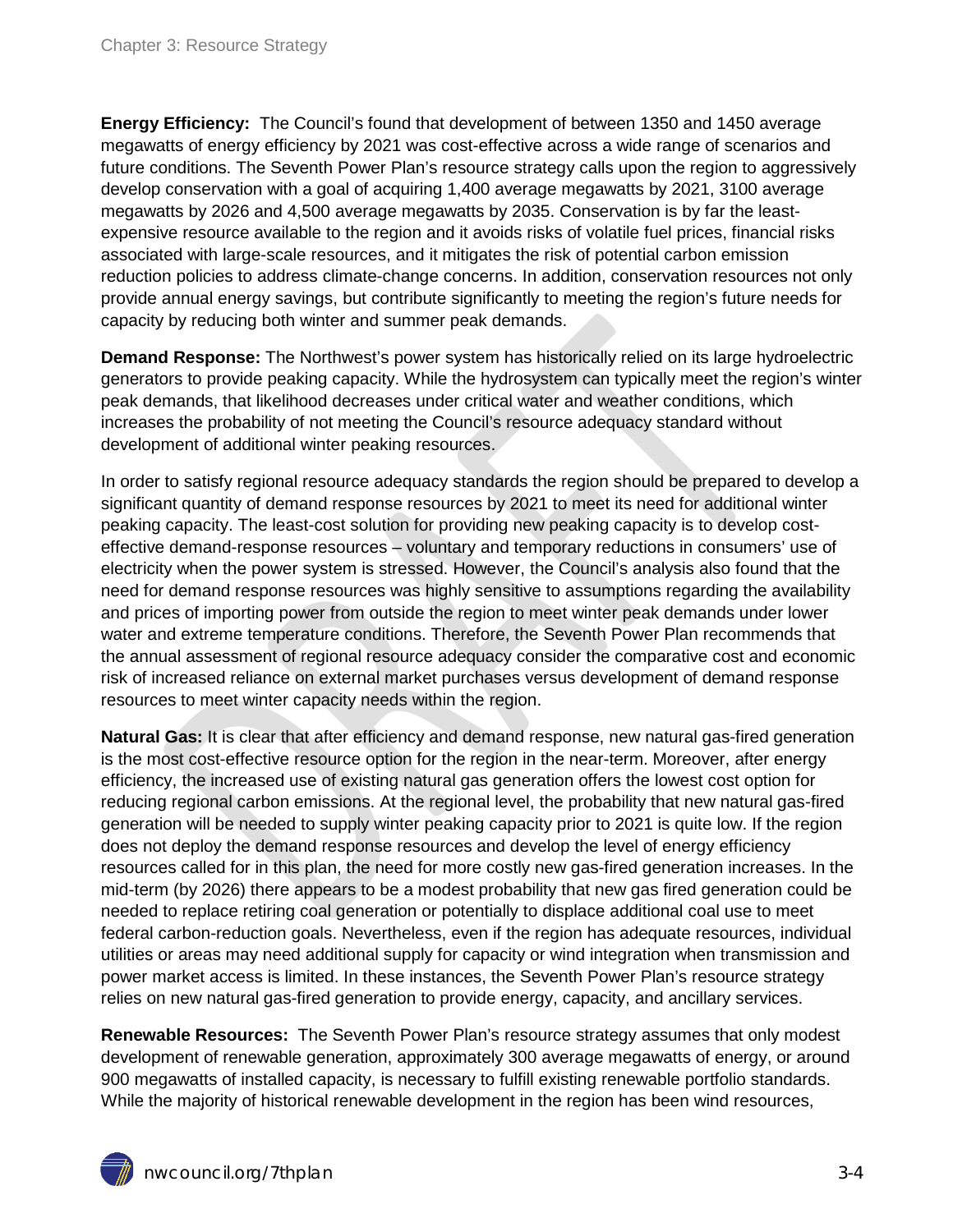recent and forecast further cost reductions in solar photovoltaic (solar PV) technology are expected to make electricity generated from such systems increasingly cost-competitive. In addition, solar PV systems, particularly when coupled with storage, can provide summer peaking services for which regional demand is increasing faster than winter peaking needs. As a result, solar PV systems should be seriously considered when determining which resources to acquire to comply with existing renewable portfolio standards.

The Seventh Power Plan's resource strategy encourages the development of other renewable alternatives that may be available at the local, small-scale level and are cost-effective now. Because power production from wind and solar PV projects creates little dependable winter peak capacity and increases the need for within-hour balancing reserves the strategy also encourages research on and demonstration of different sources of renewable energy for the future, especially those with a more consistent output like geothermal or wave energy.

Increasing the requirements of state renewable portfolio standards would not result in the development of the least cost resource strategy for the region. Moreover, increased renewable portfolio standards are not necessary to comply *at the regional level* with recently promulgated federal carbon dioxide emissions regulations.

**Regional Resource Utilization:** The region should continue to improve system scheduling and operating procedures across the region's balancing authorities to maximize cost-effectiveness and minimize the need for new resources needed for integration of variable energy resource production. In addition, the region needs to invest in its transmission grid to improve market access for utilities and to facilitate development of more diverse cost-effective renewable generation. Finally, the Council identified least cost resource strategies for the region that rely first on regional resources to satisfy the region's resource adequacy standards. Under many future conditions, these strategies reduce regional exports.

**Carbon Policies:** To ensure that future carbon policies are cost effective and maintain regional power system adequacy the region should develop the energy efficiency resources called for in this plan and replace retiring coal plants with only those resources required to meet regional capacity and energy adequacy requirements. As stated above, after energy efficiency, the increased use of existing natural gas generation offers the lowest cost option for reducing regional carbon emissions in the near term. Utility development of new gas-fired generation to meet local needs for ancillary services, such as wind integration, or capacity requirements beyond the modest levels anticipated in this plan will increase carbon dioxide emissions. If Northwest electricity generation is dispatched first to meet regional adequacy standards for energy and capacity rather than to serve external markets, the increase in carbon dioxide emissions can be minimized.

**Future Resources:** In the long term, the Council encourages the region to expand its resource alternatives. The region should explore additional sources of renewable energy, especially technologies that can provide both energy and winter capacity, improved regional transmission capability, new conservation technologies, new energy-storage techniques, smart-grid technologies and demand-response resources, and new or advanced low-carbon generating technologies, including advanced nuclear energy. Research, development, and demonstration funding should be prioritized in areas where the Northwest has a comparative advantage or unique opportunities. For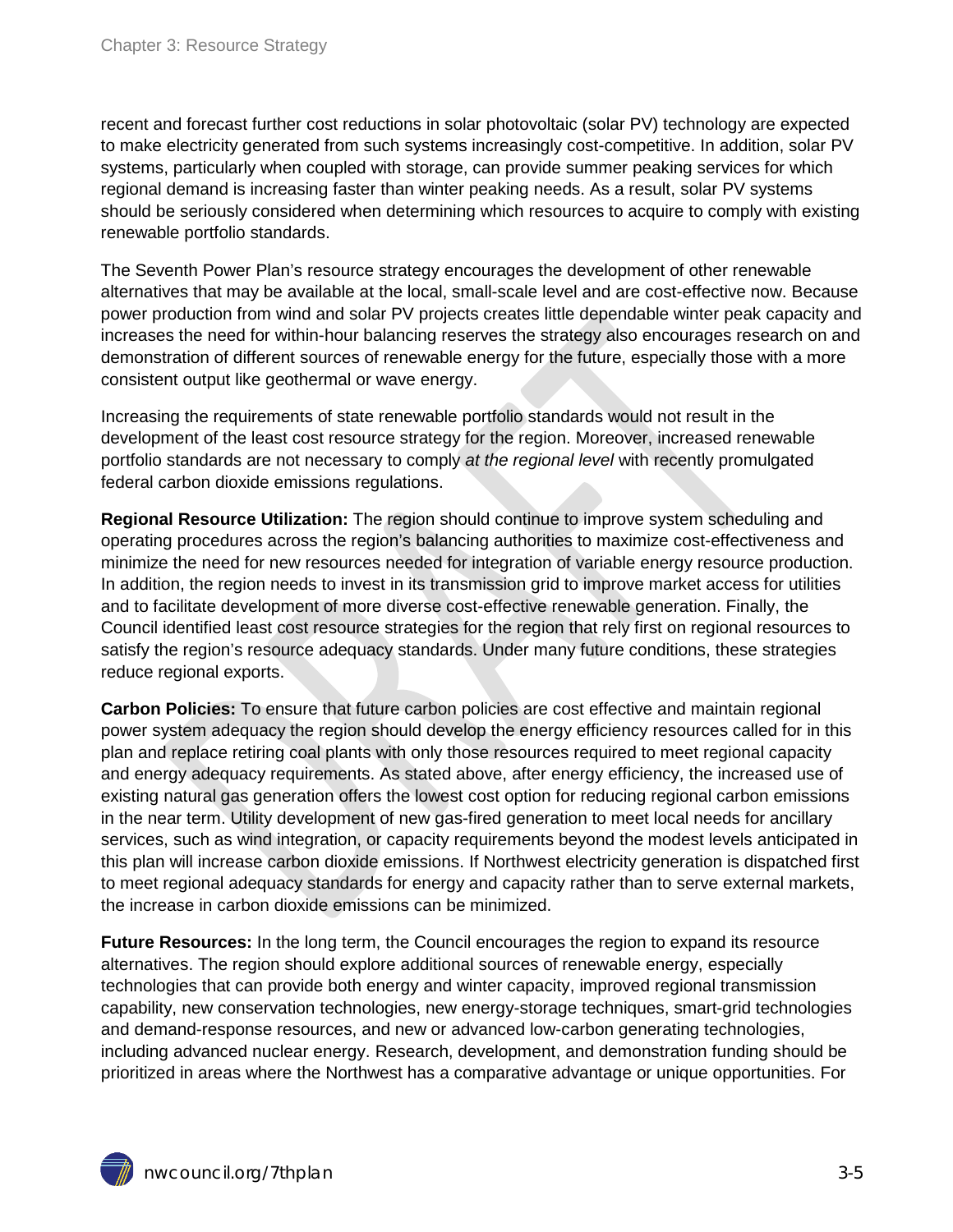example, the potential for developing geothermal and wave energy in the Northwest is significantly greater than in many other areas of the country.

**Adaptive Management:** The Council will annually assess the adequacy of the regional power system. Through this process, the Council will be able to identify whether actual conditions depart so significantly from planning assumptions that it would require adjustments to the plan. This annual assessment will provide the region time to take actions necessary to reduce the probability of power shortages. The Council will also conduct a mid-term assessment to review plan implementation.

### <span id="page-5-0"></span>SCENARIO ANALYSIS – THE BASIS OF THE RESOURCE STRATEGY

The Seventh Power Plan's resource strategy is based on analysis of over 20 scenarios and sensitivity studies. Scenarios combined elements of the future that the region controls, such as the type, amount and timing of resource development, with factors the region does not control, such as natural gas and wholesale market electricity prices. Sensitivity studies alter one parameter in a scenario to test the how the least-cost resource strategy is affected by that input assumption. For example, several scenarios were run with and without future carbon cost to assess the impact of that input assumption on the various components of the least cost resource strategy.

All of the scenarios evaluated for the plan include the same range of uncertainty regarding future fuel prices, hydropower conditions, electricity market prices, capital costs, and load growth. However, several scenarios were specifically designed to provide insights into the cost and impacts of alternative carbon dioxide emissions reduction policies. These included either the federal government's estimates of the societal damage cost of carbon dioxide emissions or the economic risk associated with future carbon dioxide regulation or pricing or "non-pricing" policies. Each of these scenarios assumed differing levels of carbon dioxide damage or regulatory cost. Also, as noted above, several sensitivity studies were conducted to assess the impact of such factors as the near term pace of conservation development, lower natural gas and wholesale electricity prices, greater reliance on external markets, or the loss of major resources.

Each scenario and sensitivity analysis tested thousands of potential resource strategies against 800 alternative future conditions to identify the least cost and lowest economic risk resource portfolios. Since the discussion of the elements of the resource strategy draws on those scenarios and sensitivity studies, an introduction to the scenarios and studies and their findings is needed. Each scenario or sensitivity study was designed to explore specific components of resource strategies (e.g. strategies with and without demand response). Therefore, the following discussion of findings compares different combinations of scenarios and sensitivity studies. That is, not all scenarios or sensitivity studies "stress test" the same element of a resource strategy, so not all provide useful insight regarding that element.

The US Environmental Protection Agency (EPA) released its draft Clean Power Plan in June, 2014, and its final set of regulations in August, 2015. These regulations establish carbon dioxide emissions limits for both new and existing power plants. Five of the scenarios summarized below: the two Social Cost of Carbon (Mid-Range and High), Carbon Cost Risk, Renewable Portfolio Standards at 35 Percent, and Maximum Carbon Reduction – Existing Technology, were designed to test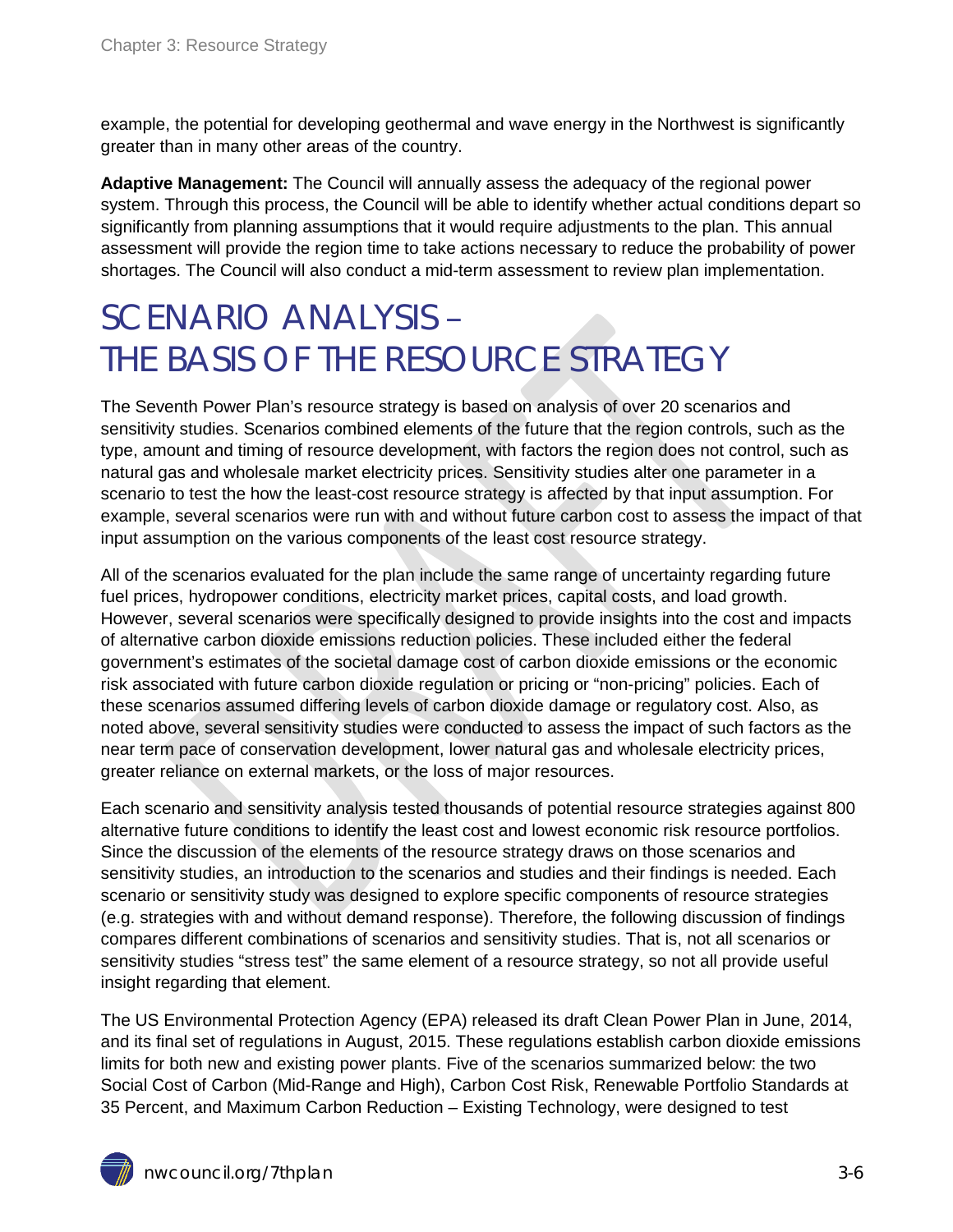alternative policies that may be considered at the regional or state level to identify resource strategies that would comply with those regulations. Two other scenarios, the Planned Loss of a Major Non-Greenhouse Gas (GHG) Emitting Resource and the Unplanned Loss of a Major Non-GHG Emitting Resource were analyzed to provide insights into the effect of the loss of a major nongreenhouse gas-emitting would have on the region's ability to reduce power system carbon dioxide emissions.

The bullets below summarize the 15 principal scenarios or sensitivity studies that informed the development of the Seventh Power Plan's resource strategy.

- **Existing Policy –** The existing-policy scenario includes current policies such as renewable portfolio standards, new plant emissions standards, and renewable energy credits, but it does not assume any carbon dioxide regulatory cost risk in the future. It helps identify the effect of carbon dioxide cost risk when added to existing policies. Other major uncertainties regarding the future, such as load growth and natural gas and market electricity prices are considered.
- **Social Cost of Carbon (SCC) –** Two scenarios, the **Social Cost of Carbon – Mid-Range (SCC-Mid-Range)** and **Social Cost of Carbon – High (SCC-High)**, use the US Interagency Working Group on Social Cost of Carbon's estimates of the damage cost of forecast global climate change. According to the Working Group:
	- o *The SCC is an estimate of the economic damages associated with a small increase in carbon dioxide (CO2) emissions, conventionally one metric ton, in a given year. This dollar figure also represents the value of damages avoided for a small emission reduction (i.e. the benefit of a CO2 reduction).*
	- o Therefore, in theory, the cost and economic risk of the resource strategy that achieves carbon dioxide emissions reductions equivalent to the Social Cost of Carbon would offset the cost of damage. The "SCC-Mid-Range" scenario uses the Interagency Working Group's mid-range estimate of the damage cost from carbon dioxide emissions based on a three percent discount rate. The SCC-High scenario uses the Interagency Working Group's estimate of damage cost that encompasses 95 percent of the estimated range of damage costs. $<sup>1</sup>$  $<sup>1</sup>$  $<sup>1</sup>$ </sup>
- **Carbon Cost Risk –** The carbon cost risk scenario is intended to explore what resources result in the lowest expected cost and economic risk given existing policy plus the economic risk that additional carbon dioxide reduction policies will be implemented. Each of the 800 futures imposes a carbon dioxide price from \$0 to \$110 per metric ton at a random year during the 20 year planning period. Over time, the probability of a carbon dioxide price being imposed and the level of that price both increase. By 2035, the average price of carbon dioxide rises to \$47 per metric ton across all futures. It should be noted, that the use of a

<span id="page-6-0"></span> $\overline{a}$ 

 $1$  Chapter 15 provides the year-by-year social cost of carbon used in these scenarios.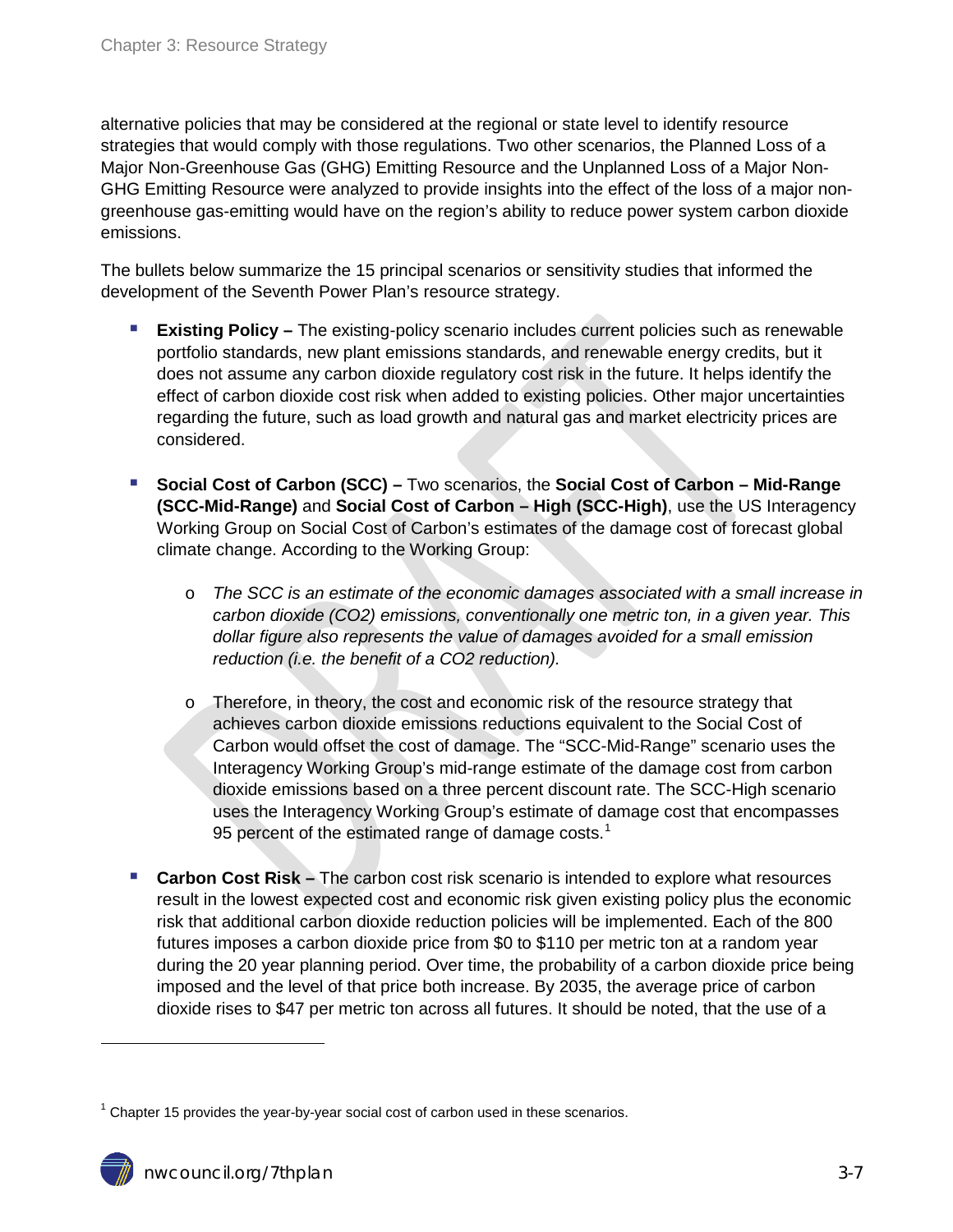carbon dioxide price does not presume that a "pricing policy" (e.g., carbon tax) would be used to reduce carbon dioxide emissions. The prices imposed in this scenario could also be a proxy for the cost imposed on the power system through regulation to reduce carbon dioxide emissions (e.g., caps on emissions).

This scenario was initially designed to represent the current state of uncertainty about future carbon dioxide control policies and develop a responsive resource strategy. It is identical to a scenario analyzed for the development of the Sixth Power Plan. While with the promulgation of Environmental Protection Agency's carbon dioxide emissions regulations there is less uncertainty regarding federal regulations, the specific form of state and/or regional compliance plans with EPA's regulations are unknown. Moreover, some states may choose to adopt additional policies beyond the federal regulations to limit power system emissions.

- **Renewable Portfolio Standard at 35 Percent (RPS at 35 percent) –** This scenario assumes that a region wide Renewable Portfolio Standard (RPS) is established at 35 percent of regional electricity load across all four Northwest states. Presently, three states in the region have RPS. Montana and Washington require that 15 percent of load be served by renewable resources. Montana's RPS must be satisfied in 2015 and Washington's by 2020. Oregon requires that 20 percent of load be served by renewable resources by 2020. Since this scenario was designed to test the cost and effectiveness of this policy for reducing regional power system carbon dioxide emissions, it did not include future carbon dioxide regulatory cost risk uncertainty or estimated damage cost. The cost-effectiveness of a policy that only requires use of additional renewable generation can, therefore, be compared to other scenarios that tested alternative policy options to reduce carbon dioxide emissions.
- **Maximum Carbon Reduction – Existing Technology –** This scenario was designed to explore the maximum carbon dioxide emissions reductions that are feasible with current commercially available technologies. In this scenario all of the existing coal plants serving the region were assumed to be retired by 2026. In addition, the least efficient (i.e., those with heat rates exceeding 8,500 Btu/kWh) existing natural gas-fired generating facilities were assumed to be retired by 2031. No carbon dioxide cost risk or estimated damage cost was assumed, so this scenario can be compared to the cost-effectiveness of other policy options (e.g., Carbon Cost Risk, RPS at 35 percent, the two Social Cost of Carbon scenarios) for reducing carbon dioxide emissions.
- **Maximum Carbon Reduction Emerging Technology –** This scenario considers the role of new technologies might play in achieving carbon dioxide reduction. Due to the speculative nature of the performance and ultimate cost of technologies considered in this scenario the Council's Regional Portfolio Model (RPM) was not used to identify this scenario's least cost resource strategy. Rather, the RPM was used to define the role (e.g., capacity and energy requirements) that new and emerging technologies would need to play in order to achieve carbon dioxide reductions beyond those achievable with existing technology.
- **Resource Uncertainty –** Four scenarios explored resource uncertainties and carbon dioxide regulatory compliance cost and economic risk. Two examined the effect that the loss of a major non-greenhouse gas-emitting resource might have on the region's ability to reduce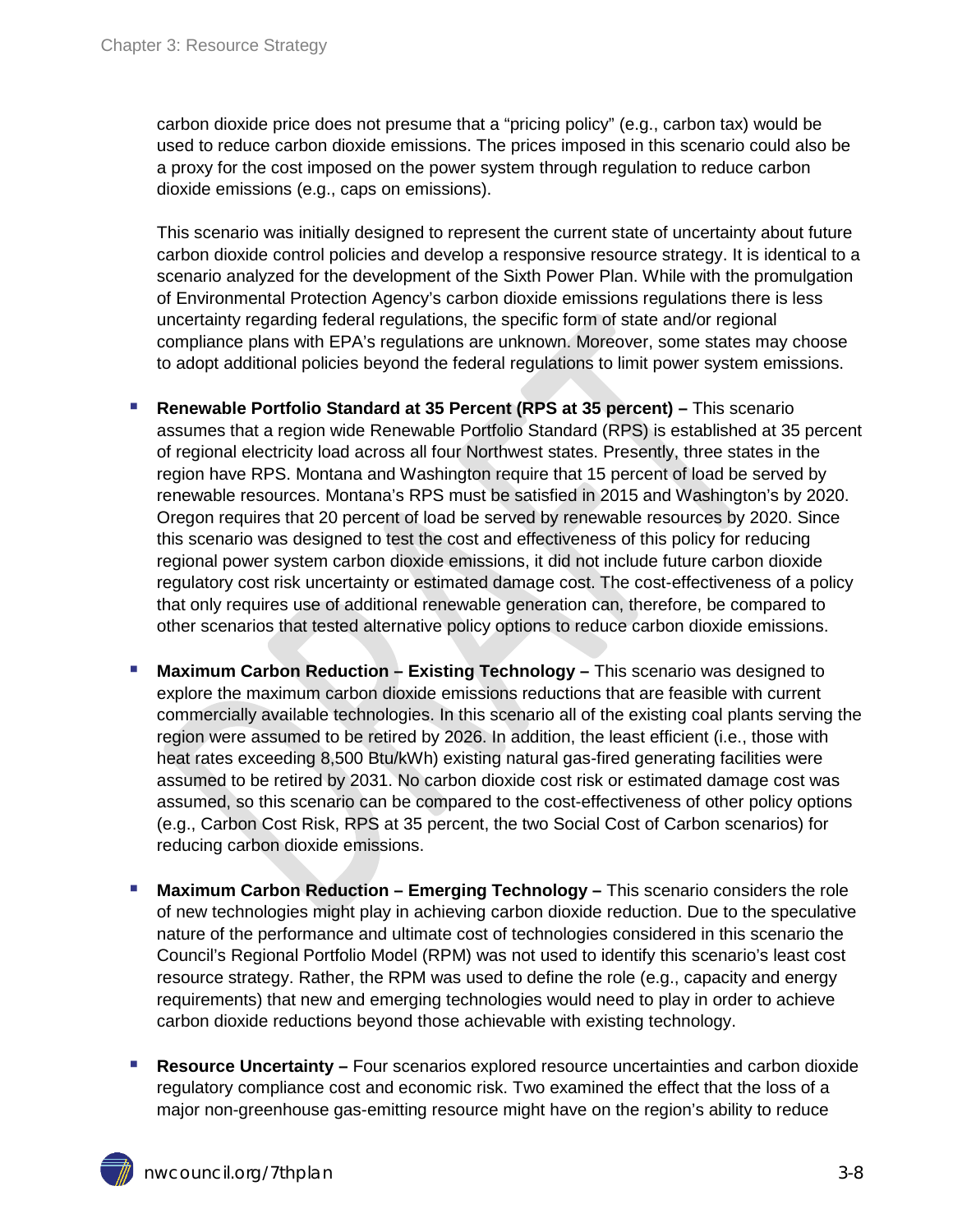power system carbon dioxide emissions. The **Unplanned Major Resource Loss** scenario assumed that a significant (approximately 1000 average megawatt) non-greenhouse gas emitting generator was unexpectedly taken out of service. The **Planned Major Resource Loss** scenario assumed that similar magnitudes of the region's existing non-greenhouse gas emitting resources were phased out over the next 20 years. Since both of these scenarios were designed to identify resource strategies that would maintain regional compliance with federal carbon dioxide emissions limits they assumed the cost of future carbon dioxide regulatory risk used in the **Carbon Cost Risk** scenario.

Two additional scenarios tested the economic benefits or cost resulting from a faster or slower near term pace of conservation deployment. The **Faster Conservation Deployment** scenario allowed the Regional Portfolio Model to increase the pace of acquiring conservation savings by 30 percent above the baseline assumption. The **Slower Conservation Deployment** scenario restricted the RPM's option to acquire conservation savings to a pace that was 30 percent below the baseline assumption. Since both of these scenarios were designed to test resource strategies that might reduce the cost or increase the economic risk of compliance with federal carbon dioxide emissions limits, they assumed the carbon dioxide regulatory cost risk used in the **Carbon Cost Risk** scenario.

- **No Demand Response** This sensitivity study assumed that no demand response resources were available to meet future regional peak capacity needs. It estimated the cost and risk of not using demand response to provide regional capacity reserves under both the Existing Policy scenario and with the future carbon dioxide regulatory cost assumed in the Carbon Cost Risk scenario.
- **Low Natural Gas and Wholesale Electricity Prices This sensitivity study assumed that** the range of future natural gas and wholesale electricity prices the region would experience was systematically lower than the baseline assumptions. It was designed to test the impact of lower gas and electricity prices on the amount of cost-effective conservation and on the best future mix of generating resource development. This sensitivity study was tested under both the **Existing Policy** scenario and with the future carbon dioxide regulatory cost assumed in the **Carbon Cost Risk** scenario.
- **Increased Market Reliance** This scenario explored the potential benefits and risk of increased reliance on out-of-region markets to meet regional resource adequacy standards. It evaluated the cost of meeting near-term peak capacity needs with demand response and other regional resources compared to reliance on Southwest markets. This sensitivity study was conducted using the **Existing Policy** scenario.
- **Lower Conservation –** This sensitivity study explored the potential costs and benefits associated with less reliance on energy efficiency. Under this scenario, the acquisition of conservation was limited to what would be cost-effective to acquire based on short-run market prices, rather than full consideration of long-term resource costs and risks. This sensitivity study was conducted using the **Existing Policy** scenario, so no carbon dioxide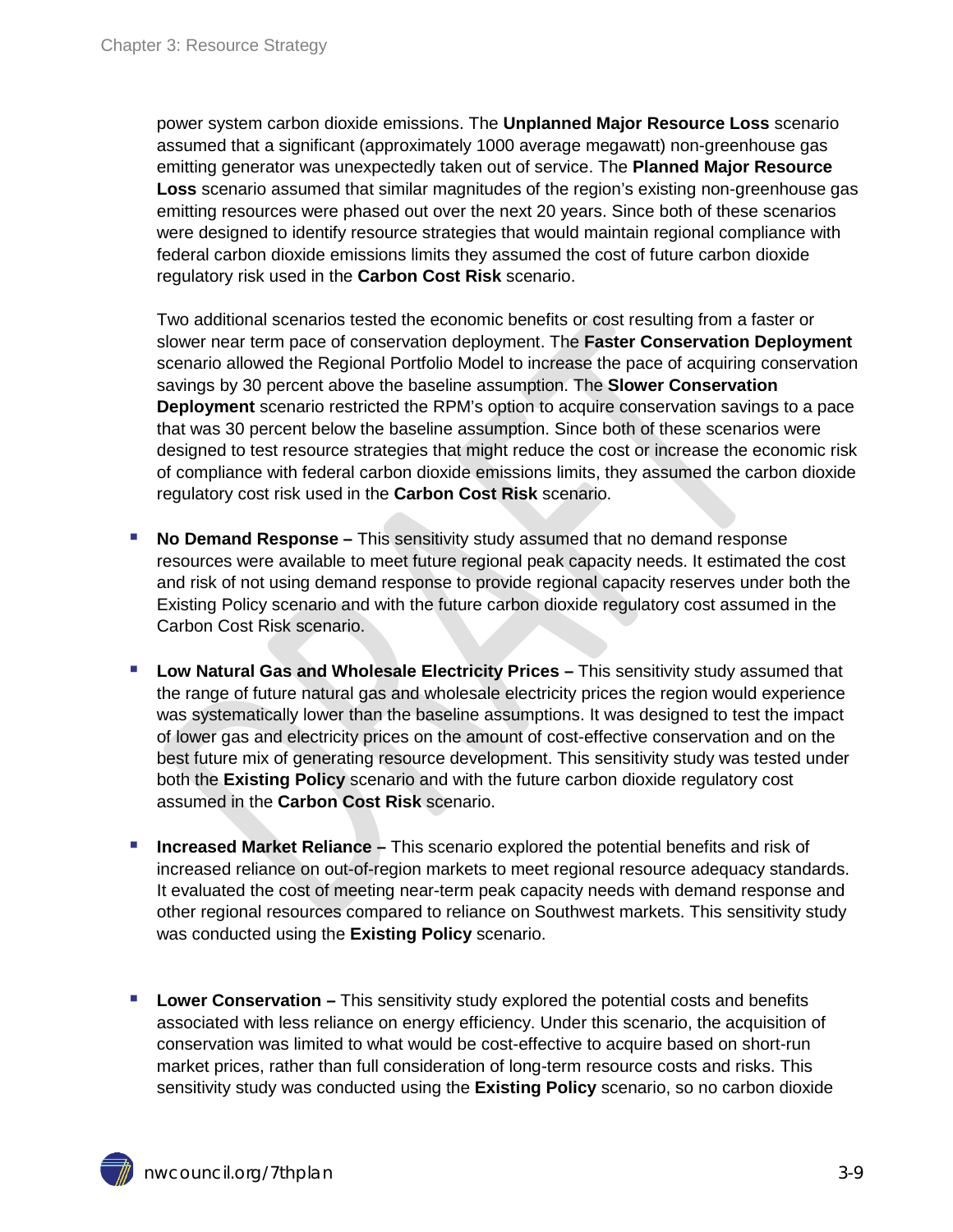regulatory cost risk or damage costs were assumed.

Results of these studies are compared in the discussion of the eight elements of the resource strategy in the following section. A discussion of the specific input assumptions for each of these scenarios as well as a more comprehensive discussion of carbon dioxide emissions, rate and bill impacts, and the Regional Portfolio Model appears in Chapter 15 and Appendix L.

### <span id="page-9-0"></span>THE RESOURCE STRATEGY

The resource strategy of the Seventh Power Plan is designed to provide the region a low-cost electricity supply to meet future load growth. It is also designed to provide a low economic risk electricity future by ensuring that the region develops and controls sufficient resources to maintain resource adequacy, limiting exposure to potential market price extremes. Therefore the amount and type of resources included in the strategy are designed to meet loads, minimize costs, and help reduce the economic risks posed by uncertain future events.

Figure 3 - 1 shows the average resource development by resource type for the least cost resource strategy under the major scenarios and sensitivity studies carried out to support the development of the Seventh Power Plan. The resource development shown in Figure 3 - 1 is the *average* over all 800 futures modeled in the Regional Portfolio Model (RPM). In the RPM the specific timing and level of resource development is unique to each of the 800 potential futures modeled. The Seventh Power Plan's principal of adaptive management is based on the reality that, as in the RPM, the timing and level of resource development in the region will be determined by actual conditions as they unfold over the next 20 years. However, what should not change are the Seventh Power Plan's priorities for resource development. In that regard, Figure 3 - 1 shows the significant and consistent role of energy efficiency across all scenarios. This is because of its low cost, its contribution to regional winter capacity needs and its role in mitigating economic risk from fuel price uncertainty and volatility.

After energy efficiency, the *average* development of new natural gas generation and renewable resources by 2035 is roughly equivalent. New natural gas-fired resources are developed to meet regional capacity needs while renewable resource development is driven by state renewable resource portfolio standards. Not shown in Figure 3 - 1 is the deployment of demand response resources because these resources primarily provide capacity (megawatts) not energy (average megawatts) and the increased dispatch of existing gas generation to replace retiring coal generation. Both of these resources also play significant roles in the Seventh Power Plan's resource strategy. Each element of the resource strategy is discussed below.

nwcouncil.org/7thplan 3-10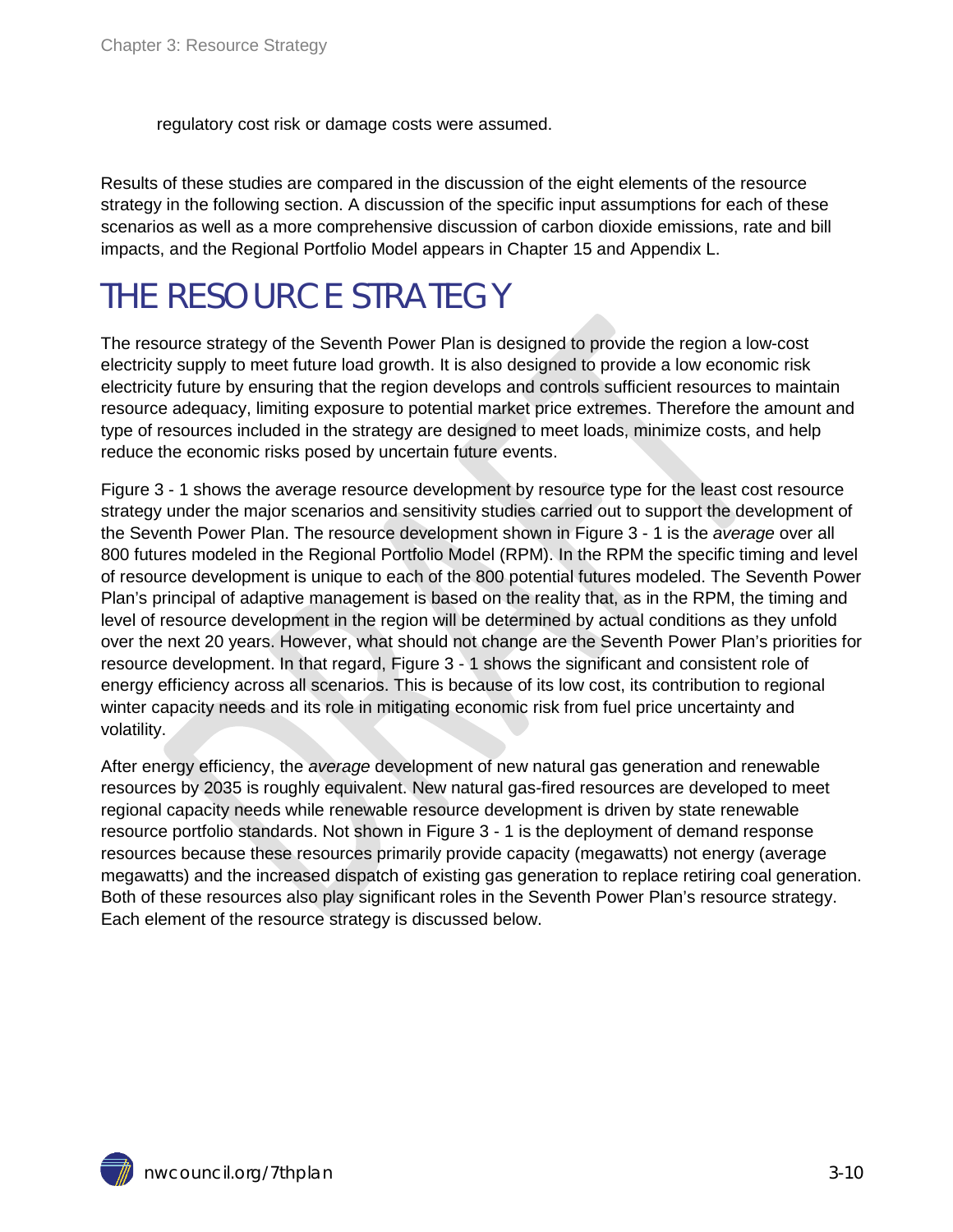

<span id="page-10-1"></span>Figure 3 - 1: Average Resource Development in Least Cost Resource Strategy by 2035 in Alternative Scenarios

### <span id="page-10-0"></span>Energy Efficiency Resources

Energy efficiency has been important in all previous Council power plans. The region has a long history of experience improving the efficiency of electricity use. Since the Northwest Power Act was enacted, the region has developed nearly 5,900 average megawatts of conservation. This achievement makes efficiency the second-largest source of electricity in the region following hydroelectricity.

As in all prior plans, the highest priority new resource in the Seventh Power Plan resource strategy is improved efficiency of electricity use, or conservation. Figure 3 - 2 shows that the region's net load after development of all-cost effective energy efficiency remains essentially the same over the next 20 years. This finding holds under scenarios that both consider carbon dioxide risk or damage cost and those that do not and even when natural gas and electricity prices are lower than generally anticipated. The only scenario that developed significantly less energy efficiency was the scenario specifically designed to do so. The **Lower Conservation** scenario developed roughly 1200 average megawatts less energy efficiency by 2035 than the **Existing Policy** scenario. The **Lower Conservation** scenario had significantly higher (\$14 billion) average system cost and exposed the region to much larger (\$19 billion) economic risk than the **Existing Policy** scenario. However, as Figure 3 - 2 shows, even under that scenario, the development of energy efficiency offsets regional load growth through 2030.

The attractiveness of improved efficiency is due to its relatively low cost coupled with the fact that it provides both energy and capacity savings and is not subject to major sources of economic risk. The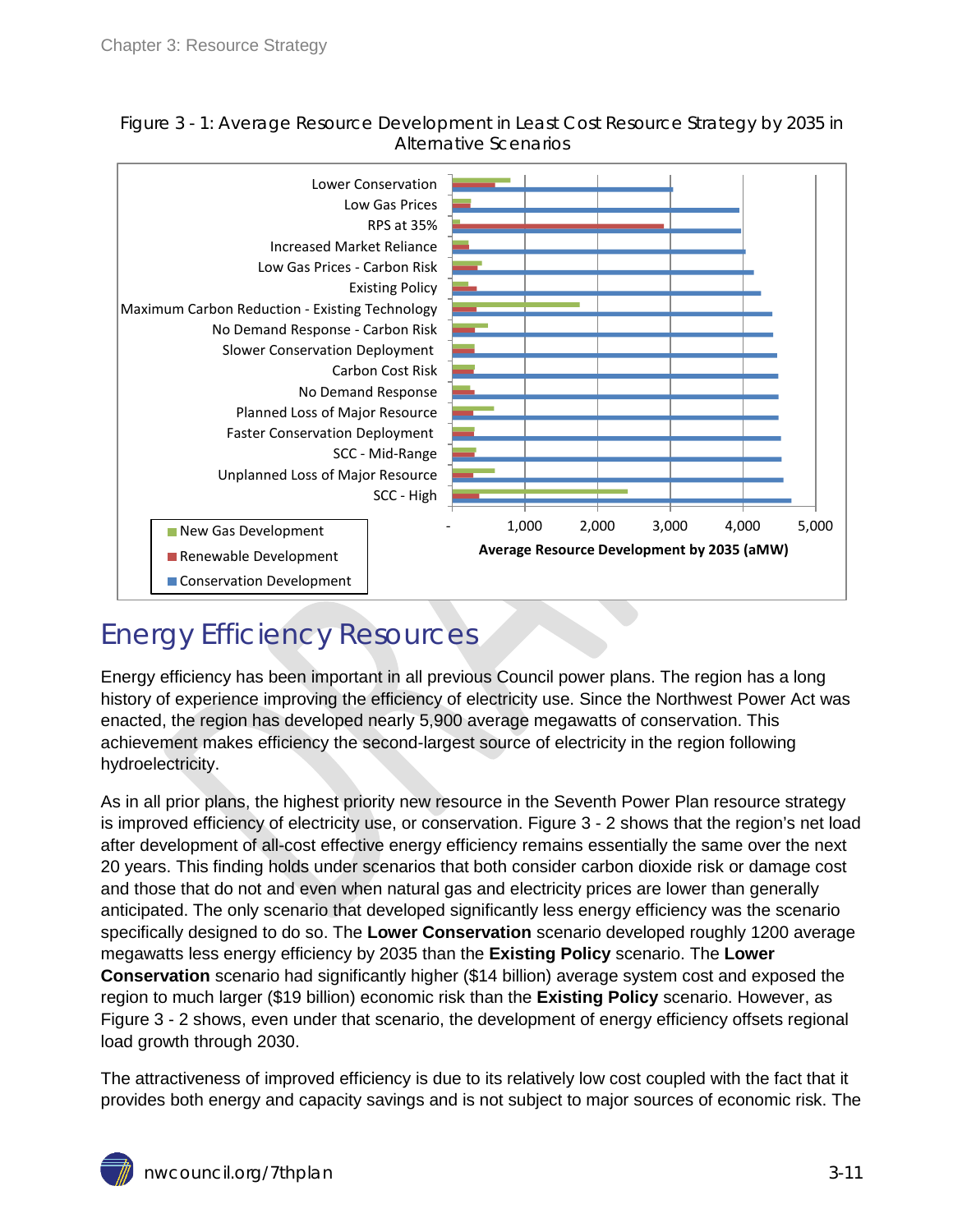average cost of conservation developed in the least cost resource strategies across all scenarios tested was half the cost of alternative generating resources. The average levelized cost of the costeffective efficiency developed in the Seventh Power Plan's resource strategy is \$30 per megawatthour. $^2$  $^2$  The comparable estimated cost of a natural gas-fired combined-cycle combustion turbine is around \$75 per megawatt-hour. The current cost of utility scale solar photovoltaic systems is approximately \$65 per megawatt-hour and Columbia Basin wind costs \$110 per megawatt-hour, including the cost of integrating these variable output resources into the power system. Significant amounts of improved efficiency also cost less than the forecast market price of electricity. Nearly 2,300 average megawatts of energy efficiency are available at cost below \$30 per megawatt-hour.

Conservation also lacks the economic risk associated with volatile fuel prices and carbon dioxide emission reduction policies. Its short lead time and availability in small increments also reduce its economic risk. Therefore, improved efficiency reduces both the cost and economic risk of the Seventh Power Plan's resource strategy.



<span id="page-11-0"></span>

 $\overline{a}$ 

<span id="page-11-1"></span> $2$  This is the average real levelized cost of all conservation measures acquired in the resource strategy, excluding a costoffset that is expected to occur as a result of lower load growth which defers the need to expand distribution and transmission systems. In evaluating conservation's cost-effectiveness in the RPM, this cost-offset was included, as well as other non-energy benefits, such as water savings from more efficient clothes washers. If the cost-offset benefits provided by energy efficiency's deferral of investments in distribution and transmission expansion are considered, the average levelized cost is \$18 per megawatt-hour.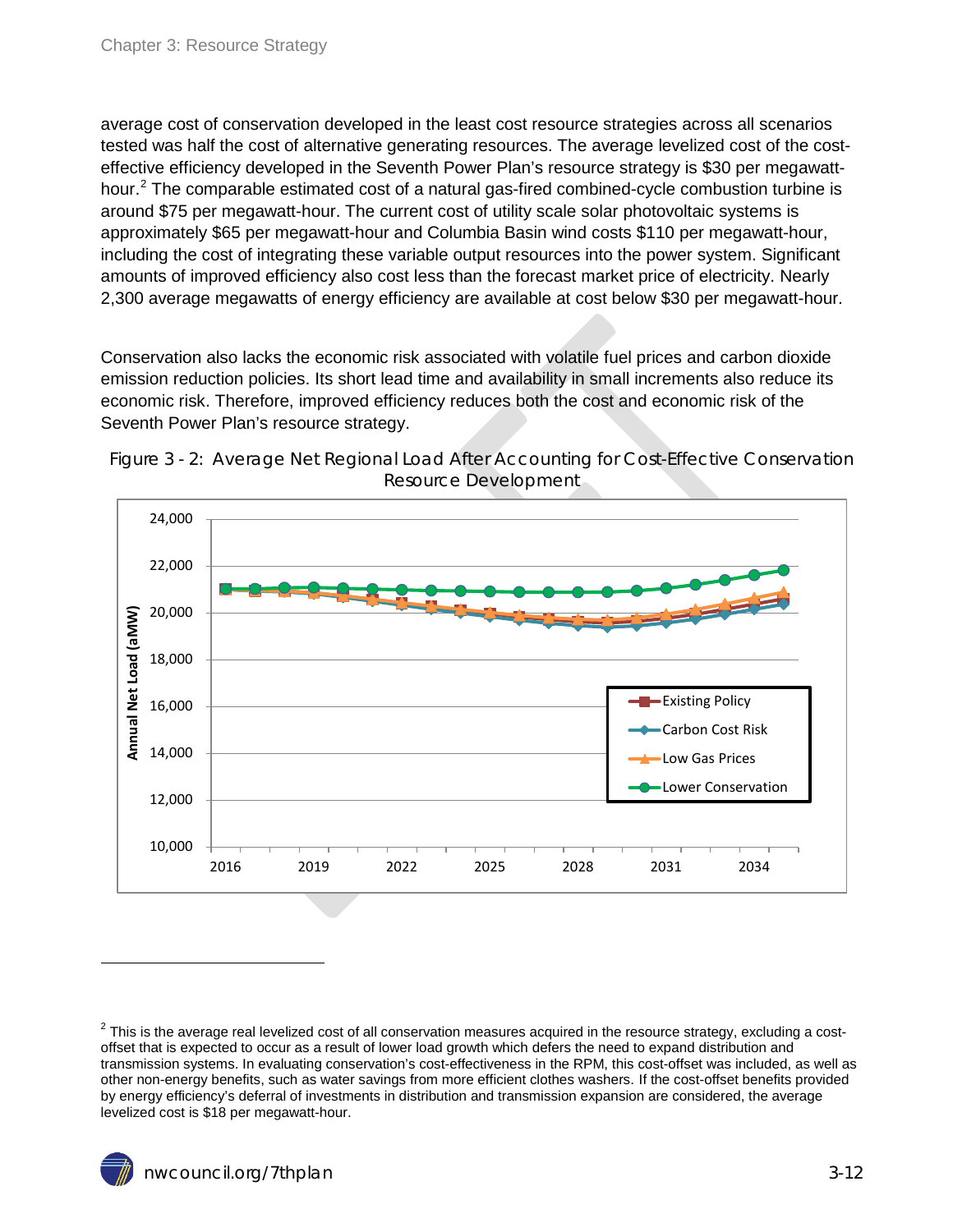In the Council's analysis, additional resources are added to provide insurance against future uncertainties. Efficiency improvement provides attractive insurance for this purpose because of its low cost. In futures or time periods when the extra resources are not immediately needed, the energy and capacity can be sold in the market and all or at least a portion of their cost recovered. This is not true for generating resources, for in periods when market prices are at or below their variable operating cost; these resources cannot recover any of their capital cost. In addition, because of its low average cost to utilities, the development of energy efficiency offers the potential opportunity to extend the benefits of the Northwest's hydro-system through increased sales.

In all of the scenarios and sensitivity studies examined by the Council, similar amounts of improved efficiency were found to be cost-effective. $3$  The selection of energy efficiency as the primary new resource does not depend significantly on whether or not carbon dioxide policies are enacted. Figure 3 - 3 shows the average amount of efficiency acquired in various scenarios considered by the Council in the power plan by 2021, 2026, and 2035. In all scenarios, the amount of cost-effective efficiency developed averages between 1,300 and 1,450 average megawatts by 2021 and 3,900 and 4,600 by 2035. The amount of conservation developed varies in each future considered in the Regional Portfolio Model. For example, in the Carbon Cost Risk scenario, the average conservation development is 4,485 average megawatts, but individual futures can vary from as low as 4,000 average megawatts to as high as just over 5,000 average megawatts.

<span id="page-12-0"></span> $\overline{a}$ 

 $3$  The only exception is the Lower Conservation scenario which as explicitly designed to develop less energy efficiency.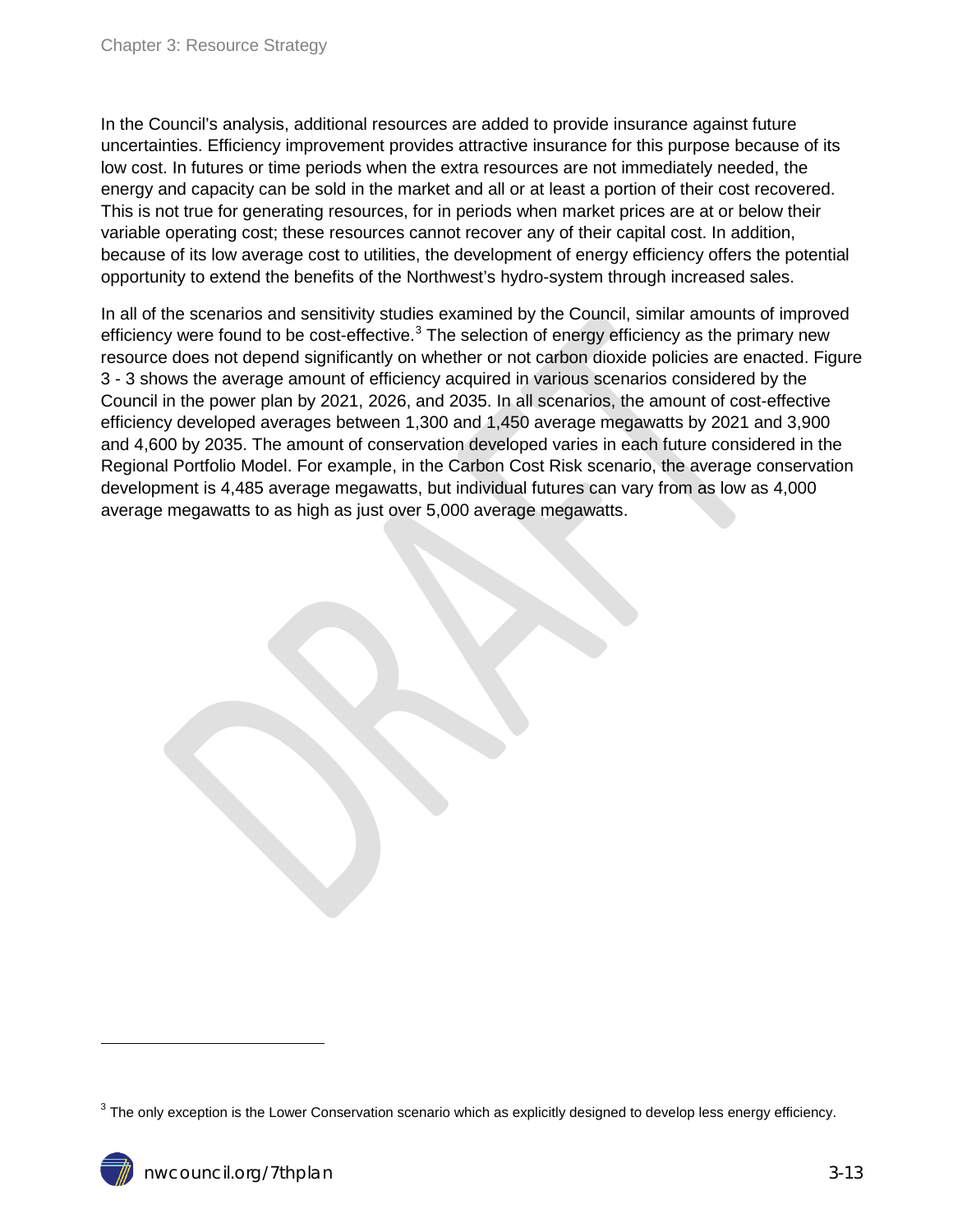

<span id="page-13-0"></span>Figure 3 - 3: Amount of Cost-Effective Conservation Resources Developed Under Different **Scenarios** 

The nature of efficiency improvement is that the total cost is recovered over a smaller number of sales. Average cost per kilowatt-hour sold will increase, but because total consumption is reduced, average consumer electricity bills will be smaller. Consumers who choose not to improve their efficiency of use could see their bills increase. However, if the region does not capture the efficiency, the higher cost of other new generating resources will increase everyone's bills. The impact on both bills and average revenue requirement per kilowatt-hour is discussed later in this chapter.

The amount of efficiency included in the Seventh Power Plan is comparable to that identified in the Council's Sixth Power Plan; even though the 20-year goal is lower (4,500 aMW vs. 5,800 aMW). To a large extent, this decrease is the result of regional conservation program achievements since the Sixth Plan was adopted in 2010 as well as significant savings that will be realized as a result of federal standards and state codes enacted since the Sixth Plan was adopted. Figure 3 - 4 shows regional utility cumulative conservation program achievements from 2010 through 2014 (projected) compared to the Sixth Plan's conservation goal for the same period. In addition, Figure 3 - 4 shows the savings achieved from the combined impact of federal and state appliance and equipment standards, state building codes, and market-induced savings. In aggregate, actual achievements from 2010 through 2014 were nearly 1500 average megawatts, exceeding the Sixth Plan's five year goal of 1200 average megawatts by 25 percent.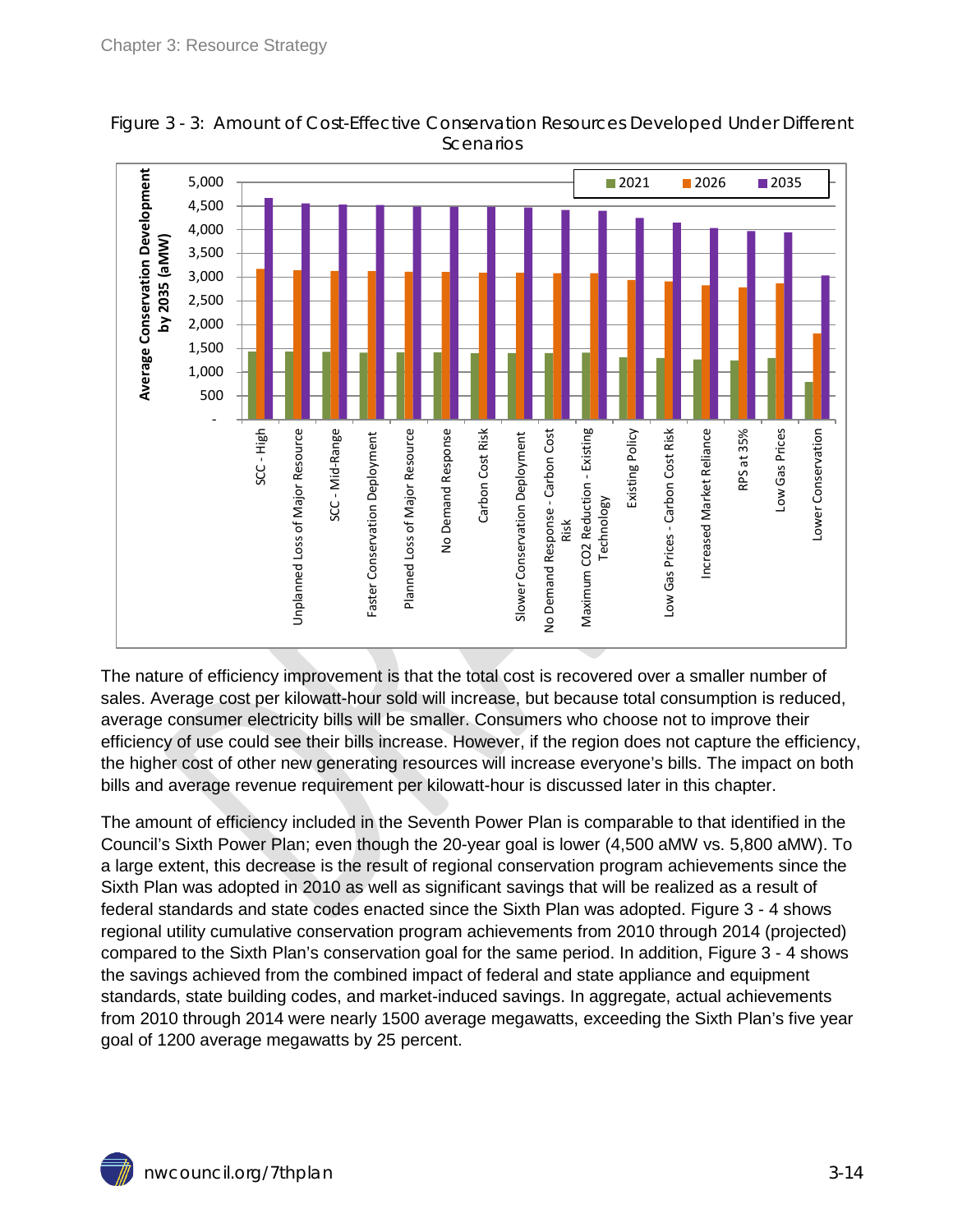<span id="page-14-0"></span>

Figure 3 - 4: Regional Conservation Achievements Compared To Sixth Plan Goals

\* 2014 savings are preliminary

Since the adoption of the Sixth Plan, the US Department of Energy has adopted new or revised more than 30 standards for appliances and equipment that have or will take effect over the next 10 years. These standards reduce load growth by capturing all or a portion of the conservation potential identified in the Sixth Plan. The Council estimates that collectively these standards will reduce forecast load growth by nearly 1500 average megawatts by 2035.

The Council has identified significant new efficiency opportunities in all consuming sectors. Figure 3 - 5 shows by levelized cost the sectors of efficiency improvements. Additional information on the sources and costs of efficiency improvements is provided in Chapter 12 and Appendix G.

Improved efficiency contributes not only to meeting future energy requirements, but also provides capacity during peak load periods. The savings from conservation generally follow the hourly shape of energy use, saving more energy when more is being used. As a result, efficiency contributes more to load reduction during times of peak usage. To model the impact of energy efficiency on the hourly demand for electricity, the Council aggregated the load shapes of efficiency savings from the hourly shape of individual end-uses of electricity and the cost-effective efficiency improvements in those uses. Figure 3 - 6 shows the shape of the savings for all measures during heavy and light load hours. As is shown, the energy savings are greater during the winter season than summer, in large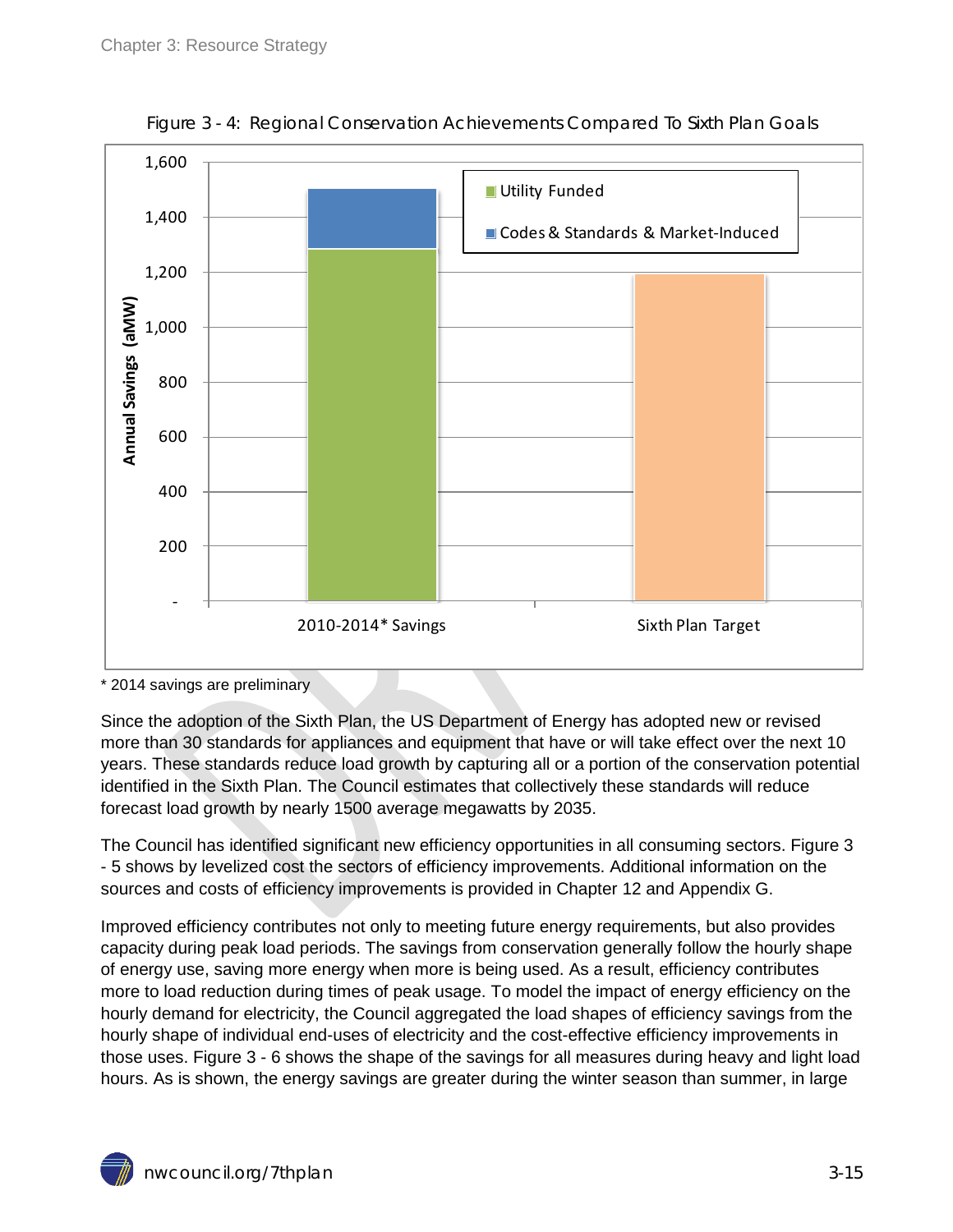part due to significant savings from conversion of electric resistance heating to more efficient heat pump technologies and increased use of lighting during the winter period.

<span id="page-15-0"></span>

Figure 3 - 5: Efficiency Potential by Sector and Levelized Cost by 2035

For example, efficiency improvements that yield average annual savings of 4,485 average megawatts create 10,700 megawatts of peak hour savings during the winter months.<sup>[4](#page-12-0)</sup> The capacity impact of energy efficiency is almost two times the energy contribution in winter. This reduction in both system energy and capacity needs makes energy efficiency a valuable resource relative to generation because efficiency provides winter energy and capacity resources shaped to load. Because each efficiency measure has a specific shape, or capacity impact, the Seventh Power Plan explicitly incorporates the value of deferred generation capacity in the cost-effectiveness methodology for measures and programs. [5](#page-15-1)

 $\overline{a}$ 

<sup>&</sup>lt;sup>4</sup> See Chapter 12 for a description of how the capacity savings of energy efficiency measures are estimated and Chapter 11 for a description of how the system level capacity savings, or Associated System Capacity Contributions, of conservation and generation resources are estimated.

<span id="page-15-2"></span><span id="page-15-1"></span><sup>5</sup> See action items RES-2 and RES-3 in Chapter 4 and Appendix G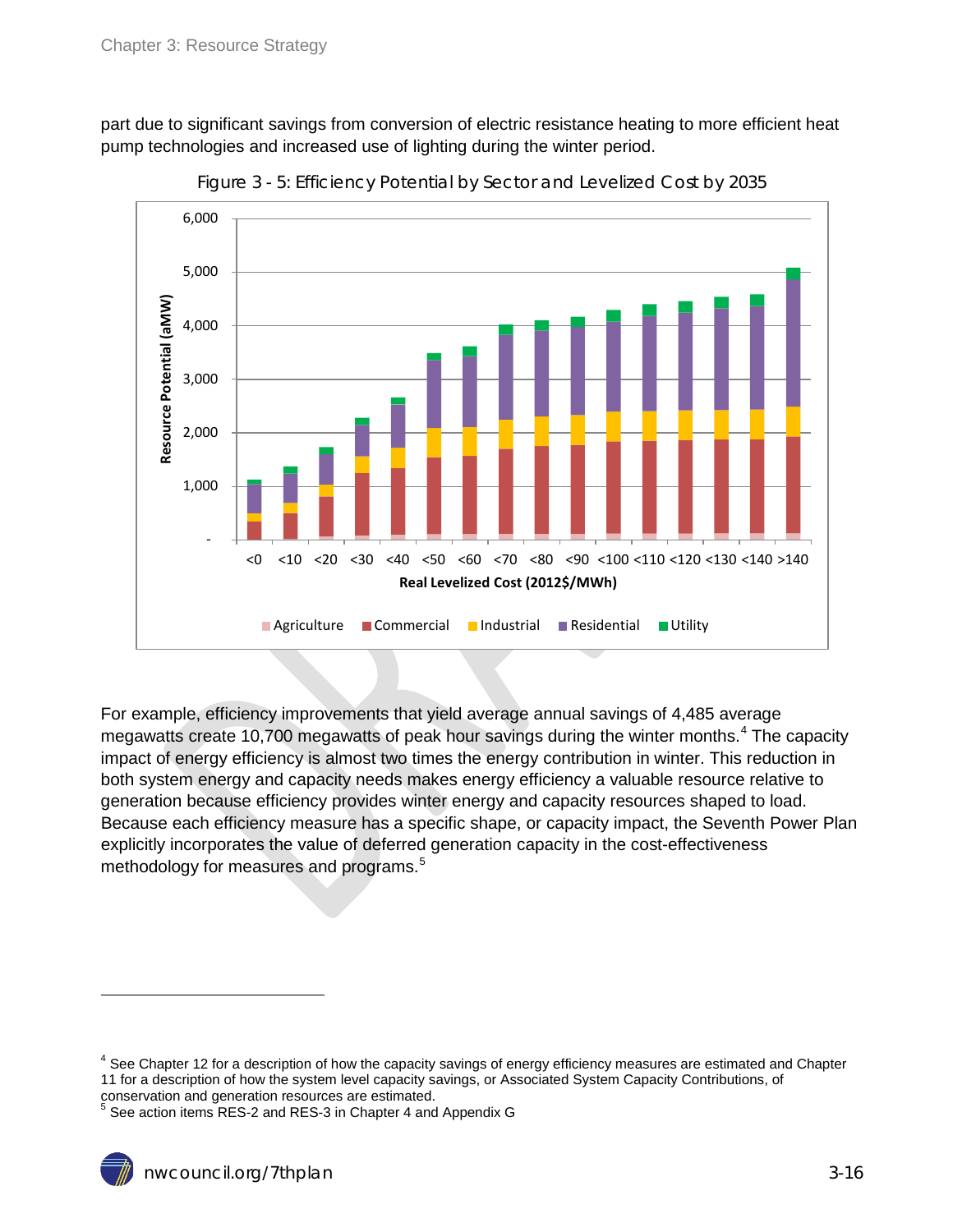<span id="page-16-1"></span>

Figure 3 - 6: Monthly Shape of 2035 Efficiency Savings

#### <span id="page-16-0"></span>Demand Response

Demand response resources (DR) are voluntary reductions (curtailments) in customer electricity use during periods of high demand and limited resource availability. As deployed in the Seventh Power Plan, demand response resources are used to meet winter and summer single-hour peak demands primarily under critical water and extreme weather conditions. Other potential applications of demand response resources, such as the integration of variable resources like wind, were not considered in the Seventh Power Plan.

In many areas of the US, demand response resources have long been used by utilities to offset the need to build additional peaking capacity. In the Northwest, the existing hydropower system has been able to supply adequate peaking capacity, so the region has far less experience with deployment of demand response resources. To assess the economic value of developing demand response in the Northwest, the Council conducted two sensitivity studies that assumed demand response resources were not available. The average net present value *system cost* and *economic risk* of the least cost resource strategy without demand response were \$1 billion higher than in the least cost resource strategy that was able to deploy this resource. Therefore, from the Seventh Power Plan's analysis it appears that if barriers to development can be overcome and the Council's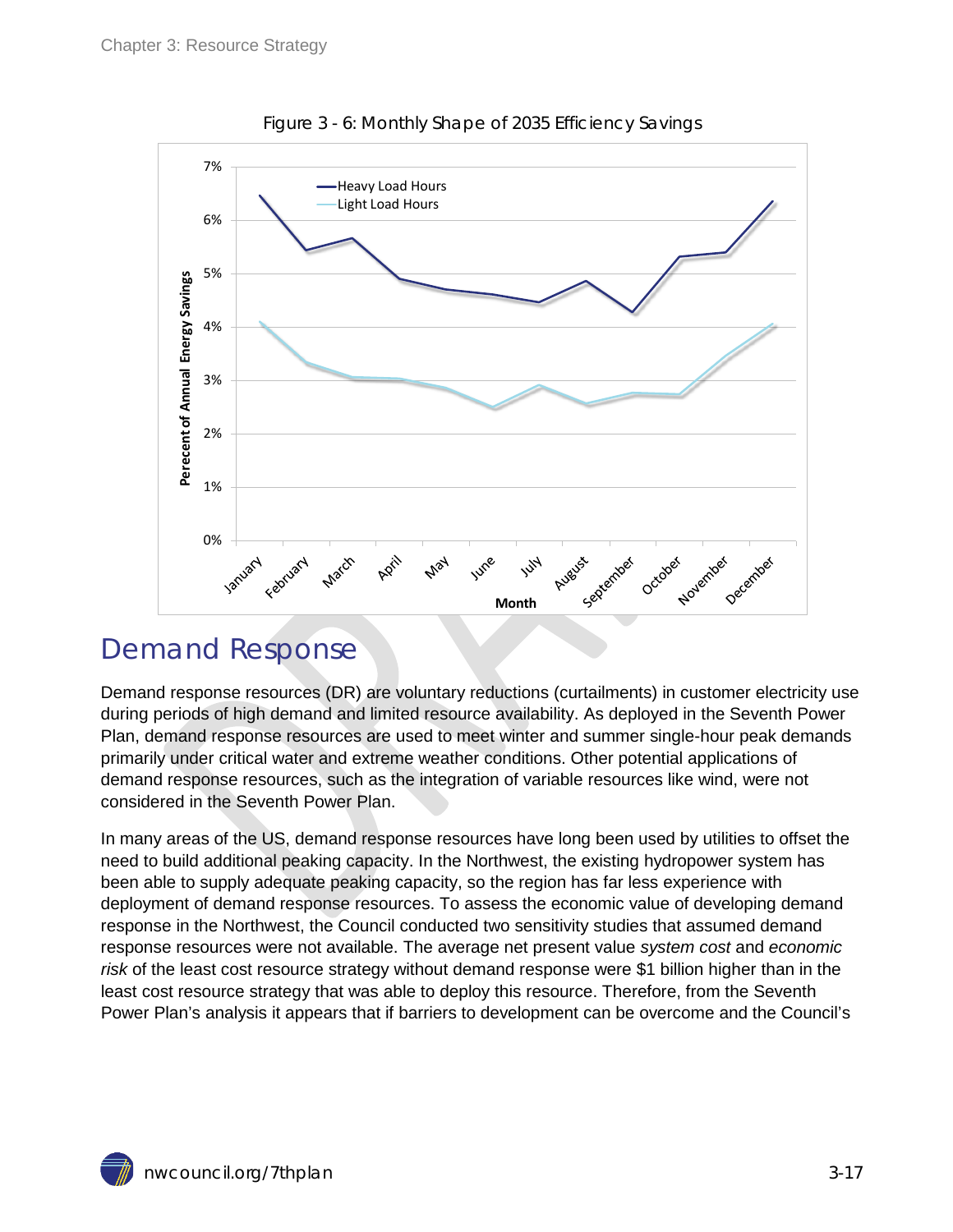analysis of the cost of demand response are accurate; demand response resources could provide significant regional economic benefits.<sup>[6](#page-15-2)</sup>

The Council's assessment identified more than 4300 megawatts of regional demand response potential. A significant amount of this potential, more than 1500 megawatts, is available at relatively low cost, under \$25 per kilowatt of peak capacity per year. When compared to the alternative of constructing a simple cycle gas-fired turbine, demand response resources can be deployed sooner and in quantities better matched to the peak capacity need. Figure 3 - 7 shows the cumulative potential for each of the four blocks (i.e., price bins) of demand response modeled in the Regional Portfolio Model. Cumulative achievable potential by the years 2021, 2026, and 2035 is shown for both winter and summer capacity demand response programs. Note that the largest single block of estimated demand response potential is also the least costly.

<span id="page-17-0"></span>

![](_page_17_Figure_4.jpeg)

The low cost of demand response resources make them the most economically attractive option for maintaining regional peak reserves to satisfy the Council's Resource Adequacy Standards. The low cost of demand response resources make them particularly valuable because the need for peaking capacity resources to meet resource adequacy in the region is a function of a combination of water and weather conditions that have low probability of occurrence. This is illustrated by Figure 3 - 8 which shows the amount of demand response resource needed by 2021 across the 800 futures tested in the RPM across multiple scenarios.

 $\overline{a}$ 

<span id="page-17-1"></span> $6$  See Chapter 4 for the Action Items the Seventh Power Plan recommends the region and Bonneville should engage to specifically address the barriers to development of demand response resources.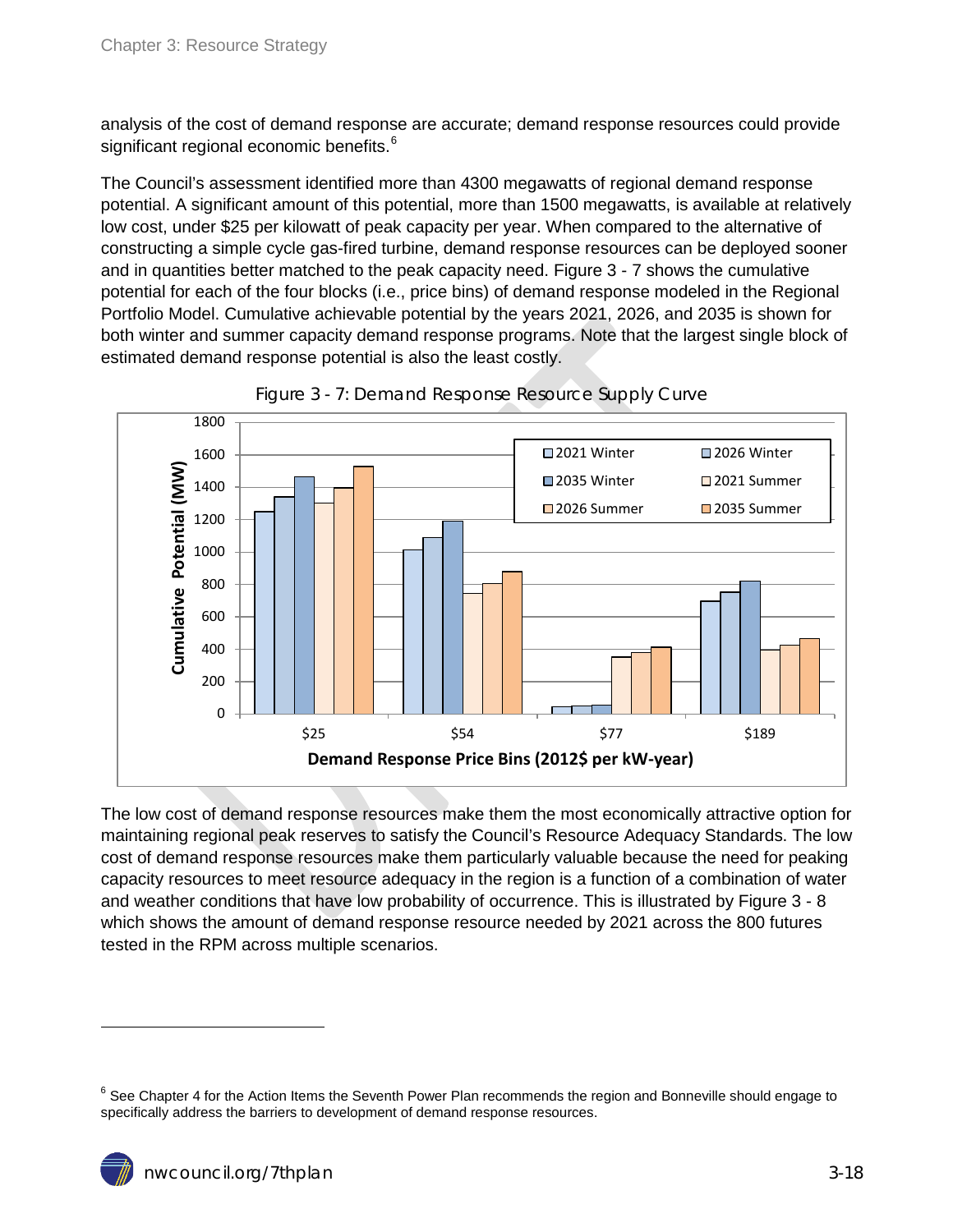Figure 3 - 8 shows that there is a wide range of both the amount and probability of development from zero up to 2300 MW, depending on what scenario is being analyzed. In the **Increased Market Reliance** scenario**,** more than 70 percent of the futures require no demand response development. Under most other scenarios there is around a 20 percent probability that as much as 600 MW of demand response will need to be developed by 2021 and a 15 percent probability that as much as 1100 MW would need to be developed.

It is striking to note the contrast in demand response development in the **Increased Market Reliance** scenario**,** which assumed the region could place greater reliance on external power markets to meet its winter peak capacity needs, and other scenarios that used the limits on external market reliance used in the Regional Resource Adequacy Assessment. The amount of demand response developed *on average* across all futures decreased from 700 MW to less than 100 MW. In this scenario, net present value system cost and economic risk were also lower. This highlights the sensitivity of the assumed limits on external market reliance used in the Council Regional Resource Adequacy Assessment and the potential value to the region if it can rely upon additional imports.

![](_page_18_Figure_3.jpeg)

<span id="page-18-1"></span>Figure 3 - 8: Demand Response Resource Development by 2021 Under Alternative Scenarios

### <span id="page-18-0"></span>Renewable Generation

Since the adoption of the Sixth Plan renewable generating resources development has increased significantly. This development was prompted by Renewable Portfolio Standards (RPS) adopted in three of the four Northwest states and in California. Wind energy has been the principal focus of renewable resource development in the Pacific Northwest. From 2010 through 2014 about 4,100 megawatts of wind nameplate capacity was added to the region – about equivalent to the development during the previous five year period. By the end of 2014, wind nameplate capacity in the region totaled just over 8,700 megawatts. However, only about 5,550 megawatts of that nameplate capacity currently serves Northwest loads. The remaining 3,150 megawatts of wind nameplate capacity is presently contracted to utilities outside the region, primarily California.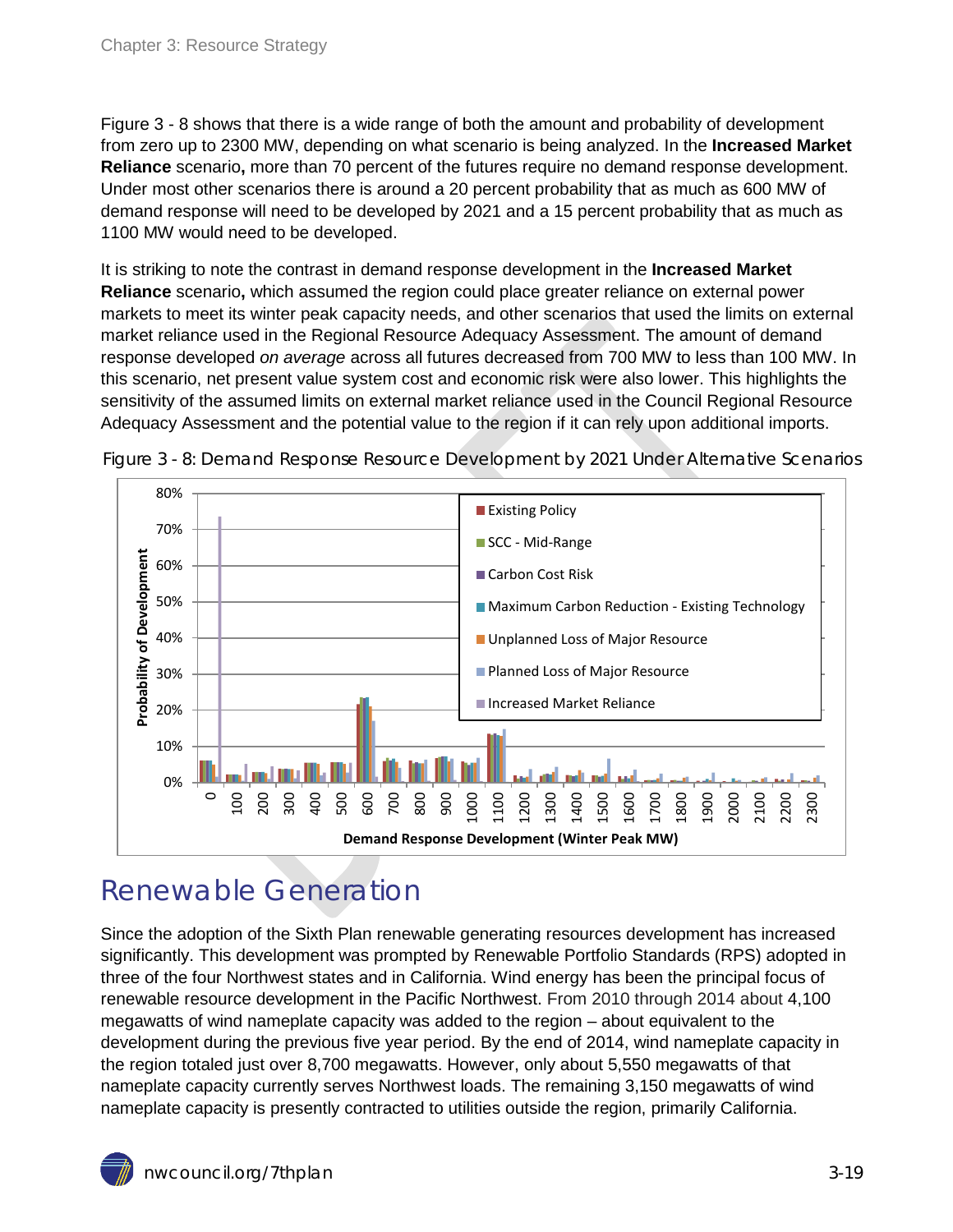It appears, however, that the rapid development of wind is likely to slow down over the next five year period due to the expiration of incentives and low load growth.

Existing wind resources are estimated to provide about 2,400 average megawatts of energy generation per year in the region, or about 8 percent of the region's electricity energy supply. However, on a firm capacity basis, wind resources only provide about 1 percent of the region's total system peaking capability. The Council's current analysis of wind's ability to supply peaking capacity is based on the Resource Adequacy Assessment Advisory Committee's estimate that wind can only be relied upon to provide about 5 percent of its nameplate capacity toward meeting peak loads due to the variable nature of the resource.

Aside from hydropower, the renewable resources included in the Regional Portfolio Model (RPM) are wind and solar photovoltaic (solar PV). The Council recognizes that additional small-scale renewable resources are likely available and cost-effective. These small-scale renewables were not modeled in the RPM but the plan encourages their development as an important element of the resource strategy. In addition, there are many potential renewable resources not captured in the resource strategy that are currently either too expensive or unproven technologies that may, with additional research and demonstration, prove to be valuable future resources.

New wind resources that have ready access to transmission produce energy at costs that are competitive on an energy basis with other generation alternatives. Recent and forecast reductions in solar PV system cost are making utility scale system's energy production cost increasingly costcompetitive. However, renewable generation development in the scenarios tested for the Seventh Power Plan is driven by state RPS and not economics. Figure 3 - 9 shows the average development of renewable resources across scenarios analyzed for the Seventh Power Plan. As can be seen from this figure, under all least cost resource strategies for all scenarios, except when the RPS were assume to increase to 35 percent, only 300 to 400 average megawatts of renewable resource development occurs later in the planning period (post-2026) after the Oregon and Washington renewable credit bank balances are forecast to be drawn down.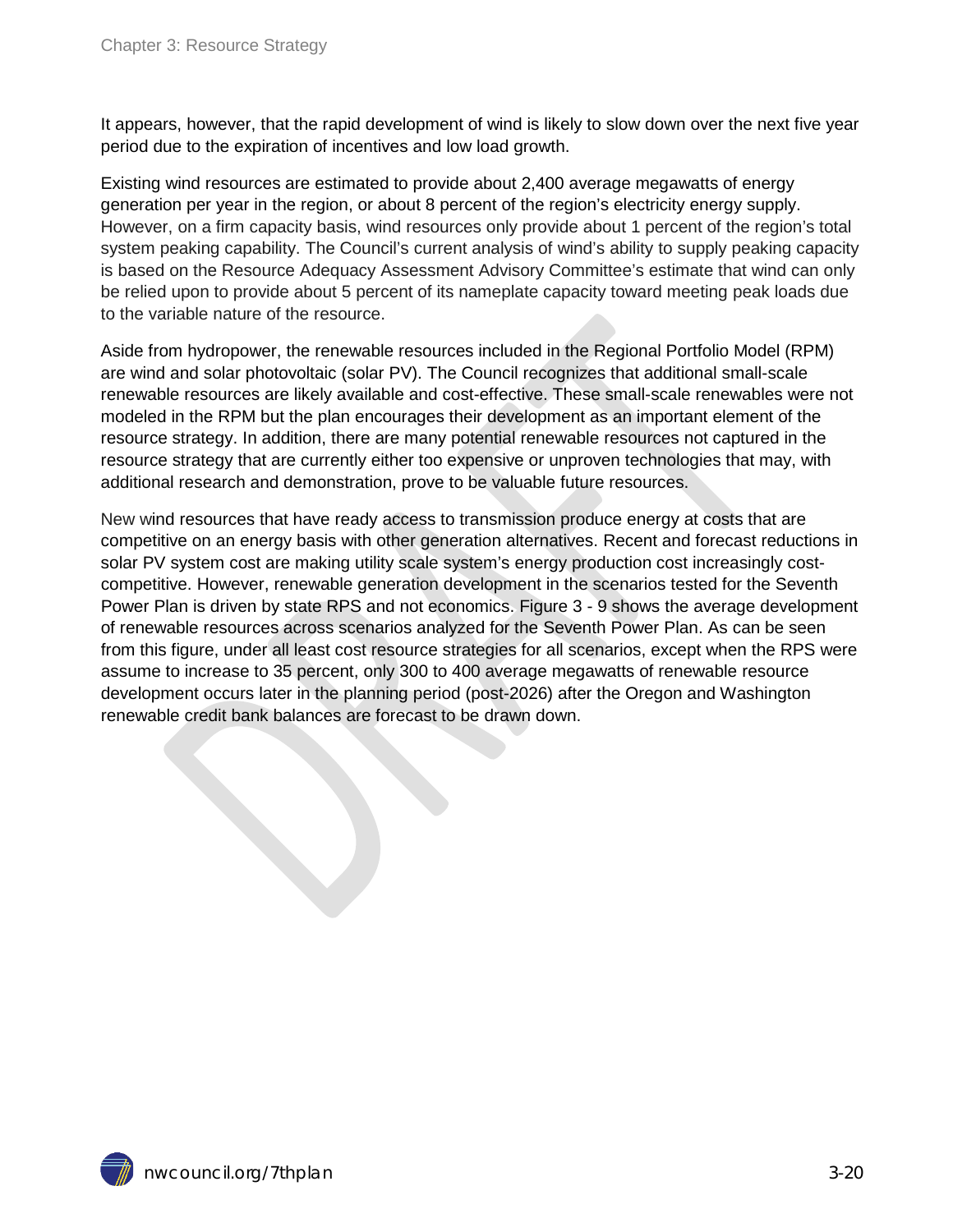![](_page_20_Figure_1.jpeg)

<span id="page-20-0"></span>Figure 3 - 9: Average Renewable Resource Development by Scenarios by 2021, 2026 and 2035

The amount of renewable energy acquired depends on the future demand for electricity because state requirements specify percentages of demand that have to be met with qualifying renewable sources of energy. Across the 800 futures of demand growth in the **Carbon Cost Risk** scenario, the amount of wind and solar PV developed on average is about 300 average megawatts, with slightly more solar PV developed than wind. The only exception to this level of development is the **RPS at 35 percent** scenario that assumed regional renewable resource portfolio standards would be increased to 35 percent of annual regional load. In this scenario the least cost resource strategy develops 2,900 average megawatts of additional renewable resources, primarily wind generation by 2035.

The explanation of the outcome described above is that while the two economically competitive renewable resources available in the region, wind and solar PV, produce significant amounts of energy, they provide little or no winter peaking capacity. Partly as a result of the significant wind development in the region over the past decade, the Northwest has a significant energy surplus, yet under critical water and extreme weather conditions the region faces the probability of a winter peak capacity shortfall. In short, the generation characteristics of the currently economically competitive renewable resources do not align well with regional power system needs.

As stated above, the development of renewable generation is driven by state renewable portfolio standards more so than regional energy need. In the absence of higher renewable portfolio standards little additional renewable development would take place, even under scenarios where the highest social cost of carbon dioxide (**SCC-High**) might be imposed on the power system.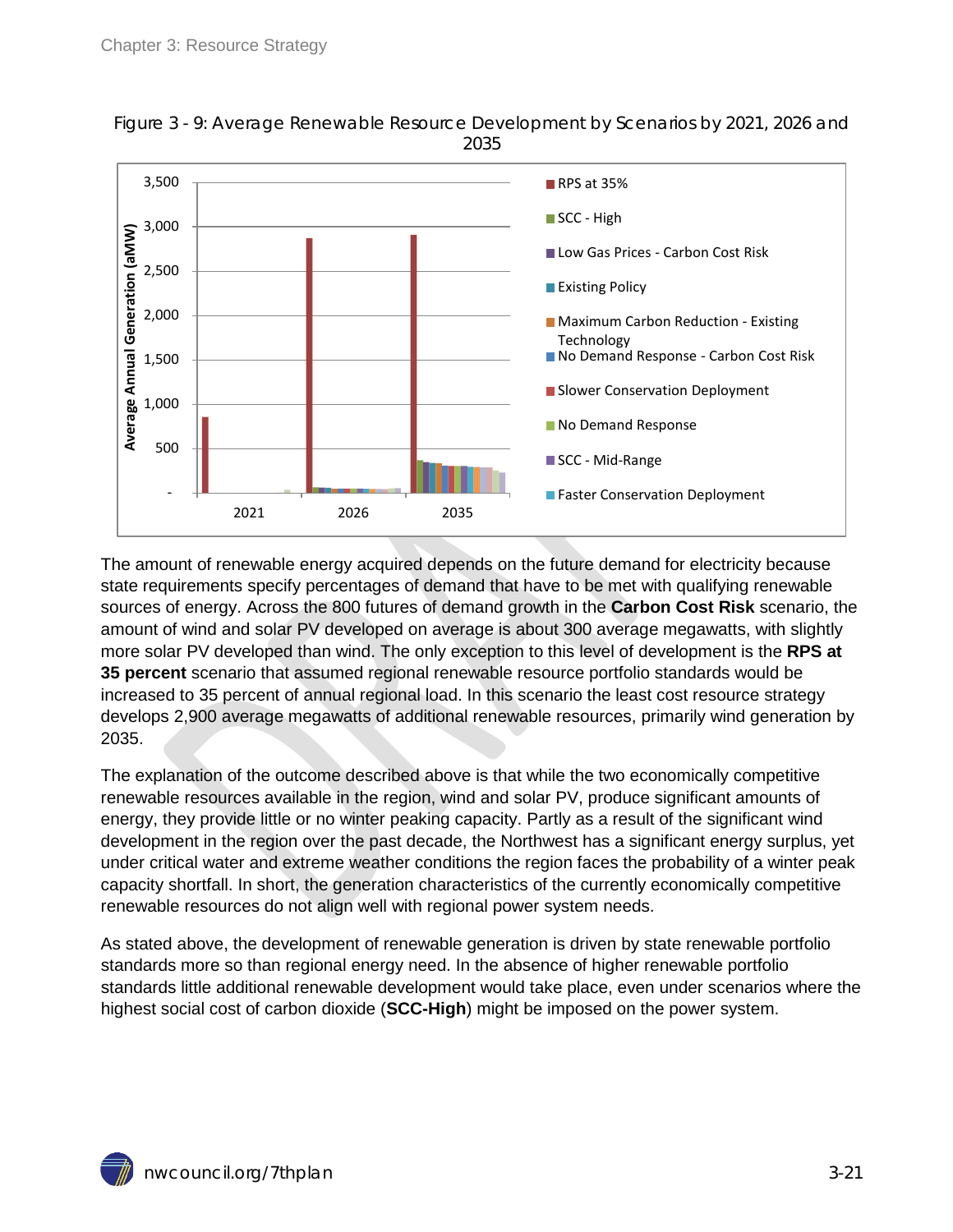### <span id="page-21-0"></span>Natural Gas-Fired Generation

Natural gas is the fourth major element in the Seventh Power Plan resource strategy. It is clear that after efficiency and demand response, new natural gas-fired generation is the most cost-effective resource option for the region in the near-term. Moreover, also after energy efficiency, the Seventh Power Plan identified the increased use of existing natural gas generation as offering the lowest cost option for reducing regional carbon dioxide emissions. Other resource alternatives may become available over time, and the Seventh Power Plan recommends actions to encourage expansion of the diversity of resources available, especially those that do not produce greenhouse gas emissions.

Across the scenarios evaluated, there is significant variance in the amount of new gas-fired generating resources that are optioned and in the likelihood of completing the plants. New gas-fired plants are optioned (sited and licensed) in the RPM so that they are available to develop if needed in each future. The Seventh Power Plan's resource strategy includes optioning new gas fired generation as local needs dictate. However, from an aggregate regional perspective, which is the plan's focus, the need for additional new natural gas-fired generation is very limited in the near term (through 2021) and low in the mid-term (through 2026) under nearly all scenarios. That is, options for new gas-fired generation are taken to construction in only a relatively small number of futures. Figures 3 - 10 and 3 - 11 show the probability that a thermal resource option would move to construction by 2021 and by 2026. The scenarios are rank-ordered based on the probability of any new gas resource development by 2021 and by 2026. Scenarios with the lowest probability of development are at the top of the graphs.

As can be observed from a review of Figure 3 - 10, the probability of gas development is less than 10 percent by 2021 in all but four scenarios. The only exceptions to this finding are in the **RPS at 35 percent** scenario and in scenarios where the region is unable to deploy demand response or acquires less conservation than projected. In these scenarios, the probability of moving from an option to construction on new gas-fired generation increases to 40 percent or higher.

By 2026, Figure 3 - 11 shows that the probability of moving from an option to actual construction of a new gas-fired thermal plant increases to more than 80 percent in the **SCC-High** and **Maximum Carbon Reduction – Existing Technology** scenarios. This occurs because under both of these scenarios existing coal and inefficient gas-fired generation are retired or displaced by new, highly efficient natural gas generation to reduce regional carbon dioxide emissions.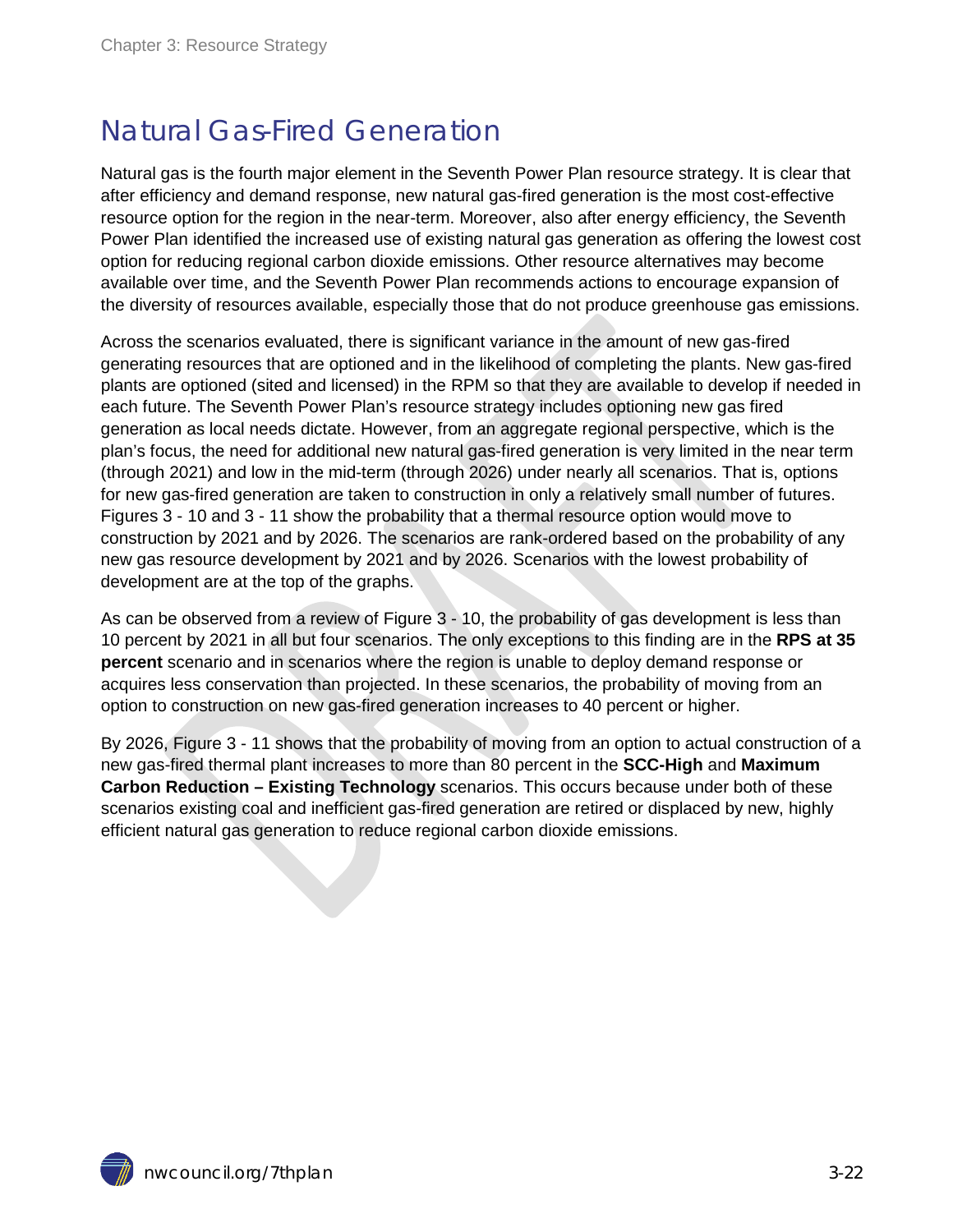<span id="page-22-0"></span>![](_page_22_Figure_1.jpeg)

Figure 3 - 10: Probability of New Natural Gas-Fired Resource Development by 2021

The development of natural gas combined cycle combustion turbines is largest when there is a need for both new capacity and energy to meet regional adequacy standards. As can be observed from the data shown in Figures 3 - 10 and 3 - 11, this occurs in scenarios that must replace energy generation lost due to the retirement of resources, such as in the two scenarios that retire or decrease the use of existing coal and inefficient existing gas plants or those that assume no demand response resources or develop significantly less amounts of energy efficiency.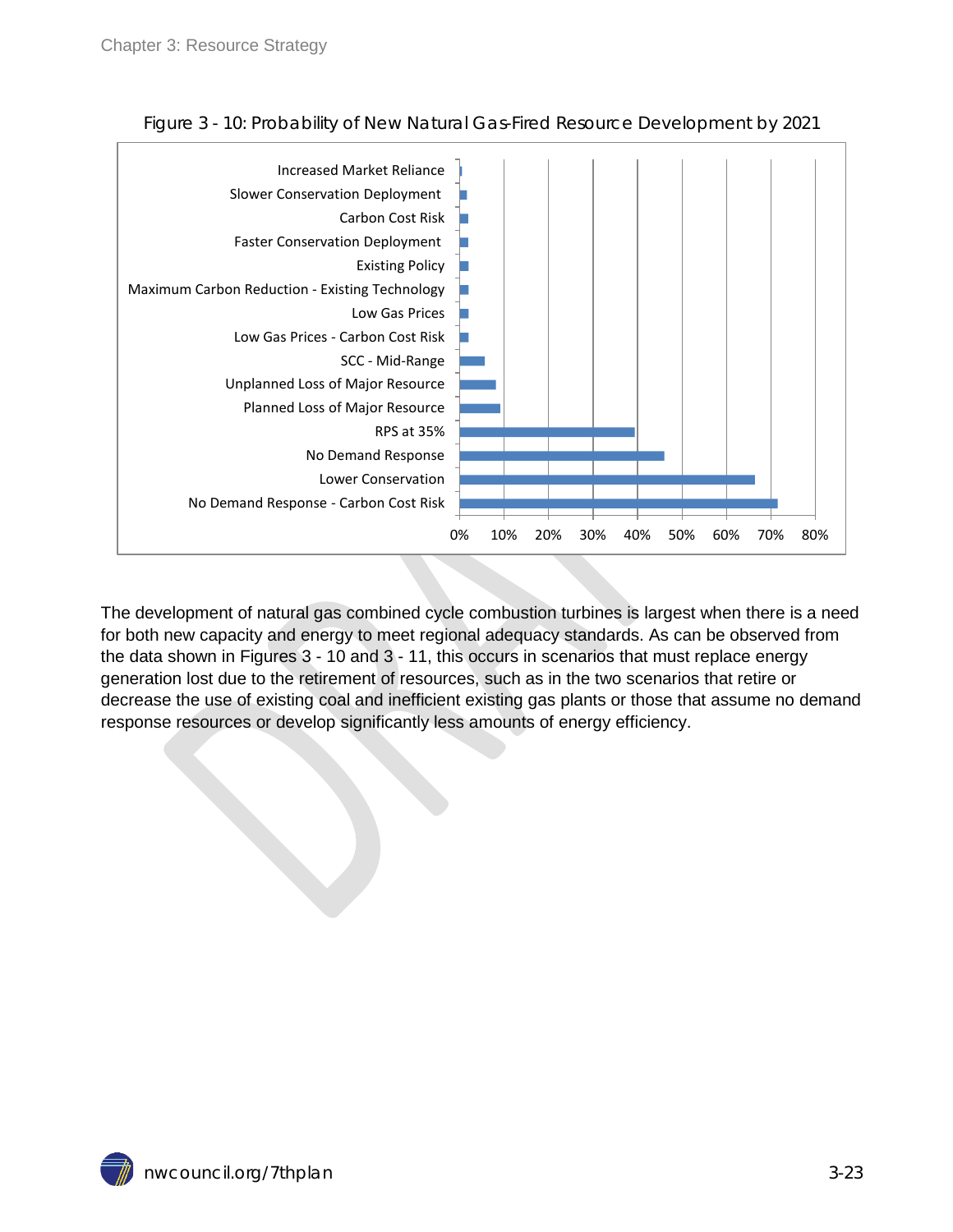<span id="page-23-0"></span>![](_page_23_Figure_1.jpeg)

Figure 3 - 11: Probability of New Natural Gas-Fired Resource Development by 2026

As can be seen from the prior discussion, while the amounts of efficiency, demand response, and renewable resources developed were fairly consistent across most scenarios examined, the future role of new natural gas-fired generation is more variable and specific to the scenarios studied. Figure 3 - 12 shows the average amounts of gas-fired generation across 800 futures considered in each of the principal scenarios. The amount of new natural gas-fired generation constructed varies in each future. In most scenarios the average annual dispatch of new natural gas-fired generation is less than 50 average megawatts by 2026 and only between 300 to 400 average megawatts by 2035. In the **Carbon Cost Risk** scenario, the amount of energy generated from new combined cycle combustion turbines, when averaged across all 800 futures examined, is just 10 average megawatts in 2035. In contrast, the average amount generated across 800 futures is closer to 100 average megawatts in 2035 in the two scenarios that assume no demand response resources are developed.

However, the role of natural gas is larger than it appears in the Council's analysis of the regional need for new natural gas fired generation for a number of reasons. First, the regional transmission system has not evolved as rapidly as the electricity market, resulting in limited access to market power for some utilities. Second, some utilities have significant near-term resource challenges, particularly if there is limited access to surplus resources from others. These factors limit the ability of the regional resource strategy to be specific about optioning and construction dates for natural gas-fired resources, or for the types of natural gas-fired generation. As a result, new gas-fired generation may be required in such instances even if the utilities deploy demand response resources and develop the conservation as called for in Seventh Power Plan.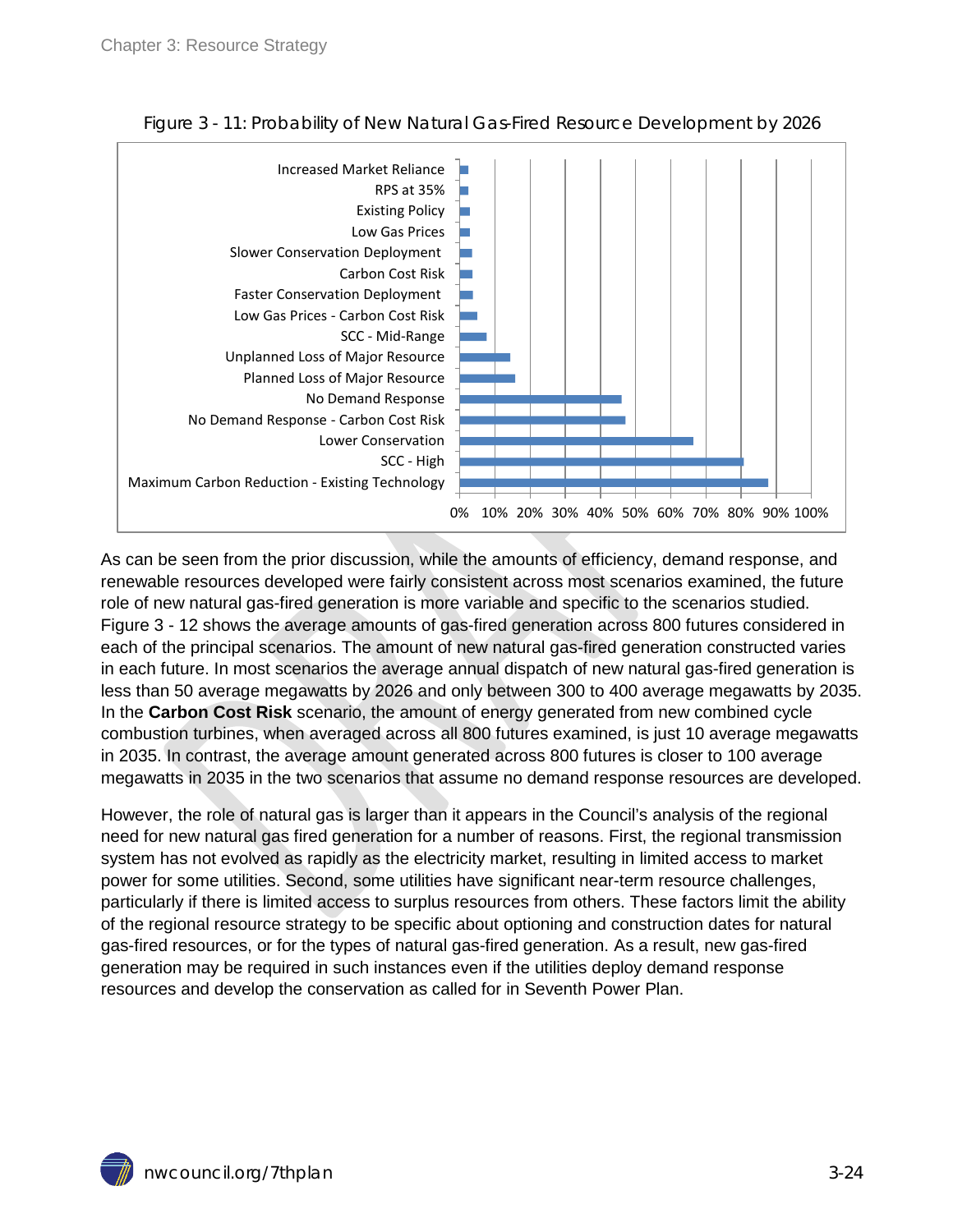<span id="page-24-0"></span>![](_page_24_Figure_1.jpeg)

Figure 3 - 12: Average New Natural Gas-Fired Resource Development

Third, the increased use of the *existing* natural gas generation in the region plays a major role in many of scenario's least cost resource strategies, particularly those that explored alternative carbon dioxide emissions reduction policies. Figure 3 - 13 shows the average annual dispatch of the existing natural gas generation in the region through time for the five carbon dioxide reduction policy scenarios as well as the **Existing Policy** scenario. A review of Figure 3 - 13 reveals that the annual dispatch of existing natural gas generating resources increases in response to carbon dioxide emission reduction policies.

For example, under the two **Social Cost of Carbon** scenarios, existing natural gas generation increases immediately following the assumed 2016 imposition of carbon dioxide damage cost in those scenarios. In the **Carbon Cost Risk** scenario, existing natural gas generation gradually increases over time as the regulatory cost of carbon dioxide increases. In the **Maximum Carbon Reduction – Existing Technology** scenario, existing gas generation increases post-2025 when, under this scenario, the entire region's existing coal-fired generation fleet is retired. Under the **RPS at 35 percent** scenario, existing natural gas generation actually declines through time as low variable cost resources are added to the system, generally lowering market prices and diminishing the economics of gas dispatch.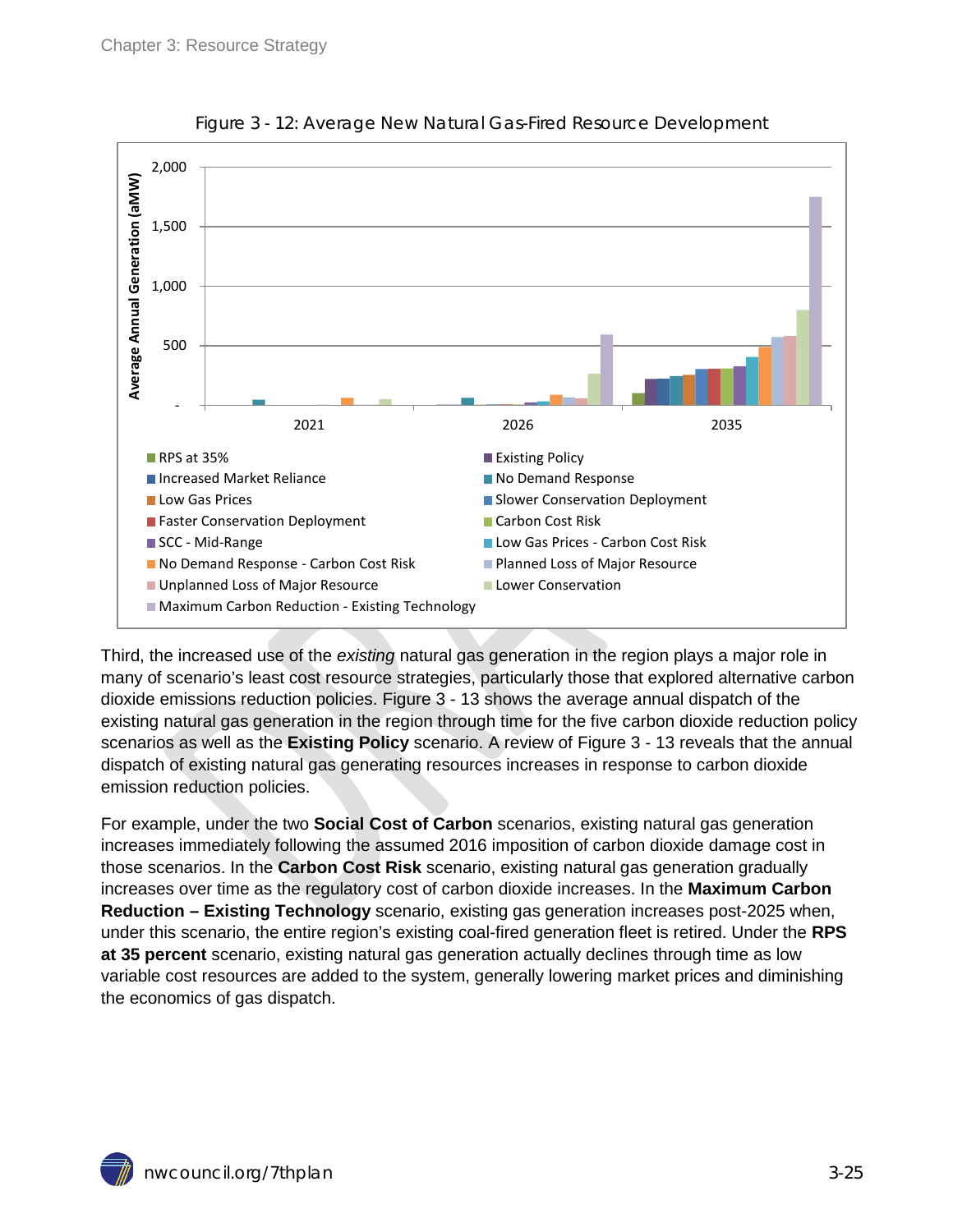<span id="page-25-1"></span>![](_page_25_Figure_1.jpeg)

Figure 3 - 13: Average Annual Dispatch of Existing Natural Gas-Fired Resources

#### <span id="page-25-0"></span>Carbon Policies

The Northwest power system, due to its significant reliance on hydropower and its historical deployment of energy efficiency to offset the need for new thermal generation, has the lowest carbon emissions level of any area of the country. To ensure that future carbon policies are cost effective and maintain regional power system adequacy the region should develop the energyefficiency resources called for in this plan. In addition, it should replace retiring coal plants with only those resources required to meet regional capacity and energy adequacy requirements. As stated above, after energy efficiency, the increased use of existing natural gas generation offers the lowest cost option for reducing regional carbon emissions. Utility development of new gas-fired generation to meet local needs for ancillary services, such as wind integration, or capacity requirements beyond the modest levels anticipated in this plan will increase carbon dioxide emissions. If Northwest electricity generation is dispatched first to meet regional adequacy standards for energy and capacity rather than to serve external markets, the increase in carbon dioxide emissions can be minimized.

The basis for the Seventh Power Plan's carbon policy recommendations are more fully described in the Carbon Dioxide Emissions section of this chapter.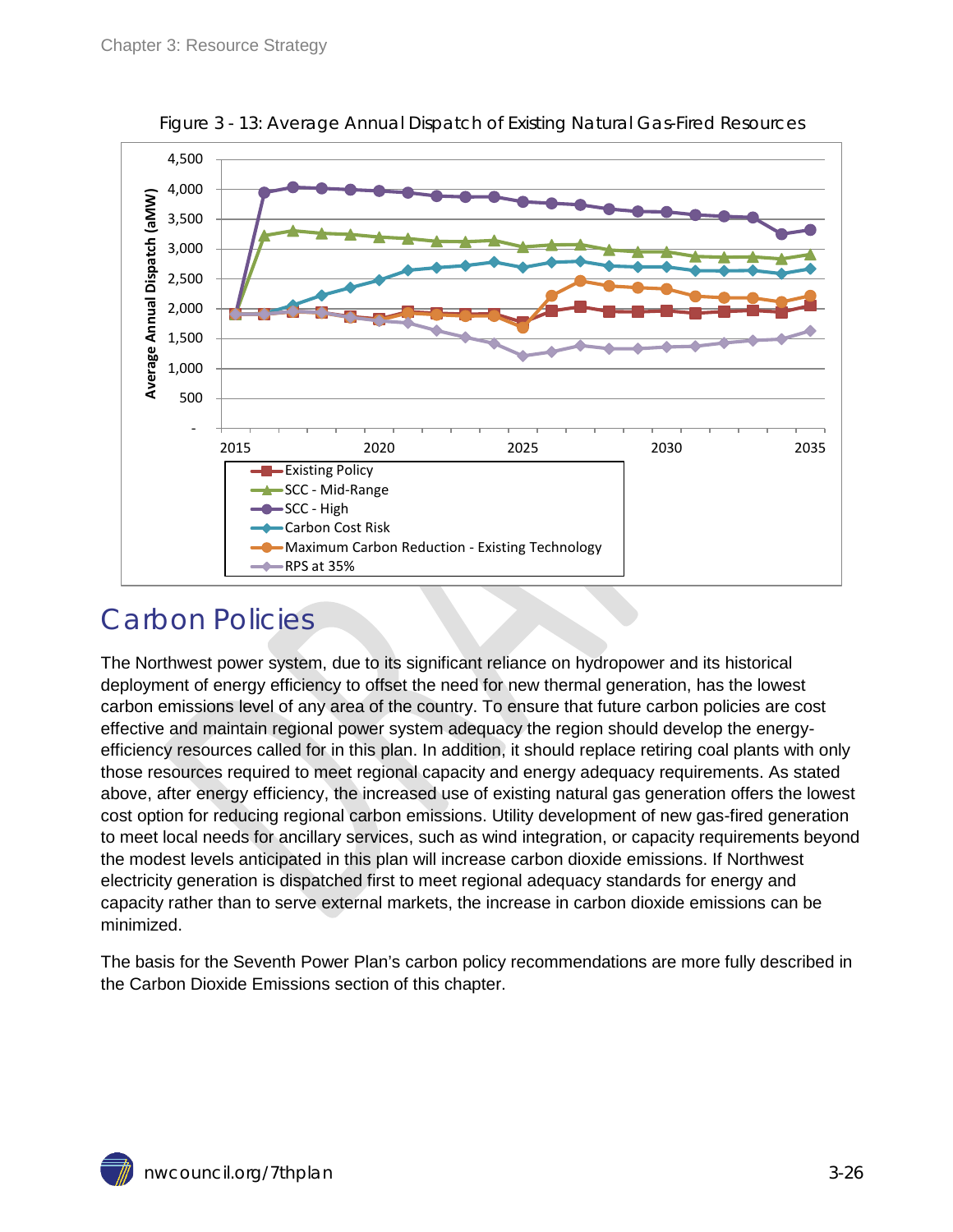### <span id="page-26-0"></span>Regional Resource Utilization

The existing Northwest power system is a significant asset for the region. The FCRPS (Federal Columbia River Power System) provides low-cost and carbon dioxide-free energy, capacity, and flexibility. The network of transmission constructed by Bonneville and the region's utilities has supported a highly integrated regional power system. The Council's Seventh Power Plan resource strategy assumes that ongoing efforts to improve system scheduling and operating procedures across the region's balancing authorities will, in some form, succeed. While the Council does not directly model the sub-hourly operation of the region's power system, both the Regional Portfolio Model and the GENESYS models presume resources located anywhere in the region can provide energy and capacity services to any other location in the region, within the limits of existing transmission. This simplifying assumption also minimizes the need for new resources needed for integration of variable energy resource production. To the extent that actual systems can be developed that replicate the model's assumptions, fewer resources will be required. This likely means the region needs to invest in its transmission grid to improve market access for utilities, to facilitate development of more diverse cost-effective renewable generation and to provide a more liquid regional market for ancillary services.

As originally envisioned by the Northwest Power Act, the benefits of the FCRPS were to be shared by all of the region's consumers. However, since the Act was passed, implementing that vision has proved elusive at best and even questioned by some as desirable. Several of the scenario analyses conducted for the Seventh Power Plan reveal the symptoms and scope of this issue.

The least cost resource strategies identified by the RPM often reduce regional exports in order to serve in-region demands for energy and capacity. In particular, scenarios that retired or significantly reduced the dispatch of existing coal-fired generation serving the region, all of which serves investor-owned utilities, show lower regional exports. These resource strategies resulted in lower total system cost and lower system economic risk because they delayed or avoided the need for new resource development within the region. Figure 3 - 14 shows the average net (i.e., exports minus imports) exports for their least cost resource strategies across six scenarios.

Inspection of Figure 3 - 14 reveals how net exports change across time in response to the resource strategy for each scenario. For example, under the **Existing Policy** scenario exports decline slightly after 2021 and 2026 following the closure of coal plants currently serving the region. After 2030, under this same scenario, net exports continue to gradually decline as loads grow and conservation no longer offsets load growth.

In contrast, under the two the scenarios which assume that carbon dioxide damage costs are imposed in 2016 (e.g. **SCC-Mid-Range** and **SCC-High**), net exports decline immediately. This reduction in exports offsets the reduction in regional coal plant dispatch in response to increased carbon dioxide costs. In the following years, exports gradually increase as highly efficient gas-fired generation developed in the region displaces less efficient generation outside the region. At the other extreme, under the **RPS at 35 percent** scenario, regional net exports expand significantly over time as the region develops large amounts of wind resources. These resources have very low variable cost, which makes them competitive outside the region *and* they produce energy that is surplus to regional needs during many months of the year.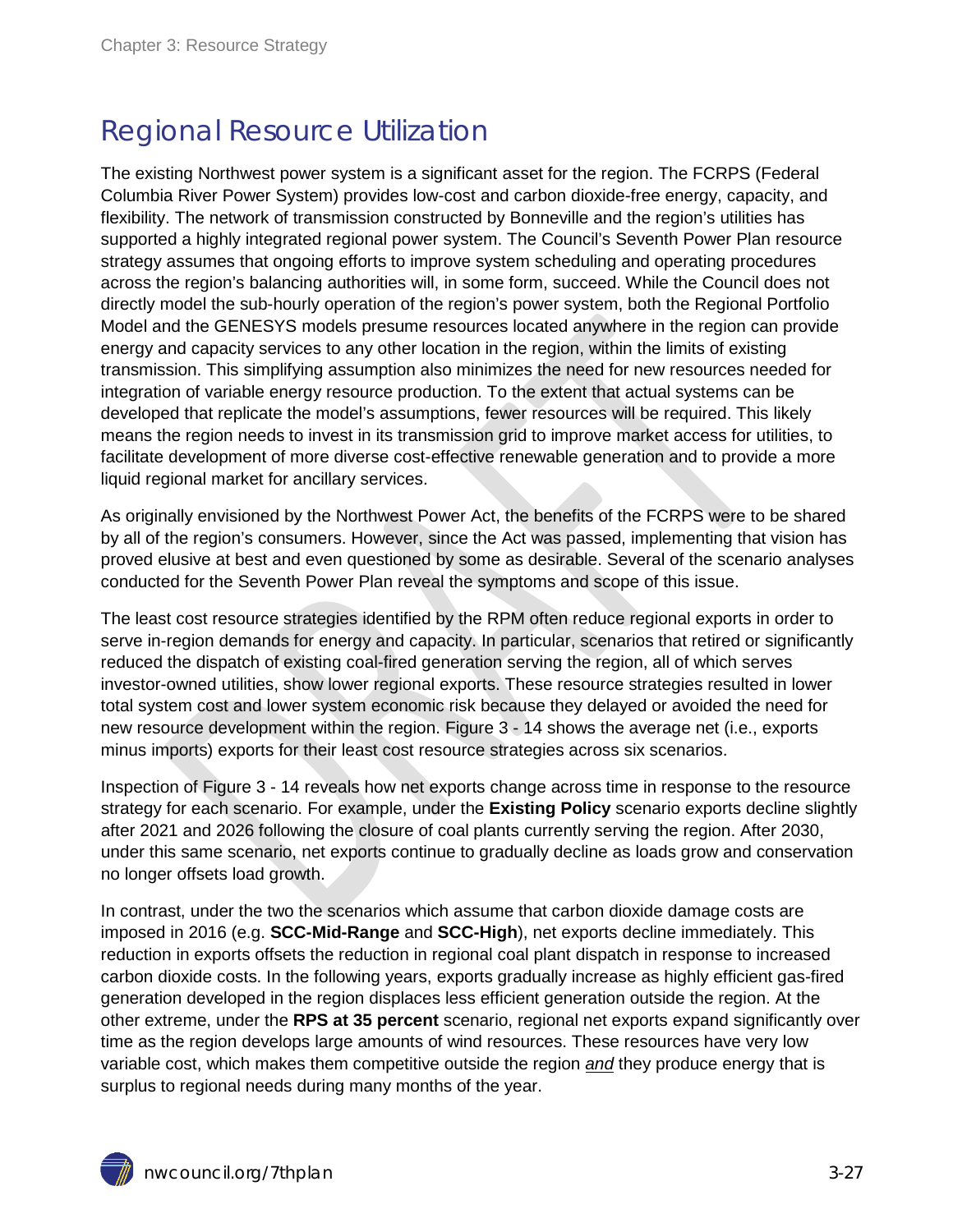What all of these scenario results reveal is that, under a wide range of future conditions, the least cost resource strategy for the region is intimately tied to decisions made regarding the disposition of "surplus" generation. But the region's utilities and Bonneville are not all in similar load/resource balance positions. The FCRPS, except under poor water conditions, produces surplus energy beyond the firm requirements of Bonneville's public utility customers. In contrast, the region's investor-owned utilities own less hydroelectric generation so they have significantly less surplus to sell on the market.

Under the current law, investor-owned utility access to Bonneville's surplus peaking capacity is limited to seven year contracts<sup>[7](#page-17-1)</sup> which can be terminated with five year notice.<sup>[8](#page-27-0)</sup> While all of the region's utilities must be offered the opportunity to purchase excess Federal power, as required by the NW Power Act and within the limits of existing transmission, they must ultimately compete with out-of-region buyers for access to short-term surplus generation. If the region's investor-owned utilities do not secure access to long-term contracts at competitive prices for either energy or capacity, this will result in the need to construct new generation facilities despite the potential availability of energy and capacity resources from Bonneville.

 $\overline{a}$ 

<span id="page-27-1"></span><span id="page-27-0"></span><sup>&</sup>lt;sup>7</sup> Energy and Water Appropriations Act of 1996, Pub. L. No. 104-46, § 508(b), (Supp. 1 1995).<br><sup>8</sup> Preference Act, Pub. L. 88-552, § 3(c) (1994 & Supp. 1 1995).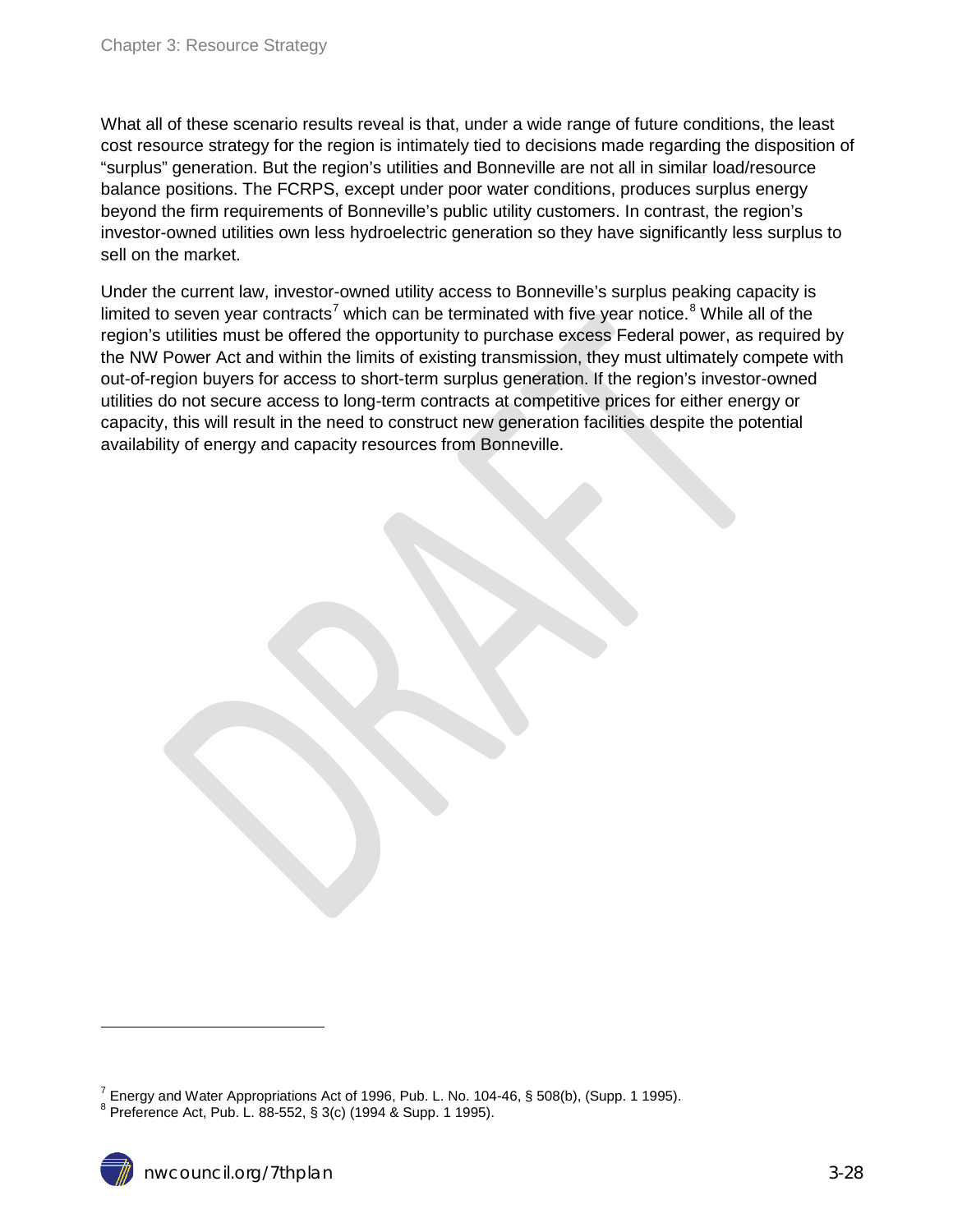<span id="page-28-1"></span>![](_page_28_Figure_1.jpeg)

Figure 3 - 14: Average Annual Net Regional Exports for Least Cost Resource Strategies

### <span id="page-28-0"></span>Develop Long-Term Resource Alternatives

The seventh element of the Council's resource strategy recognizes that technologies will evolve significantly over the 20 years of the Seventh Power Plan. When the Council next develops a power plan, the cost-effective, available and reliable resources will most likely be different from those considered in the Seventh Power Plan. But the Seventh Power Plan identifies areas where progress is likely to be valuable and includes actions to explore and develop such resources and technologies. In many instances entities in the region can influence the development of technology and the pace of adoption.

Areas of focus in the long-term resource strategy include additional efficiency opportunities and the ability to acquire them, energy-storage technologies to provide capacity and flexibility, development of smart-grid technologies, expansion of demand response capability, and tracking and supporting the development of no-carbon dioxide or low-carbon dioxide emitting generation. The latter includes renewable technologies such as enhanced geothermal and wave energy and small modular nuclear generation.

Research, development, and demonstration of these technologies are an important part of the Council's resource strategy. Tracking these developments, as well as plan implementation and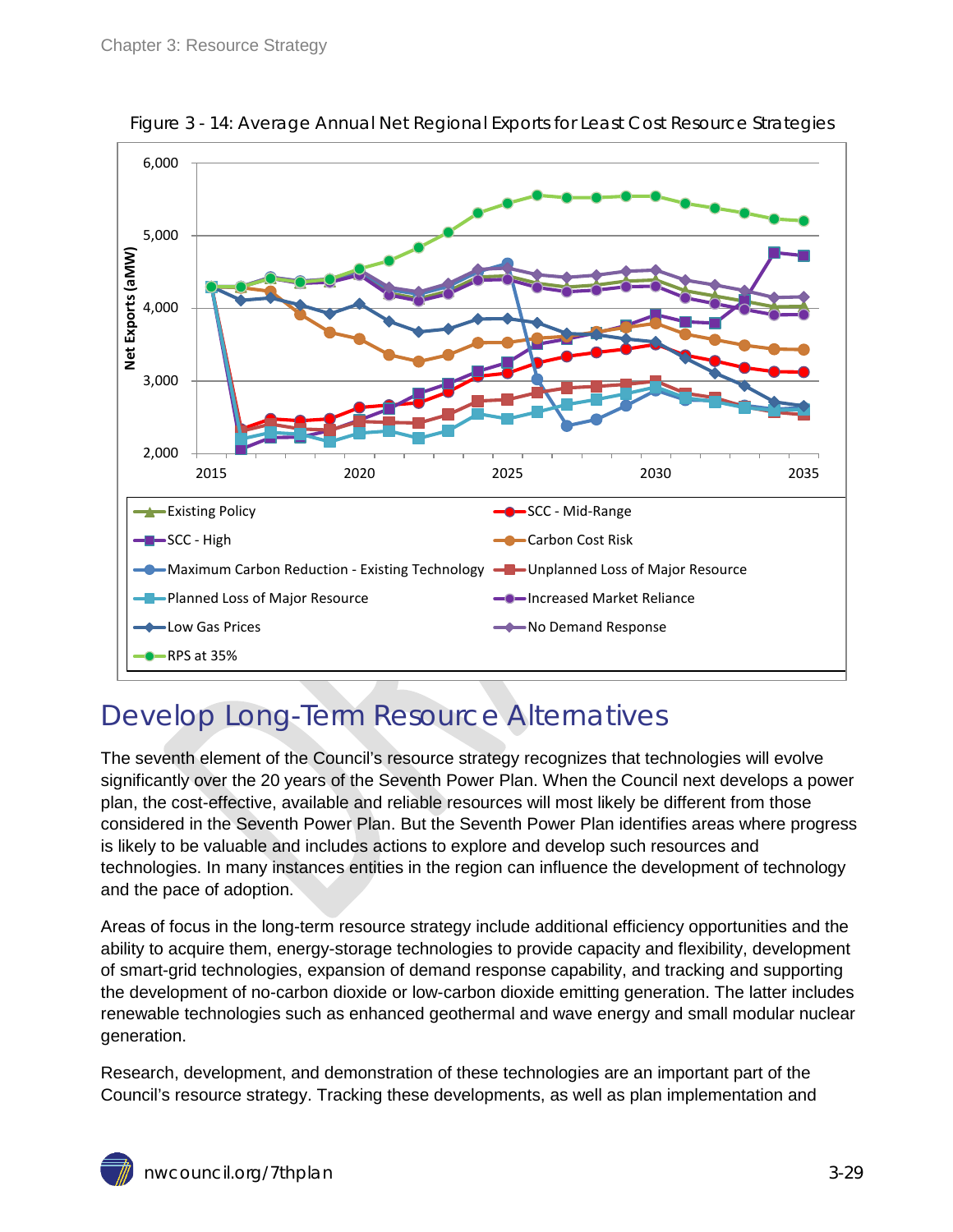assumptions such as resource availability, cost and load growth, will identify needed changes in the power plan and near-term actions. These elements of the resource strategy are addressed primarily in the action plan.

#### <span id="page-29-0"></span>Adaptive Management

The eighth element of the Council's resource strategy is to adaptively manage its implementation. The Council's planning process is based on the principle that "there are no facts about the future." The Council tests thousands of resource strategies across 800 different futures to identify the elements of these strategies that are the most successful (i.e., have lower cost and economic risk) over the widest range of future conditions. This means that during the period covered by the Seventh Power Plan's Action Plan, actual conditions must deviate significantly from the conditions tested in the 800 futures explored in the Regional Portfolio Model before the basic assumptions and action items in the Seventh Power Plan are called into question.

However, the fact that a wide range of strategies were tested against a large number of potential future conditions in developing the Plan does not mean that *all* near term actions called for in the Seventh Power Plan will be perfectly aligned with the actual future the region experiences. Therefore, the Council will annually assess the adequacy of the regional power system to identify conditions that could lead to power shortages. Through this process, the Council will be able to identify whether actual conditions depart so significantly from planning assumptions as to require adjustments to the action plan.

The Council will also conduct a mid-term assessment to review plan implementation and compare progress against specific metrics. This includes assessing how successful plan implementation has been at reducing and meeting Bonneville's obligations, both the power sales contracts and the assistance the plan's resource scheme provides in the successful implementation of the Council's Columbia River Basin Fish and Wildlife Program.

## <span id="page-29-1"></span>CARBON DIOXIDE EMISSIONS

As in the Sixth Plan, one of the key issues identified for the Seventh Power Plan is climate-change policy and the potential effects of proposed carbon dioxide regulatory policies. In addition, the Council was asked to address what changes would need to be made to the power system to reach a specific carbon dioxide reduction goal and what those changes would cost. This section also summarizes how alternative resources strategies compare with respect to their cost and ability to meet carbon dioxide emissions limits established by the Environmental Protection Agency (EPA).

In providing analysis of carbon dioxide emissions and the specific cost of attaining carbon dioxide emissions limits, the Council is not taking a position on future climate-change policy. Nor is it taking a position on how individual Northwest states or the region should comply with EPA's carbon dioxide emissions regulations. The Council's analysis is intended to provide useful information to policymakers. Chapter 15 discusses the results of the Council's analysis of alternative carbon dioxide emissions reduction policy scenarios in more detail.

Three "carbon dioxide pricing" policy options were tested. Two scenarios assumed that alternate values of the federal government's estimates for damage caused to society by climate change due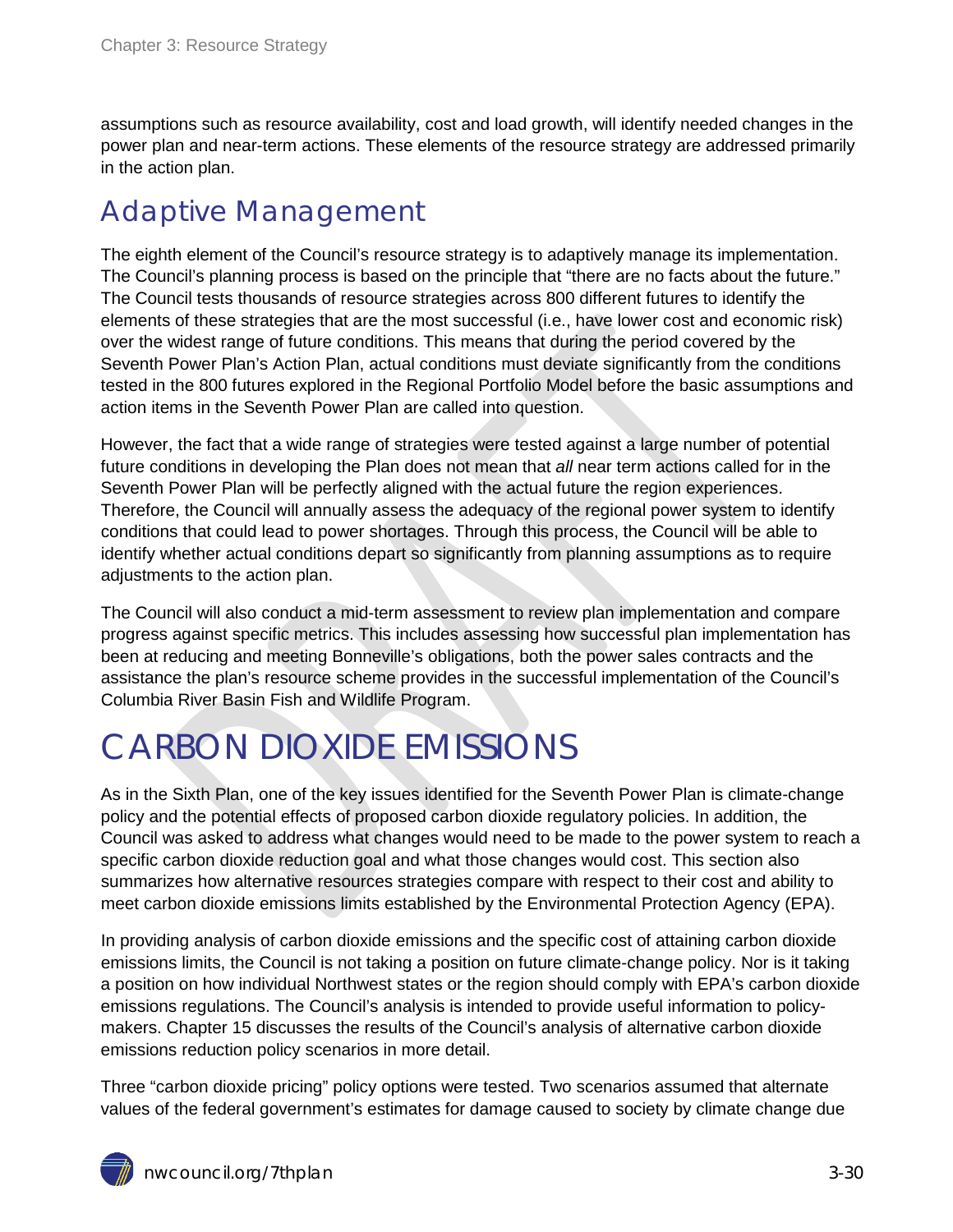to carbon dioxide emissions, referred to as the "social cost of carbon", are imposed beginning in 2016. The policy basis for these scenarios is that the cost of resource strategies developed under conditions which fully internalized the damage cost from carbon dioxide emissions would be the maximum society should invest to avoid such damage.

The third carbon dioxide pricing policy tested, **Carbon Cost Risk** is identical to the scenario analyzed in the Sixth Plan. This scenario exposes the power system to random changes in carbon dioxide pricing each year over the 20 year planning period. This scenario was designed to reflect the uncertainty regarding future carbon dioxide regulation. In this scenario, Carbon dioxide pricing, reflecting differing levels of carbon dioxide regulatory costs, between \$0 and \$110 per metric ton were imposed randomly, but with increasing probability and at higher levels through time.

Figure 3 - 15 shows the two US Government Interagency Working Group's estimates used for the **SCC - Mid-Range** and **SCC-High** scenarios and the range (shaded area) and average carbon dioxide prices across all futures that were evaluated in the \$0-to-\$110-per-metric ton **Carbon Cost Risk** scenario.

![](_page_30_Figure_4.jpeg)

<span id="page-30-0"></span>![](_page_30_Figure_5.jpeg)

Three other carbon dioxide emission reduction policies were tested that did not involve using carbon dioxide pricing. The first of these, the **Maximum Carbon Reduction** - **Existing Technology** scenario was designed to reduce carbon dioxide emissions by deploying all currently economically viable technology. The second, the **Maximum Carbon Reduction** - **Emerging Technology** scenario was designed to reduce carbon dioxide emissions by deploying technology that may become economically viable over the next 20 years. Under both of these scenarios all existing coal plants serving the region were retired by 2026. In addition, all existing natural gas plants with heat-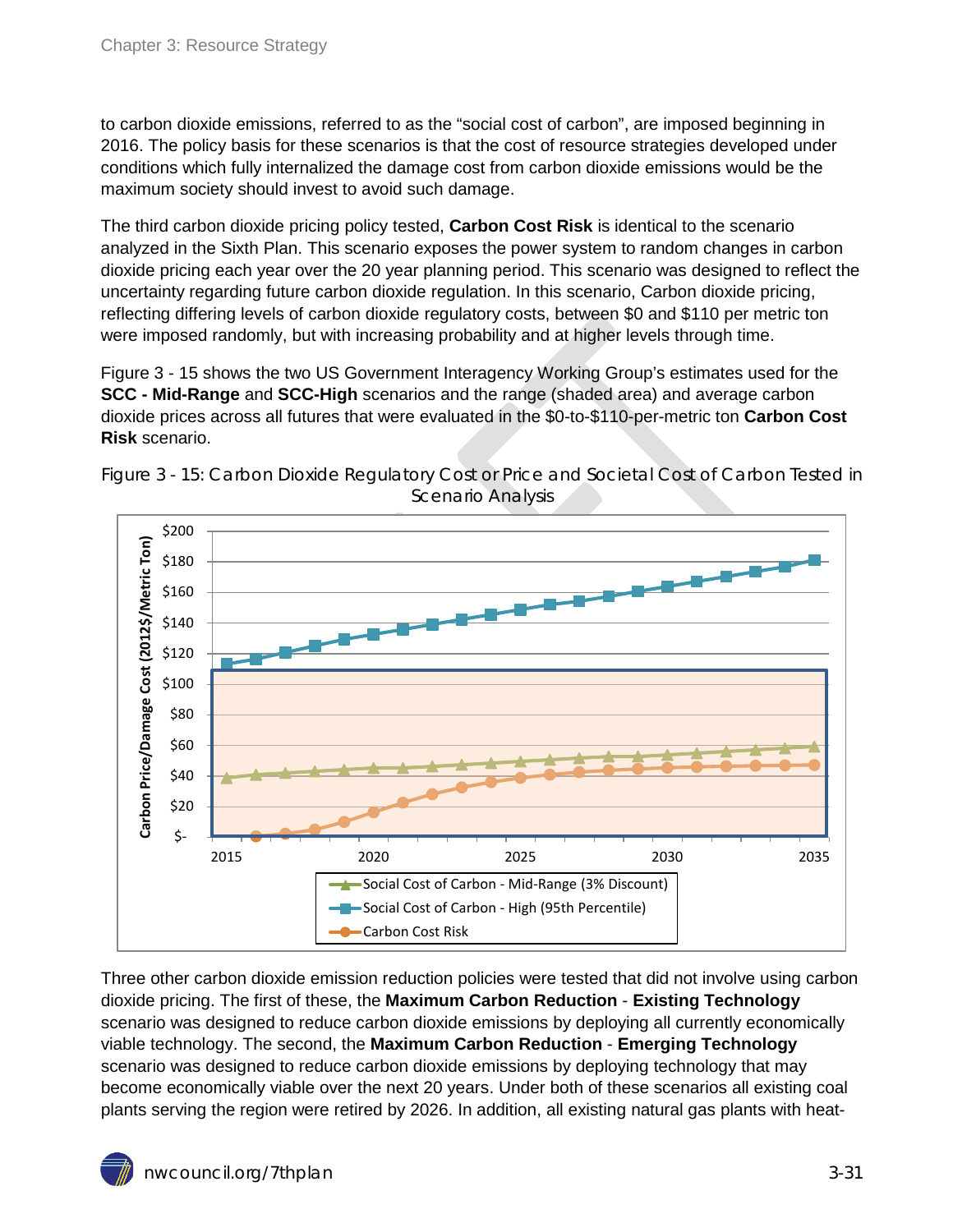rates (a measure of efficiency) above 8,500 BTU/kilowatt-hour were retired by 2030. Also, in the **Maximum Carbon Reduction – Emerging Technology** scenario, no new natural gas-fired generation was considered for development.

The **Maximum Carbon Reduction – Emerging Technology** scenario was designed assess the magnitude of potential additional carbon dioxide emission reductions that might be feasible by 2035. As stated above, the Council created this resource strategy based on energy-efficiency resources and non-carbon dioxide emitting generating resource alternatives that might become commercially viable over the next 20 years. While the Regional Portfolio Model (RPM) was used to develop the amount, timing and mix of resources in this resource strategy, no economic constraints were taken into account. That is, the RPM was simply used create a mix of resources that could meet forecast energy and capacity needs, but it made no attempt to minimize the cost to do so. The reason the RPM's economic optimization logic was not used is that the future cost and resource characteristics of many of the emerging technologies included in this scenario are highly speculative. Therefore, in the following discussion, only the impacts on carbon dioxide emissions for this scenario are reported. A more detailed discussion of the emerging technologies considered in this scenario appears in Chapter 15.

The third "non-price" carbon dioxide emission reduction policy option tested was the **RPS at 35 percent** scenario. Under this scenario, the region's reliance on carbon dioxide-free generation was increased by assuming that the region would satisfy a Renewable Portfolio Standard requiring 35 percent of the region's electricity load to be met with such resources by 2030.

In order to compare the cost of resource strategies that reflect both "carbon-pricing" and "non-carbon pricing" policy options for reducing carbon dioxide emissions it is useful to separate their cost into two components. The first is the direct cost of the resource strategy. That is, the actual the cost of building and operating a resource strategy that reduces carbon dioxide emissions. The second component is the revenue collected through the imposition of carbon taxes or pricing carbon damage cost into resource development decisions. This second cost component, either in whole or in part, may or may not be paid directly by electricity consumers. For example, the "social cost of carbon" represents the estimated economic damage of carbon dioxide emissions worldwide. In contrast to the direct cost of a resource strategy which will directly affect the cost of electricity, these "damage costs" are borne by all of society, not just Northwest electricity consumers.

In the discussion that follows, the direct cost of resource strategies are reported separately from the carbon dioxide revenues associated with that strategy. Carbon dioxide prices or estimated damage costs are not included in the **Existing Policy**, **Maximum Carbon Reduction** - **Existing Technology** or the **RPS at 35 percent** scenarios. Therefore, only the direct cost of the least cost resource strategies for these scenarios are reported. As stated above, due to the speculative nature of the **Maximum Carbon Reduction** - **Emerging Technology** scenario no costs are reported for this scenario.

Table 3 - 1 shows the average system costs and carbon dioxide emissions for the seven scenarios and sensitivity studies conducted to specifically evaluate carbon dioxide emissions reductions policies (and economic risks) for the development of the Seventh Power Plan. This table shows the average net present value system cost for the least cost resource strategy for each scenario, both with and without carbon dioxide revenues. It also shows the average carbon dioxide emissions

![](_page_31_Picture_7.jpeg)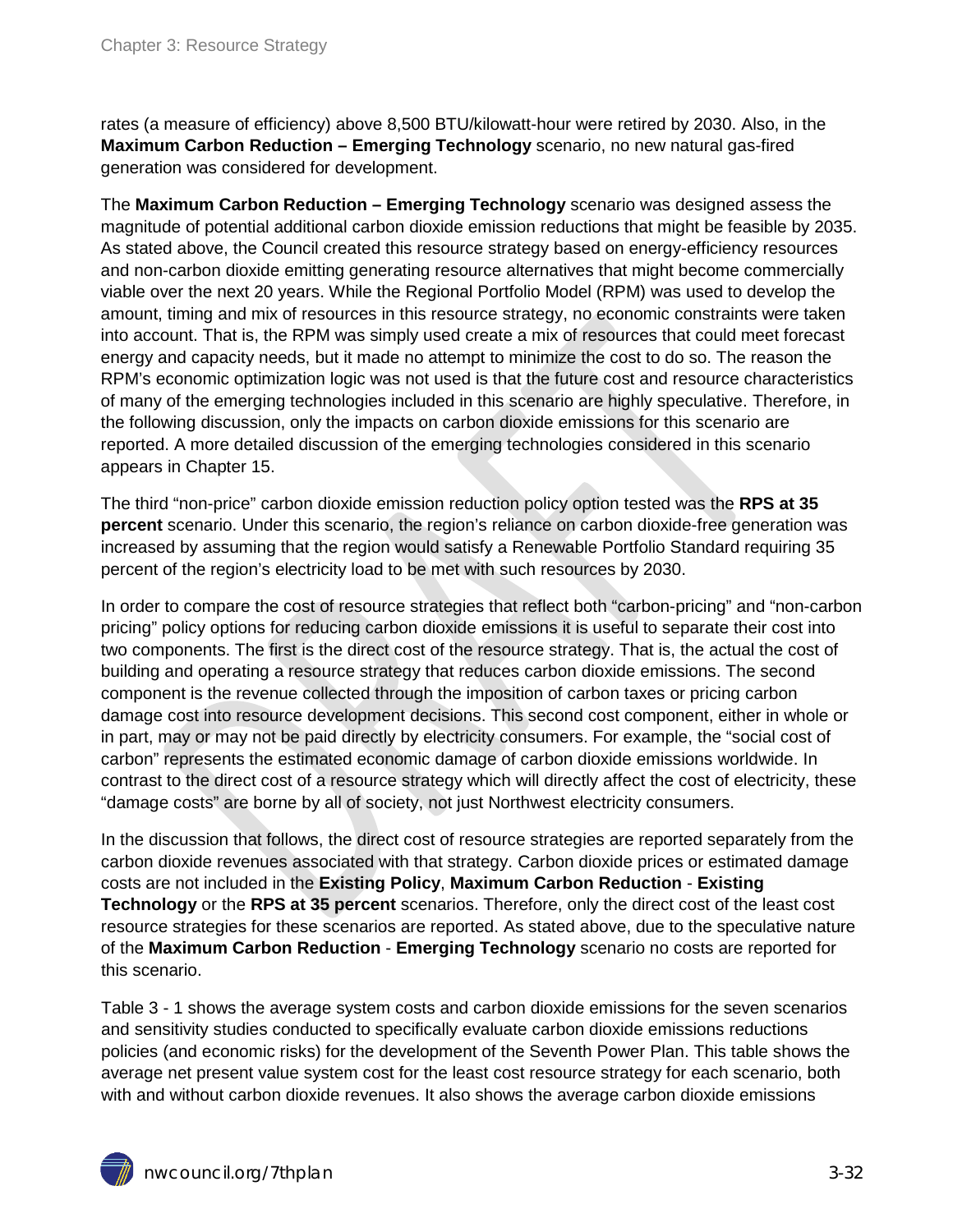projected for the generation that serves the region in 2035. For comparison purposes, the carbon dioxide emissions from the generation serving the Northwest loads averaged approximately 55 million metric tons from 2000 through 2012.

<span id="page-32-0"></span>Table 3 - 1: Average System Costs and PNW Power System Carbon Dioxide Emissions by Scenario

|                                                       |                       |                       | 2035            |
|-------------------------------------------------------|-----------------------|-----------------------|-----------------|
|                                                       | System Cost w/o       | System Cost w/        | Carbon          |
|                                                       | Carbon Dioxide        | Carbon Dioxide        | <b>Dioxide</b>  |
|                                                       | <b>Revenues</b>       | Revenues              | Emissions       |
| <b>Scenario</b>                                       | (billion 2012\$)      | (billion 2012\$)      | (MMTE)          |
| <b>Existing Policy</b>                                | \$88                  | \$88                  | 34              |
| SCC - Mid-Range                                       | \$89                  | \$127                 | 20              |
| <b>SCC - High</b>                                     | \$90                  | \$122                 | 18              |
| <b>Carbon Cost Risk</b>                               | \$89                  | \$115                 | 24              |
| <b>Maximum Carbon Reduction - Existing Technology</b> | \$107                 | \$107                 | 12 <sup>2</sup> |
| <b>Maximum Carbon Reduction - Emerging Technology</b> | <b>Not Calculated</b> | <b>Not Calculated</b> | 6               |
| <b>RPS at 35%</b>                                     | \$122                 | \$122                 | 29              |

Table 3 - 1 shows the **Existing Policy** scenario which assumed no additional carbon dioxide emissions reductions policies beyond those in place prior to the issuance of the Environmental Protection Agency's Clean Air Act 111(b) and 111(d) regulations results in carbon dioxide emissions in 2035 of 34 million metric tons. The direct cost of this resource strategy is \$88 billion (2012\$). Three scenarios, the **SCC-Medium, SCC-High** and **Carbon Cost Risk** scenarios produce similar reductions in carbon dioxide emissions at similar costs. All three of these scenario result in carbon dioxide emissions of between 18 – 24 million metric tons in 2035 and have a direct cost of \$1 - \$2 billion more than the **Existing Policy** scenario's least cost resource strategy. The least cost resource strategy in the **Maximum Carbon Reduction - Existing Technology** scenario reduces 2035 carbon dioxide emissions to 12 million metric tons, or to about one-third that of the **Existing Policy** scenario. However, the estimated direct cost of this resource strategy is \$20 billion, significantly higher than the **Existing Policy** scenario's least cost resource strategy. The **RPS at 35 percent** scenario's least cost resource strategy produces the least reduction in 2035 carbon dioxide emissions. Yet, this policy has the highest direct cost of all the options considered, at \$34 billion more than the **Existing Policy** scenario's resource strategy. The **Maximum Carbon Reduction - Emerging Technology** scenario reduces 2035 carbon dioxide emissions to 6 million metric tons, roughly half the emissions of the **Maximum Carbon Reduction - Existing Technology** scenario. As stated above, no costs were calculated for this scenario, due to the speculative nature of the technologies considered.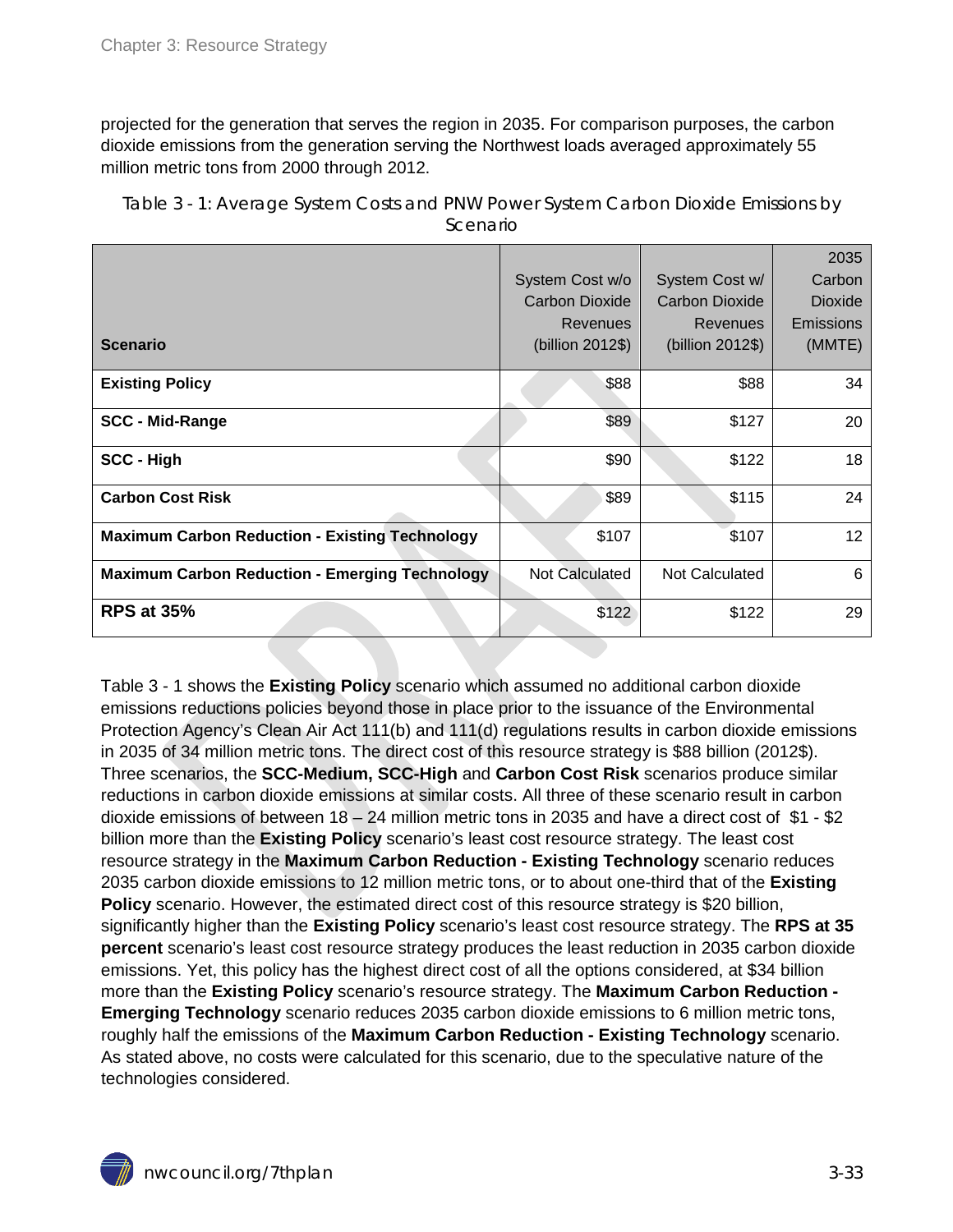Comparing the results of these scenarios based on a single year's emissions can be misleading. Each of these policies alters the resource selection and regional power system operation over the course of the entire study period. Figure 3 - 16 shows the annual emissions level for each scenario. A review of Figure 3 - 16 reveals that the two social cost of carbon dioxide scenarios, which assume carbon dioxide damage costs are imposed in 2016, immediately reduce carbon dioxide emissions and therefore have impacts throughout the entire twenty year period covered by the Seventh Power Plan. In contrast, the other three carbon dioxide reduction policies phase in over time, so there cumulative impacts are generally smaller.

![](_page_33_Figure_2.jpeg)

<span id="page-33-0"></span>![](_page_33_Figure_3.jpeg)

The **Carbon Cost Risk** and **RPS at 35 percent** scenarios gradually reduce emissions, while the **Maximum Carbon Reduction – Existing Technology** and **Maximum Carbon Reduction - Emerging Technology** scenarios dramatically reduce emission as existing coal and inefficient gas plants are retired post-2025. The difference in timing results in large differences in the cumulative carbon dioxide emissions reductions for these policies. All scenarios show gradually increasing emissions beginning around 2028 as the amount of annual conservation development slows due to the completion of cost-effective and achievable retrofits. This lower level of conservation no longer offsets regional load growth, leading to the increased use of carbon dioxide emitting generation.

Table 3 - 2 shows cumulative emission reductions from 2016 through 2035 for each of the carbon dioxide reduction policy scenarios compared to the **Existing Policy** scenario. It also shows the average system cost per million metric ton of carbon dioxide reduction for these five carbon dioxide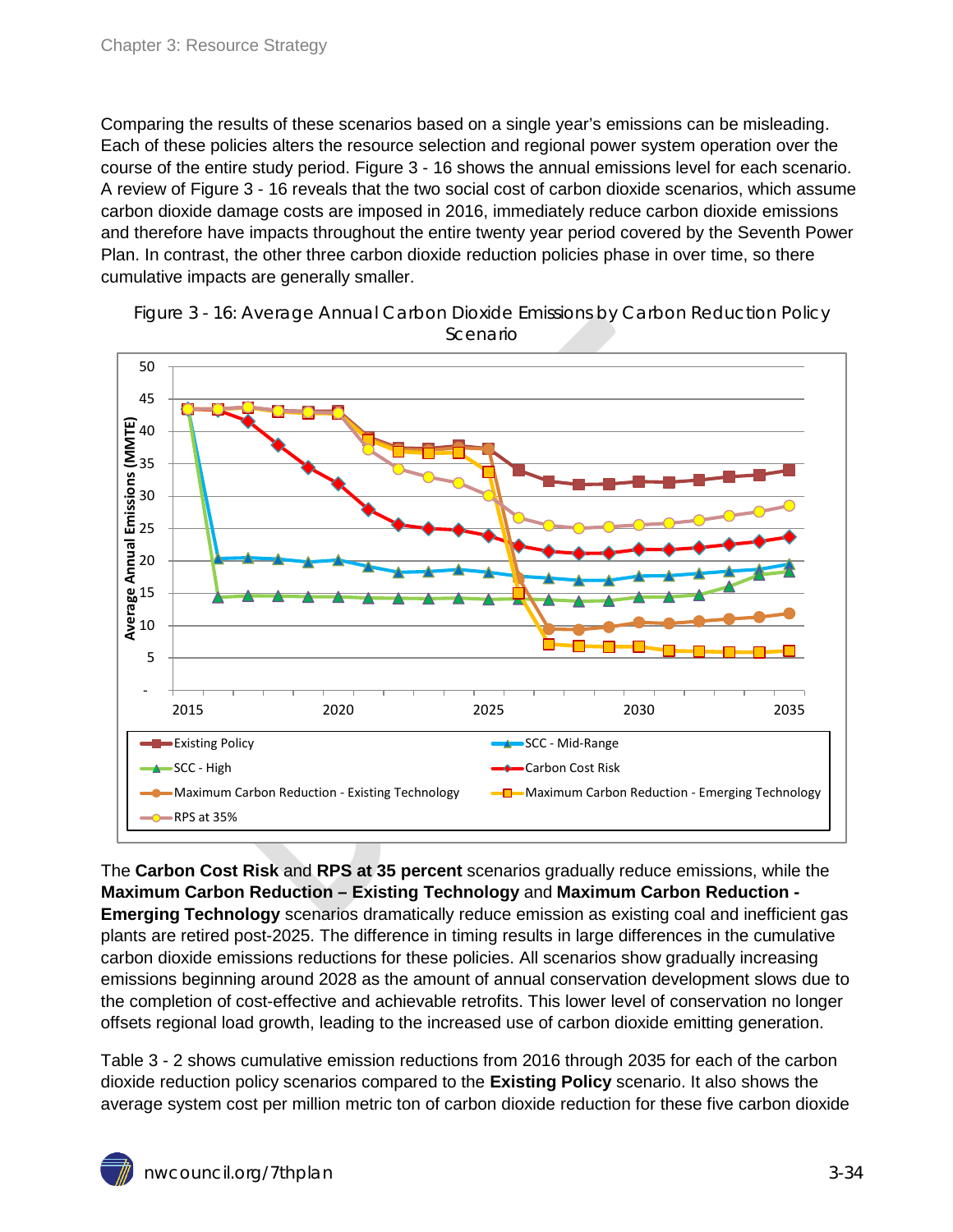reduction policy options, net of carbon dioxide "tax revenues." Table 3-2 reveals that three carbon dioxide pricing policies have roughly comparable cost per unit of carbon dioxide emission reduction based on cumulative emissions reductions. The **Maximum Carbon Reduction – Existing Technology** scenario, as can be seen from Figure 3 - 16, results in the lowest average annual carbon dioxide emissions from the regional power system by 2035. The average cost per ton of carbon dioxide reduction for this scenario is significantly higher than the three carbon dioxide pricing policies, but much lower than average cost per ton of carbon dioxide reduction in the **RPS at 35 percent** scenario.

Note that under the two **Social Cost of Carbon** scenarios and the **Carbon Cost Risk** scenario, the coal plants serving the region dispatch relatively infrequently. As a result, such plants might be viewed by their owners as uneconomic to continue operation. If this is indeed the case, and these plants are retired, then the cost of replacement resources needed to meet the energy or capacity needs supplied by the retiring plants would add to the average present value system cost of these three scenarios. As a result, the average cost of these three carbon dioxide emission reduction scenarios would likely be higher and much closer to the **Maximum Carbon Reduction - Existing Technology** scenario.

<span id="page-34-0"></span>

| Table 3 - 2: Average Cumulative Emissions Reductions and Present Value Cost of Alternative |  |
|--------------------------------------------------------------------------------------------|--|
| Carbon Dioxide Emissions Reduction Policies Compared to Existing Policies - Scenario       |  |

 $\mathcal{L}^{\mathcal{L}}$ 

| <b>CO2 Emissions - PNW</b><br>System 2016 - 2035 (MMTE)  | <b>Cumulative Emission</b><br><b>Reduction Over Existing</b><br><b>Policy - Scenario (MMTE)</b> | <b>Incremental Present Value</b><br><b>Average System Cost of</b><br><b>Cumulative Emission Reduction</b><br><b>Over Existing Policy - Scenario</b><br>(2012\$/MMTE) |
|----------------------------------------------------------|-------------------------------------------------------------------------------------------------|----------------------------------------------------------------------------------------------------------------------------------------------------------------------|
| <b>Carbon Cost Risk</b>                                  | 196                                                                                             | \$2                                                                                                                                                                  |
| <b>SCC - Medium</b>                                      | 360                                                                                             | \$4                                                                                                                                                                  |
| <b>SCC - High</b>                                        | 438                                                                                             | \$3                                                                                                                                                                  |
| <b>Maximum Carbon Reduction</b><br>- Existing Technology | 217                                                                                             | \$90                                                                                                                                                                 |
| <b>Maximum Carbon Reduction</b><br>- Emerging Technology | 262                                                                                             | Not Calculated                                                                                                                                                       |
| <b>RPS at 35%</b>                                        | 87                                                                                              | \$389                                                                                                                                                                |

In the analysis shown above, only the cost incurred during the planning period (i.e. 2016-2035) and the emissions reductions that occur during this same time frame are considered. Clearly, investments made to reduce carbon dioxide emissions will continue beyond 2035, as will their carbon dioxide emissions impacts. These "end-effects" could alter the perceived relative costefficiency of carbon dioxide reduction policy options shown in Table 3 - 2. For example, over a longer period of time the cumulative emissions reductions from the **Maximum Carbon Reduction –**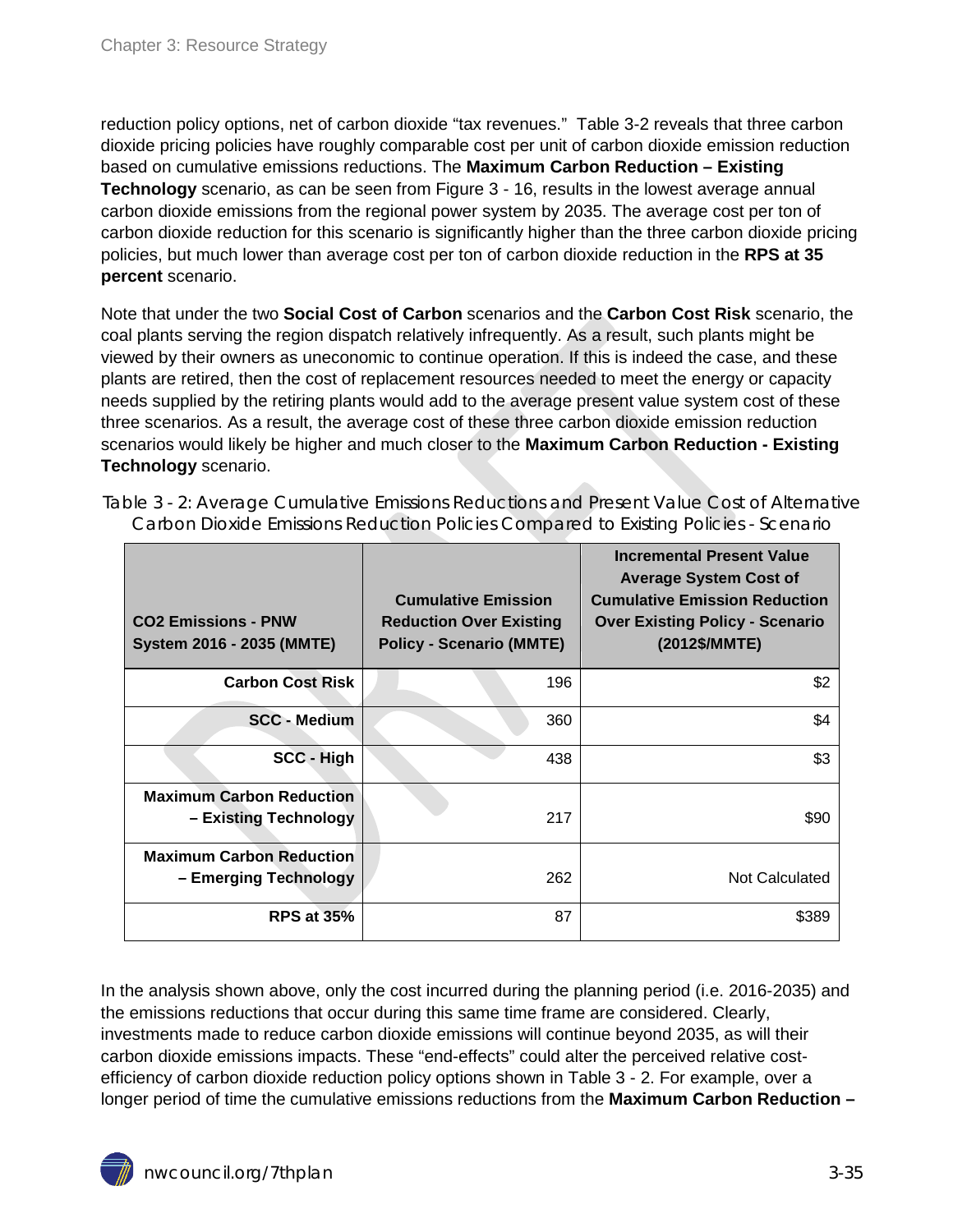**Existing Technology** scenario could exceed those from the **SCC-Mid-Range** scenario because by 2035 the **Maximum Carbon Reduction – Existing Technology** scenario results in 8 MMTE per year lower emissions. In this instance, if the difference in emissions rates for these two scenarios were to remain the same for an additional 20 years, then their cumulative emissions reductions over 40 years would be nearly identical. Since it is impossible to forecast these "end effects," readers should consider the scenario modeling results shown in Table 3 - 2 as directional in nature, rather than precise forecast of either emissions reductions or the cost to achieve them.

The key findings from the Council's assessment of the potential to reduce power system carbon dioxide emissions are:

- **The maximum deployment of existing technology could reduce regional power system** carbon dioxide emissions from approximately 55 million metric tons today to about 12 million metric tons, or by nearly 80 percent. Achieving this level of carbon dioxide emission reduction is nearly \$20 billion or more than 23 percent above the cost of the least cost resource strategies that are anticipated to comply *at the regional* level with the newly established federal emissions limits.
- **With forecast development and deployment of current emerging energy efficiency and non**carbon emitting resource technologies it may be possible to reduce 2035 regional power system carbon dioxide emissions to approximately 6 million metric tons, or to about 50 percent below the level achievable with existing technology. The cost of achieving this level of emissions was not estimated due to the speculative nature of the technologies considered in this scenario.
- At present, it is not possible to entirely eliminate carbon dioxide emissions from the power system without the development and deployment of nuclear power and/or emerging technology for both energy efficiency and non-carbon dioxide emitting generation that require technological or cost breakthroughs.
- **Deployment of variable output renewable resources at the scale considered in the Maximum** Carbon Reduction – Emerging Technology scenario presents significant power system operational challenges.

### <span id="page-35-0"></span>Federal Carbon Dioxide Emission Regulations

As the Seventh Power Plan was beginning, development the US Environmental Protection Agency (EPA) issued proposed rules that would limit the carbon dioxide emissions from new and existing power plants. Collectively, the proposed rules were referred to as the Clean Power Plan. In early August of 2015, after considering nearly four million public comments the EPA issued it final Clean Power Plan (CPP) rules. The "111(d) rule," referred to by the Section of the Clean Air Act under which EPA regulates carbon dioxide emissions for existing power plants, has a goal of reducing national power plant carbon dioxide emissions by 32 percent from 2005 levels by the year 2030. This is slightly more stringent than the draft rule which set an emission reduction target of 30 percent. EPA also issued the final rule under the Clean Air Act section 111(b) for new power plants and the proposed federal plan and model rules that would combine the two emissions limits.

To ensure the 2030 emissions goals are met, the rule requires states begin reducing their emissions no later than 2022 which is the start of an eight year compliance period. During the compliance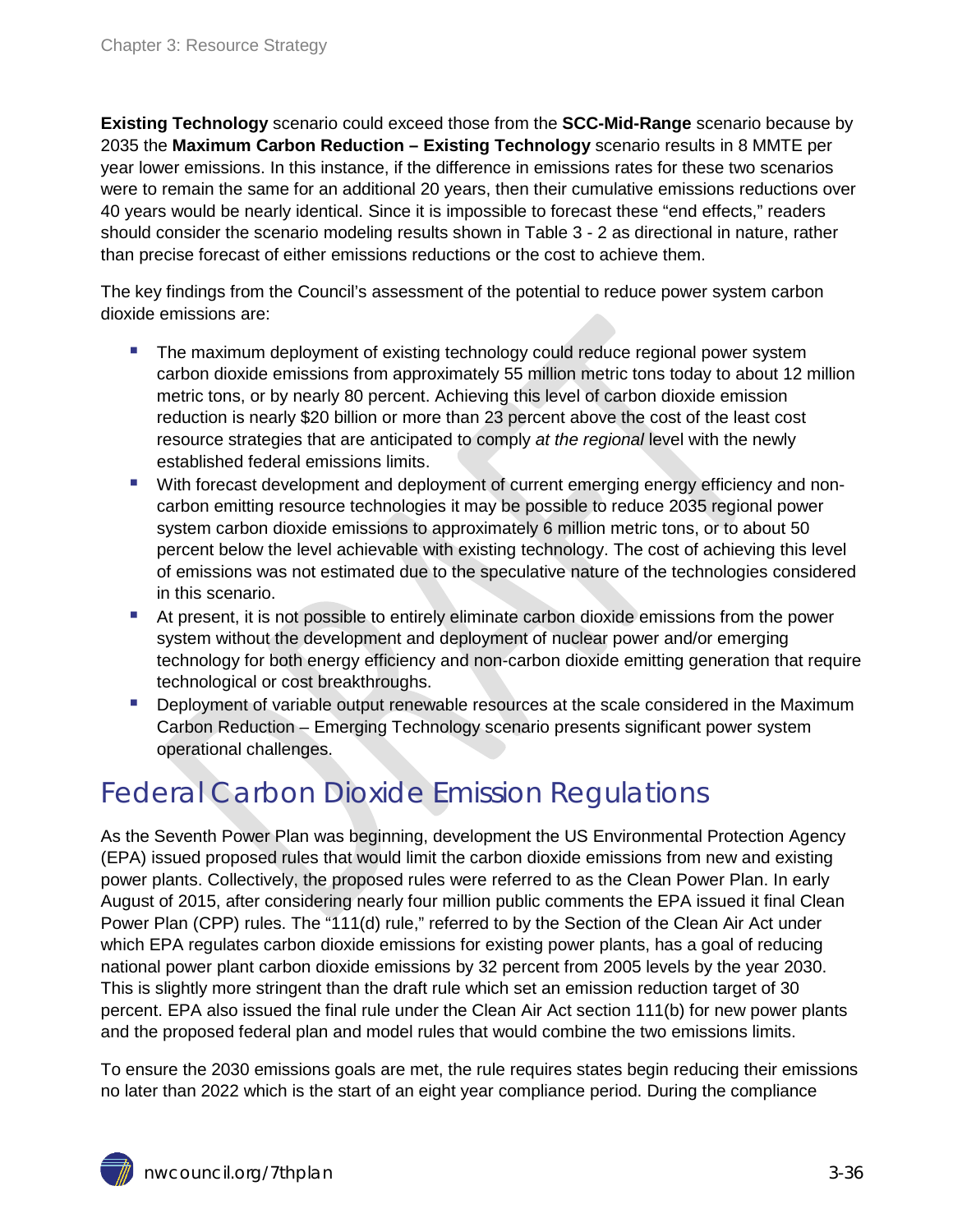period, states need to achieve progressively increasing reductions in carbon dioxide emissions. The eight year interim compliance period is further broken down into three steps, 2022-2024, 2025-2027, and 2028-2029, each associated with its own interim goal.

Under the EPA's final rules, states may comply by reducing the average carbon dioxide emission rate (pounds of carbon dioxide/kilowatt-hour) emitted by all power generating facilities located in their state that are covered by the rule. In the alternative, states may also comply by limiting the total emissions (tons of carbon dioxide per year) from those plants. The former compliance option is referred as a "rate-based" path, while the latter compliance option is referred to as a "mass-based" path. Under the "mass-based" compliance option EPA has set forth two alternative limits on total carbon dioxide emissions. The first, and lower limit, includes only emissions from generating facilities either operating or under constructions as of January 8, 2014. The second, and higher limit, includes emissions from both existing and new generating facilities, effectively combining the 111(b) and 111(d) regulations.

The Council determined that a comparison of the carbon dioxide emissions from alternative resource strategies should be based on the emissions from both existing and new facilities covered by the EPA's regulations. This approach not only better represents the total carbon dioxide footprint of the power system, but it more fully captures the benefits of using energy efficiency as an option for compliance because it reduces the need for new generation. Table 3 - 3 shows the final rule's emission limits for the four Northwest states for the "mass-based" compliance path, including both existing and new generation.

| Mass Based Goal (Existing) and New Source Complement (Million Metric Tons) |       |         |        |            |            |
|----------------------------------------------------------------------------|-------|---------|--------|------------|------------|
| <b>Period</b>                                                              | Idaho | Montana | Oregon | Washington | <b>PNW</b> |
| Interim Period 2022-29                                                     | 1.49  | 11.99   | 8.25   | 11.08      | 32.8       |
| 2022 to 2024                                                               | 1.51  | 12.68   | 8.45   | 11.48      | 34.1       |
| 2025 to 2027                                                               | 1.48  | 11.80   | 8.18   | 10.95      | 32.4       |
| 2028 to 2029                                                               | 1.48  | 11.23   | 8.06   | 10.67      | 31.4       |
| 2030 and Beyond                                                            | 1.49  | 10.85   | 8.00   | 10.49      | 30.8       |

<span id="page-36-0"></span>Table 3 - 3: Pacific Northwest States Clean Power Plan Final Rule Carbon Dioxide Emissions Limits<sup>[9](#page-27-1)</sup>

EPA's regulations do not cover all of the power plants used to serve Northwest consumers. Most notably, the Jim Bridger coal plants located in Wyoming serve the region, but are not physically

 $\overline{a}$ 

<span id="page-36-1"></span> $^9$  Note: EPA's emissions limits are stated in the regulation in "short tons" (2000 lbs). In Table 3-2 and throughout this document, carbon dioxide emissions are measured in "metric tons" (2204.6 lbs) or million metric ton equivalent (MMTE).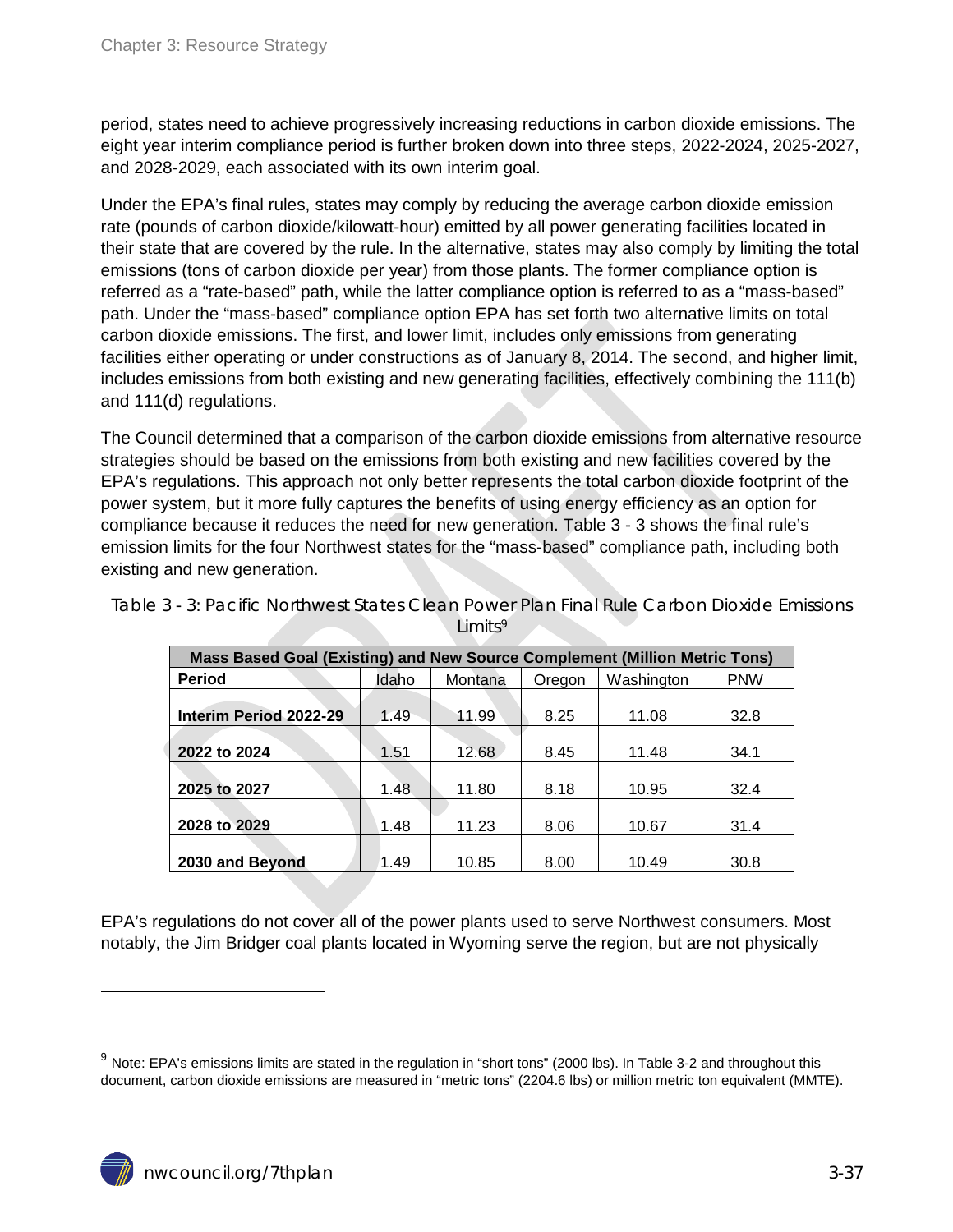located within the regional boundaries defined under the Northwest Power Act.<sup>[10](#page-36-1)</sup> In addition, there are many smaller, non-utility owned plants that serve Northwest consumers located in the region, but which are not covered by EPA's 111(b) and 111(d) regulations. Therefore, in order for the Council to compare EPA's carbon dioxide emissions limits to those specifically covered by the agency's regulations, it was necessary to model a sub-set of plants in the region.

Under the Clean Air Act, each state is responsible for developing and implementing compliance plans with EPA's carbon dioxide emissions regulations. However, the Council's modeling of the Northwest Power system operation is not constrained by state boundaries. That is, generation located anywhere within the system is assumed to be dispatched when needed to serve consumer demands regardless of their location. For example, the Colstrip coal plants are located in Montana, but are dispatched to meet electricity demand in other Northwest states. Consequently, the Council's analysis of compliance with EPA's regulations can only be carried out at the regional level. While this is a limitation of the modeling, it does provide useful insight into what regional resource strategies can satisfy the Clean Power Plan's emission limits.

Figure 3 - 17 shows the annual average carbon dioxide emissions for the least cost resource strategy identified under each of the major scenarios and sensitivity studies evaluated during the development of the Seventh Power Plan. The interim and final EPA carbon dioxide emissions limits aggregated from the state level to the regional level is also shown in this figure (top heavy line). Figure 3 - 17 shows all of the scenarios evaluated result in average annual carbon dioxide emissions well below the EPA limits for the region.

One of the key findings from the Council's analysis is that *from a regional perspective* compliance with EPA's carbon dioxide emissions rule should be achievable without adoption of additional carbon dioxide reduction policies in the region. This is not to say that no additional action need occur.

All of the least cost resource strategies that have their emission levels depicted in Figure 3 - 17 call for the development of between 4,000 and 4,600 average megawatts of energy efficiency by 2035. All of these resource strategies also assume that the retiring Centralia, Boardman, and North Valmy coal plants are replaced with only those resources required to meet regional capacity and energy adequacy requirements. Utility development of new gas-fired generation to meet local needs for ancillary services, such as wind integration, or capacity requirements beyond the modest levels included under these scenarios would increase emissions. All of the least cost resource strategies also assume that Northwest electricity generation is dispatched first to meet regional adequacy standards for energy and capacity rather than to serve external markets.

 $\overline{a}$ 

<sup>&</sup>lt;sup>10</sup> The Power Act defines the "Pacific Northwest" as Oregon, Washington, Idaho, the portion of Montana west of the Continental Divide, "and such portions of the States of Nevada, Utah, and Wyoming as are within the Columbia River drainage basin; and any contiguous areas, not in excess of seventy-five air miles from [those] area[s]… which are a part of the service area of a rural electric cooperative customer served by the Administrator on December 5, 1980, which has a distribution system from which it serves both within and without such region." (Northwest Power Act, §§ 3(14)(A) and (B).)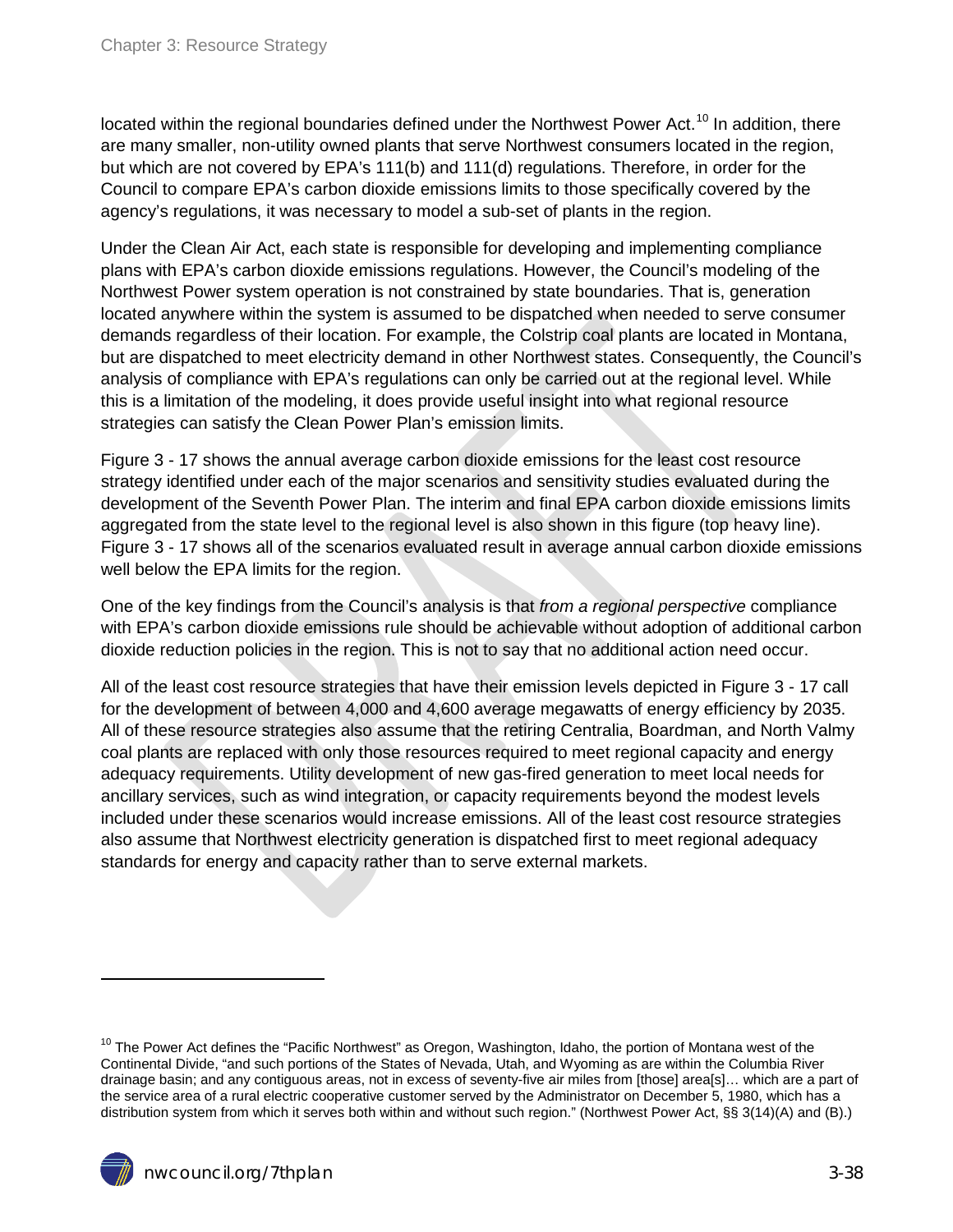<span id="page-38-1"></span>Figure 3 - 17: Average Annual Carbon Dioxide Emissions for Least Cost Resource Strategies by Scenario for Generation Covered by EPA Carbon Emissions Regulations Located Within Northwest States

![](_page_38_Figure_2.jpeg)

### <span id="page-38-0"></span>RESOURCE STRATEGY COST AND REVENUE IMPACTS

The Council's Regional Portfolio Model (RPM) calculates the net present value cost to the region of each resource strategy it tests to identify those strategies that have both low cost and low economic risk. The RPM includes only the forward-going costs of the power system; that is, only those costs that can be affected by future conditions and resource decisions. Figure 3 - 19 shows the present value system cost for the principal scenarios evaluated during the development of the Seventh Power Plan. Figure 3 - 18 also shows the present value of power system costs both with and without assumed carbon dioxide emissions costs. That is, the scenarios that assumed some form of carbon dioxide price include not only the direct cost of building and operating the resource strategy, but also the costs of emitting carbon dioxide assumed in those scenarios. Therefore, in Figure 3 - 18 the present value system cost of the least cost resource strategies for the scenarios that do not assume that either carbon dioxide regulatory cost risk or damage cost are the same with and without consideration of carbon dioxide costs. For example, the average system cost for the **Low Gas Price and Existing Policy** scenarios are the same with or without considering carbon dioxide revenues.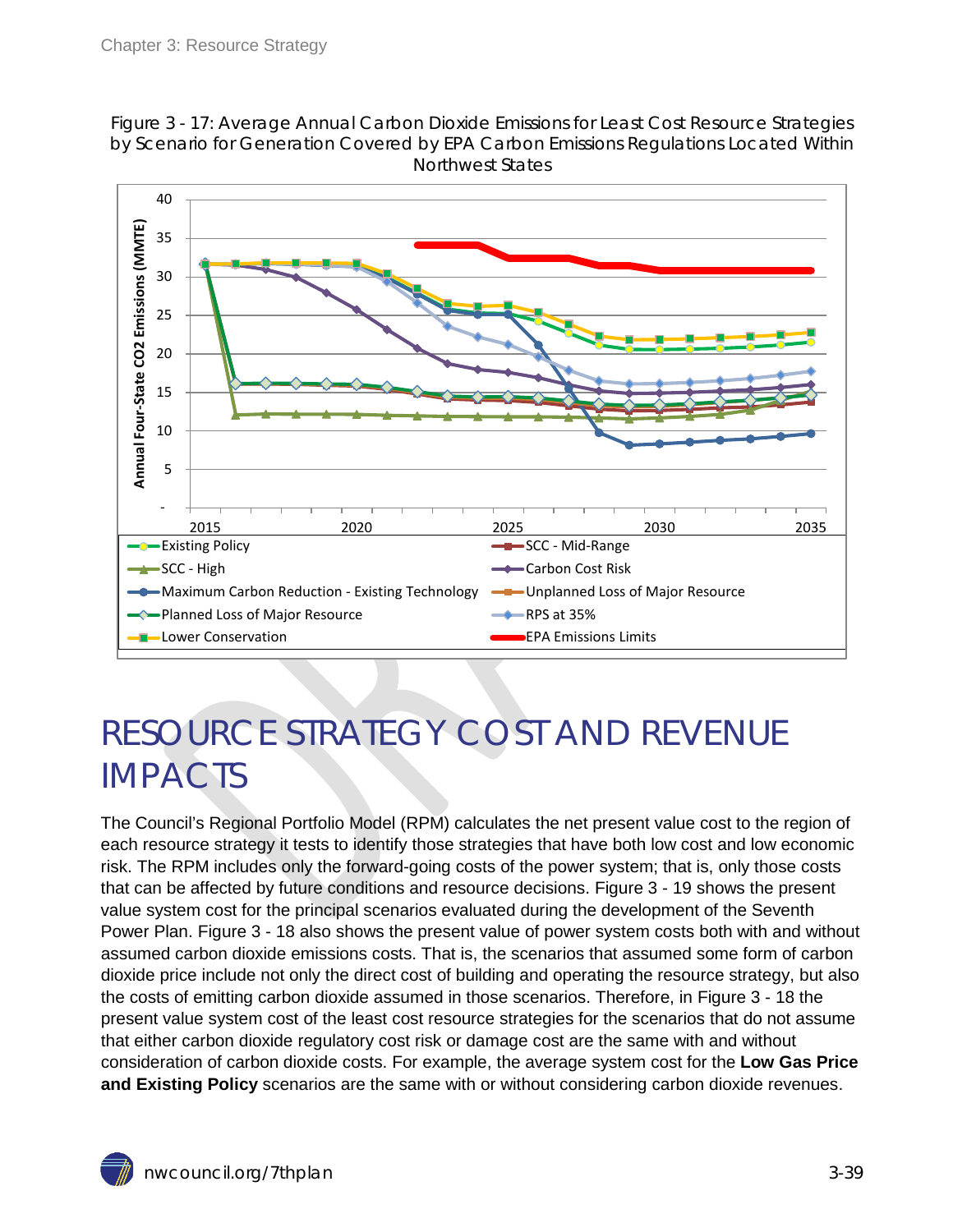<span id="page-39-0"></span>Figure 3 - 18: Average Net Present Value System Cost for the Least Cost Resource Strategy by Scenario With and Without Carbon Cost

![](_page_39_Figure_2.jpeg)

Inspection of Figure 3 - 18 shows that, exclusive of carbon dioxide costs, the average net present value system cost for the least cost resource strategies across several of the scenarios are quite similar.

Table 3 - 4 shows that only four scenarios, the **Maximum Carbon Reduction - Existing Technology**, **Increased Market Reliance, Lower Conservation**, and **RPS at 35 percent**  scenarios, have average system costs that differ significantly from the **Existing Policy** scenario. This is due to the fact that with the exception of these four scenarios, the least cost resource strategies across the other scenarios are similar.

The **Maximum Carbon Reduction – Existing Technology** scenario differs from the others because it assumes that all of the coal plants that serve the region are retired as well as existing gas generation with heat rates over 8,500 Btu/kilowatt-hour. As a result, the present value system cost is significantly increased by the capital investment needed in replacement resources, largely new combined-cycle combustion turbines. The least cost resource strategy under the **Lower Conservation** scenario develops about 1200 average megawatts less energy savings and 2900 megawatts less of winter peak capacity from energy efficiency by 2035 than the **Existing Policy** scenario. As a result, its average system cost is nearly \$14 billion higher because it must substitute more expensive generating resources to meet the region's needs for both capacity and energy.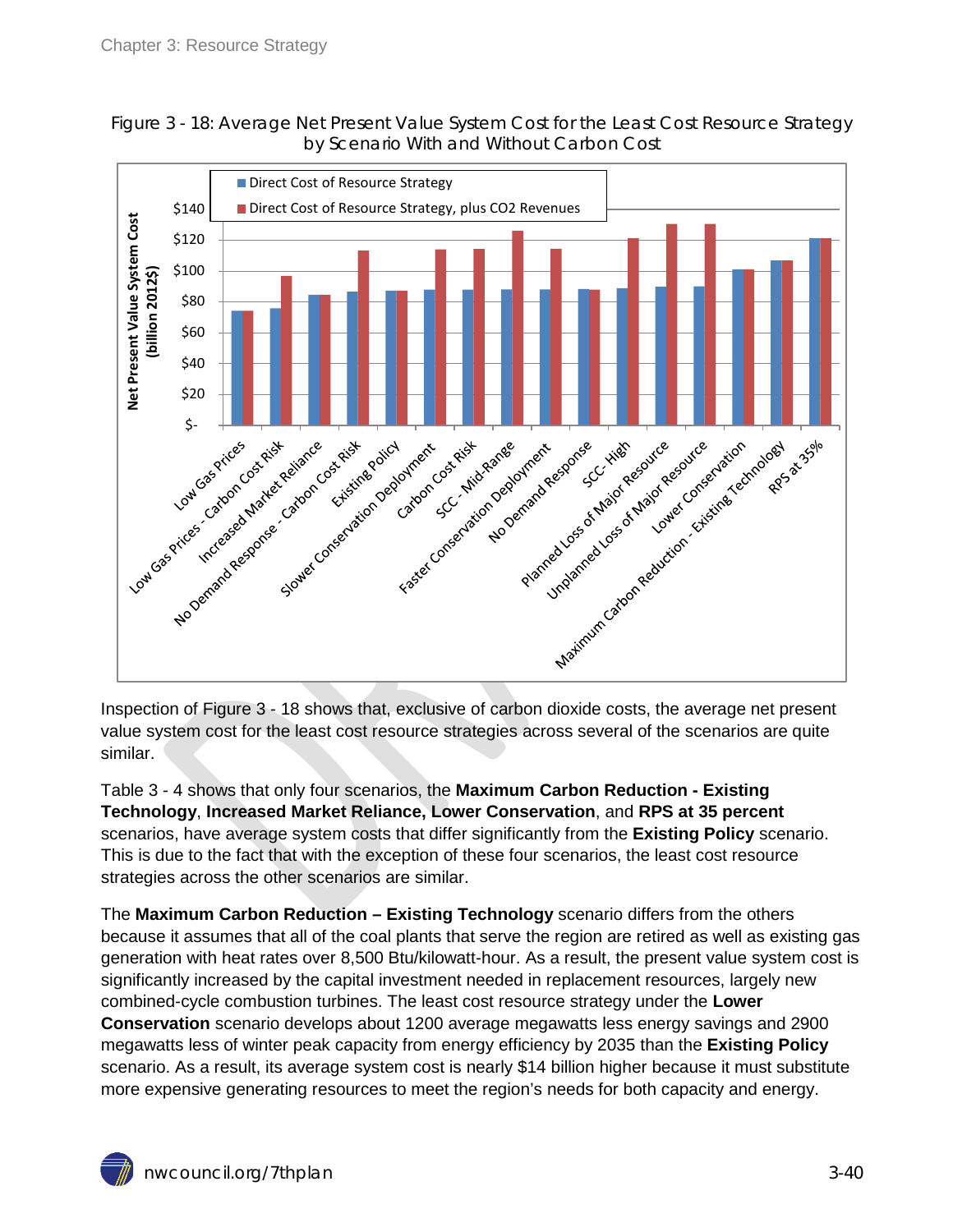Under the **Renewable Portfolio Standard at 35 percent** scenario, the increase in average present value system cost stems from the investment needed to develop a significant quantity of additional wind and solar generation in the region to satisfy the higher standard. The average present value system cost for the least cost resource strategy under the **Increased Market Reliance** scenario is lower because fewer resources are developed in the region to meet regional resource adequacy standards, resulting in lower future costs.

| <b>Scenario</b>                                          | <b>Present Value System</b><br><b>Cost of Resource</b><br><b>Strategy</b><br>(billion 2012\$) | <b>Incremental Present</b><br><b>Value System Cost</b><br><b>Over Existing Policy</b><br><b>Scenario Resource</b><br>Strategy (billion 2012\$) |
|----------------------------------------------------------|-----------------------------------------------------------------------------------------------|------------------------------------------------------------------------------------------------------------------------------------------------|
| <b>Existing Policy</b>                                   | \$88                                                                                          |                                                                                                                                                |
| <b>Social Cost of Carbon - Base</b>                      | \$89                                                                                          | \$0.8                                                                                                                                          |
| <b>Social Cost of Carbon - High</b>                      | \$90                                                                                          | \$1.5                                                                                                                                          |
| <b>Carbon Cost Risk</b>                                  | \$89                                                                                          | \$0.7                                                                                                                                          |
| <b>Maximum Carbon Reduction - Existing</b><br>Technology | \$107                                                                                         | \$19.1                                                                                                                                         |
| <b>Unplanned Loss of Major Resource</b>                  | \$91                                                                                          | \$2.8                                                                                                                                          |
| <b>Planned Loss of Major Resource</b>                    | \$91                                                                                          | \$2.5                                                                                                                                          |
| <b>Faster Conservation Deployment</b>                    | \$89                                                                                          | \$0.8                                                                                                                                          |
| <b>Slower Conservation Deployment</b>                    | \$89                                                                                          | \$0.6                                                                                                                                          |
| <b>Increased Market Reliance</b>                         | \$85                                                                                          | (\$2.7)                                                                                                                                        |
| <b>RPS at 35%</b>                                        | \$122                                                                                         | \$33.9                                                                                                                                         |
| <b>Lower Conservation</b>                                | \$102                                                                                         | \$13.8                                                                                                                                         |

<span id="page-40-0"></span>Table 3 - 4: Average Net Present Value System Cost without Carbon Dioxide Revenues and Incremental Cost Over Existing Policy Scenario

Reporting costs as net present values does not show patterns over time and may obscure differences among individual utilities. The latter is unavoidable in regional planning and the Council has noted throughout the plan that different utilities will be affected differently by alternative policies. It is possible, however, to display the temporal patterns of costs among scenarios. Four of the scenarios assume no carbon dioxide regulatory compliance cost or damage costs**: Existing Policy, Maximum Carbon Reduction - Existing Technology, Lower Conservation** and **Renewable Portfolio Standards at 35 Percent** so their forward going costs are identical with and without carbon dioxide cost. In order to compare the direct cost of the actual resource strategies resulting from carbon dioxide pricing policies with these four scenarios it is necessary to remove the carbon dioxide cost from those other scenarios. Figure 3 - 20 shows the power system cost over the forecast period for the least cost resource strategy, excluding carbon dioxide costs.

Forward-going costs include only the future operating costs of existing resources and the capital and operating costs of new resources. The 2016 value in Figure 3 - 19 includes mainly operating costs of the current power system, but not the capital costs of the existing generation, transmission, and distribution system since these remain unchanged by future resource decisions. The cost shown for the two **Social Cost of Carbon** scenarios and the **Carbon Cost Risk** scenario do not include the cost of carbon dioxide regulation or carbon dioxide damage.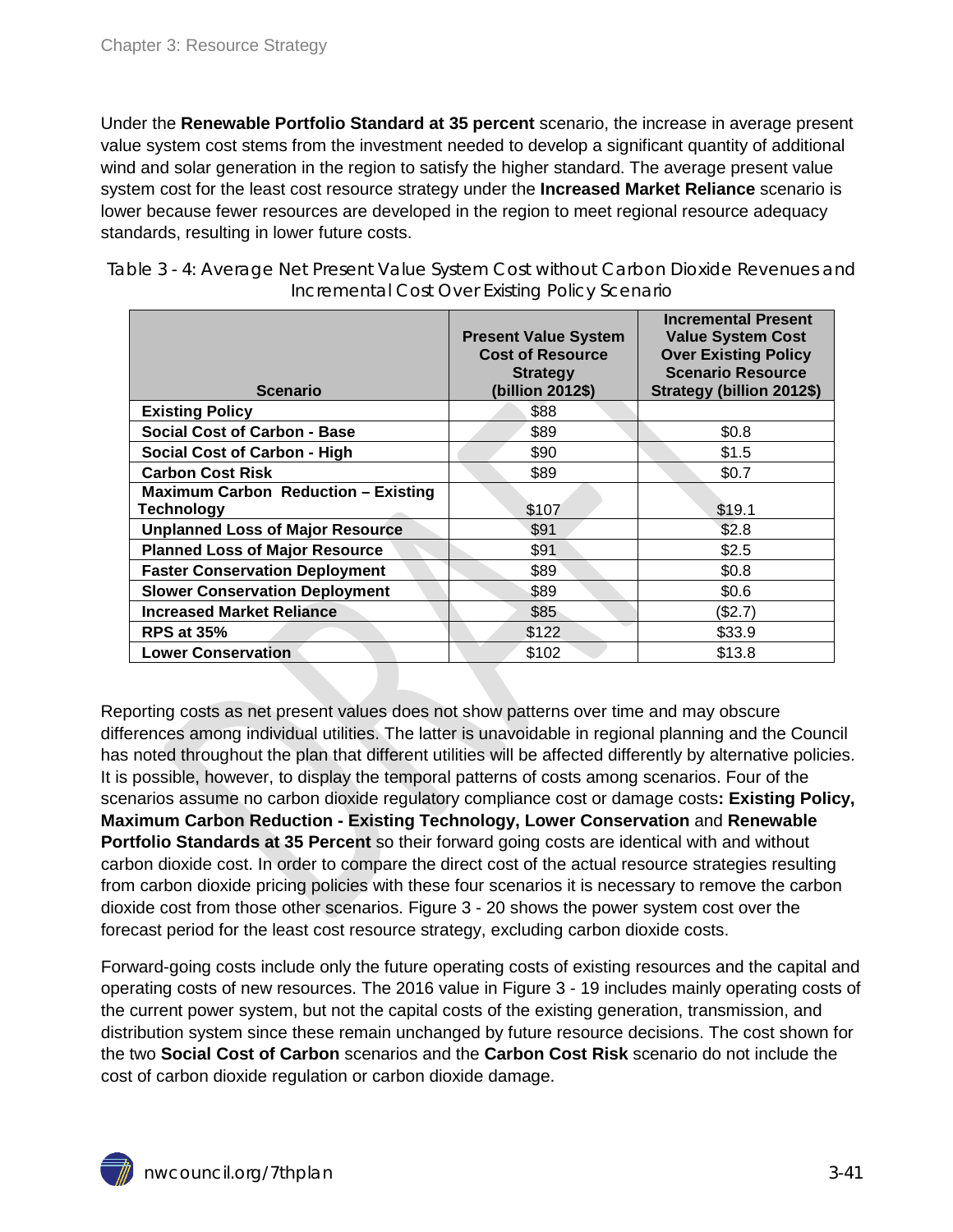![](_page_41_Figure_1.jpeg)

<span id="page-41-0"></span>Figure 3 - 19: Annual Forward-Going Power System Costs, Excluding Carbon Dioxide Revenues

A review of Figure 3 - 19 shows that the **Carbon Cost Risk** resource strategy has a slightly lower annual cost post-2026 than the **Existing Policy** scenario. The **Lower Conservation** resource strategy shows higher annual system cost than all but two other resource strategies, the **RPS at 35 percent** and **Maximum Carbon Reduction - Existing Technology** least cost resource strategies. The highest forward going revenue requirement is the **RPS at 35 percent**. This strategy's high cost is due to not only to the high cost of renewable resources, but the cost of thermal resources that must still be added to the system to ensure winter peak needs are met.

In the following section of this chapter these revenue requirements are translated into electric rates and typical residential customer monthly electricity bills. The addition of existing system costs makes these impacts on consumers appear smaller than looking only at forward-going costs. The rate and bill effects are further dampened by the fact that conservation costs are not all recovered through utility rates. In fact, it becomes difficult to graphically distinguish among the effects of some of the scenarios.

Figure 3 - 20 shows the effects of the different scenarios' average system costs translated into possible effects on electricity rates and residential consumer monthly electricity bills. The "rate" estimates shown in Figure 3 - 20 are average revenue requirement per megawatt-hour which include both monthly fixed charges and monthly energy consumption charges. The residential bills are typical monthly bills. In order to compare these scenarios over the period covered by the Seventh Power Plan, both the average revenue requirement per megawatt-hour and average monthly bills have been levelized over the twenty year planning period. Both are expressed in constant 2012 dollars.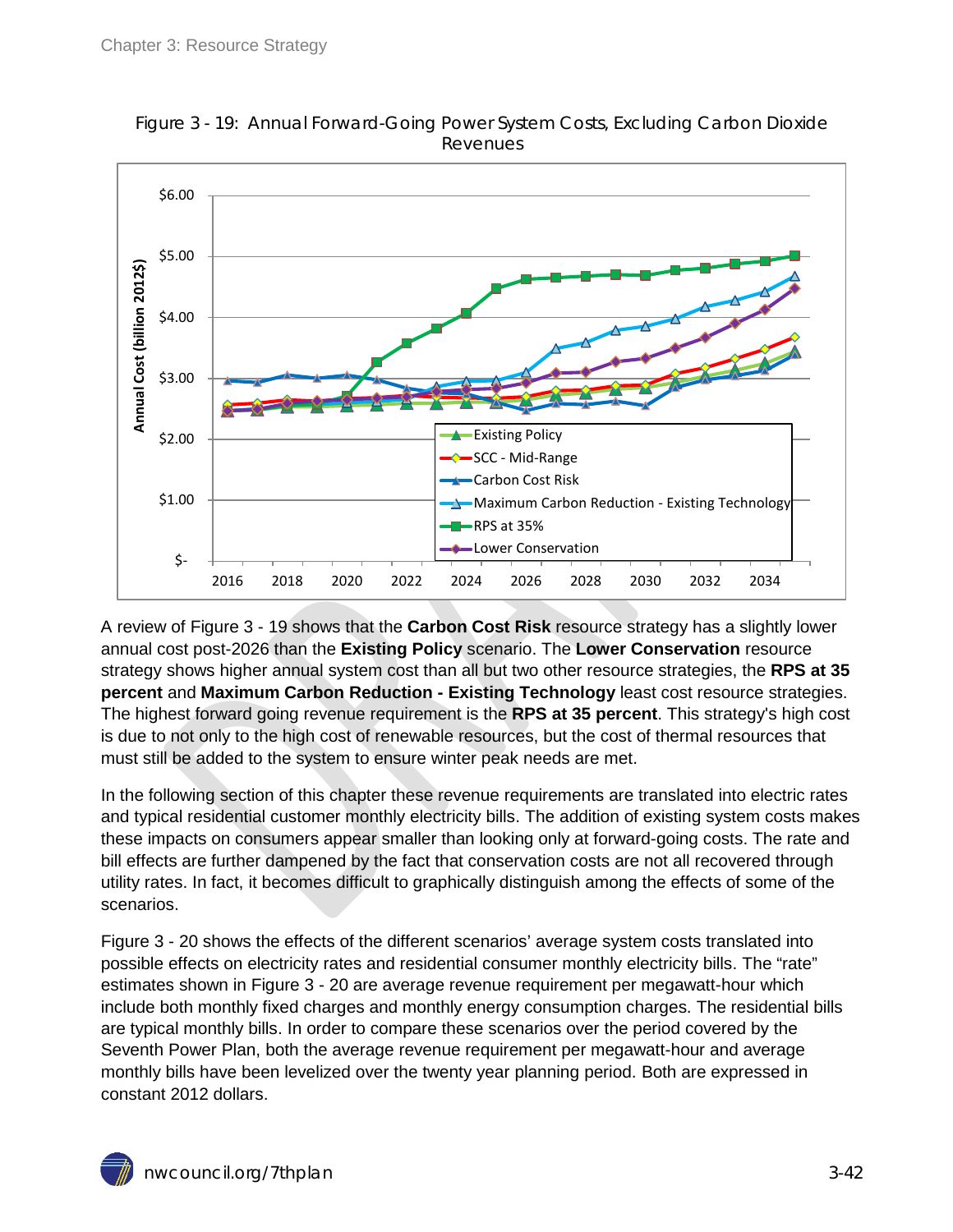![](_page_42_Figure_1.jpeg)

<span id="page-42-0"></span>Figure 3 - 20: System Costs, Rates, and Monthly Bills, Excluding Carbon Dioxide Revenues

As can be seen in Figure 3 - 20, levelized rates and bills generally move in the same direction as the average net present value of power system cost reported in this plan. The only exception to this relationship is in the lower-conservation scenario. The **Lower Conservation** scenario has an average system cost of \$102 billion, compared to the **Existing Policy** resource strategy's \$88 billion. Even with nearly a \$14 billion higher average system cost the **Lower Conservation** resource strategy and the **Existing Policy** scenario have nearly equal average revenue requirement per megawatt-hour, with \$82 per megawatt-hour for the **Existing Policy** scenario and \$84 per megawatt-hour for the **Lower Conservation** scenario. However, **the Lower Conservation** scenario's average monthly bill is about \$105, about \$6 per month higher than **the Existing Policy** scenario's average monthly bill of \$99. This illustrates how system cost can increase with lower conservation, but rates decrease because costs are spread over a larger number of megawatt-hours sold without conservation. Figure 3 - 21 illustrates how the greater efficiency improvements lower average electricity bills.